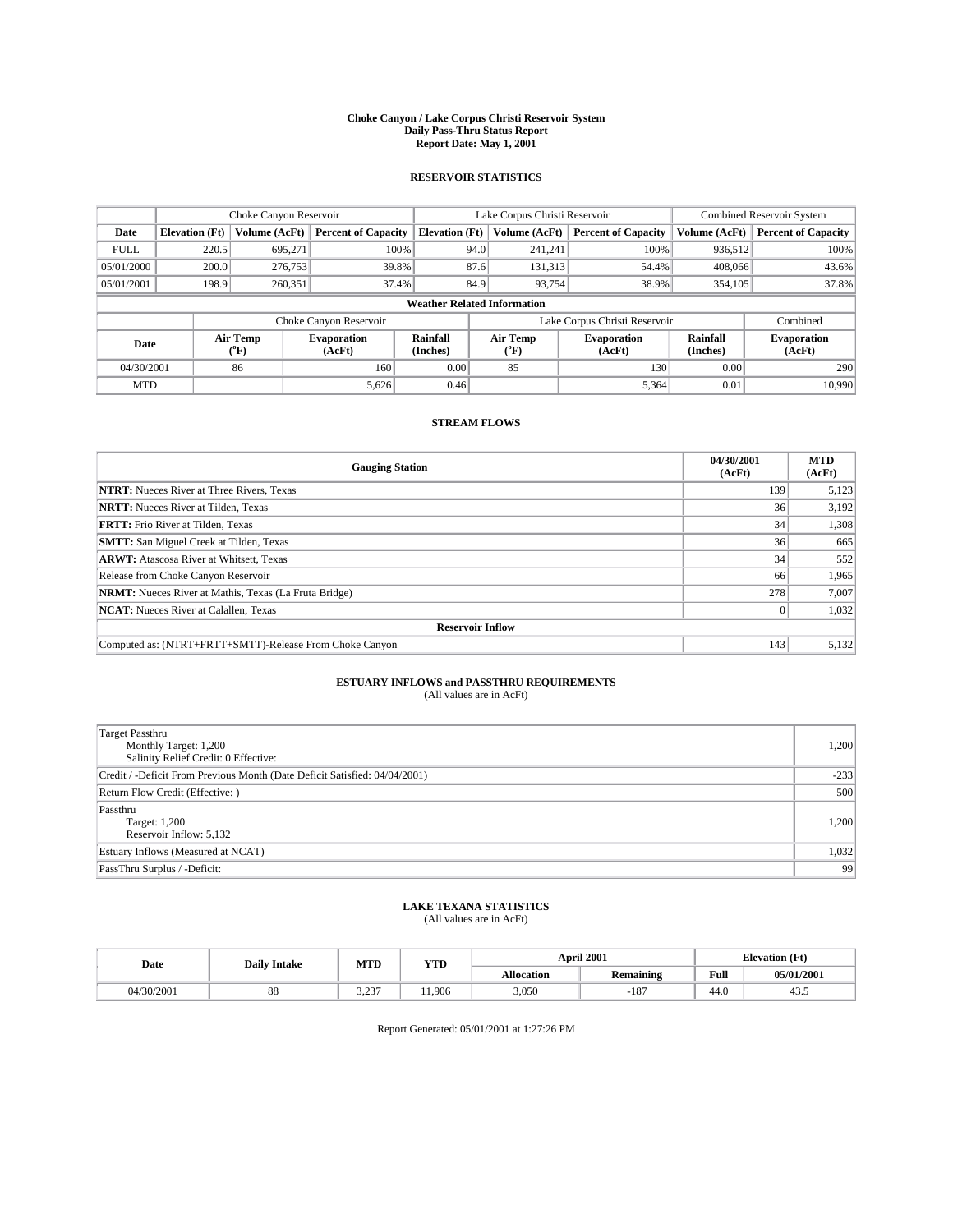#### **Choke Canyon / Lake Corpus Christi Reservoir System Daily Pass-Thru Status Report Report Date: May 2, 2001**

### **RESERVOIR STATISTICS**

|                                    | Choke Canyon Reservoir |                  |                              |                       | Lake Corpus Christi Reservoir | <b>Combined Reservoir System</b> |                      |                              |
|------------------------------------|------------------------|------------------|------------------------------|-----------------------|-------------------------------|----------------------------------|----------------------|------------------------------|
| Date                               | <b>Elevation</b> (Ft)  | Volume (AcFt)    | <b>Percent of Capacity</b>   | <b>Elevation</b> (Ft) | Volume (AcFt)                 | <b>Percent of Capacity</b>       | Volume (AcFt)        | <b>Percent of Capacity</b>   |
| <b>FULL</b>                        | 220.5                  | 695,271          | 100%                         |                       | 94.0<br>241,241               | 100%                             | 936,512              | 100%                         |
| 05/02/2000                         | 200.1                  | 279,173          | 40.2%                        |                       | 87.6<br>131,013               | 54.3%                            | 410.186              | 43.8%                        |
| 05/02/2001                         | 198.9                  | 260,206          | 37.4%                        |                       | 84.9<br>93,382                | 38.7%                            | 353,588              | 37.8%                        |
| <b>Weather Related Information</b> |                        |                  |                              |                       |                               |                                  |                      |                              |
|                                    |                        |                  | Choke Canyon Reservoir       |                       |                               | Lake Corpus Christi Reservoir    |                      | Combined                     |
| Date                               |                        | Air Temp<br>(°F) | <b>Evaporation</b><br>(AcFt) | Rainfall<br>(Inches)  | Air Temp<br>(°F)              | <b>Evaporation</b><br>(AcFt)     | Rainfall<br>(Inches) | <b>Evaporation</b><br>(AcFt) |
| 05/01/2001                         |                        | 90               | 244                          | 0.00                  | 88                            | 202                              | 0.00                 | 446                          |
| <b>MTD</b>                         |                        |                  | 244                          | 0.00                  |                               | 202                              | 0.00                 | 446                          |

## **STREAM FLOWS**

| <b>Gauging Station</b>                                       | 05/01/2001<br>(AcFt) | <b>MTD</b><br>(AcFt) |  |  |  |  |
|--------------------------------------------------------------|----------------------|----------------------|--|--|--|--|
| <b>NTRT:</b> Nueces River at Three Rivers, Texas             | 117                  | 117                  |  |  |  |  |
| <b>NRTT:</b> Nueces River at Tilden, Texas                   | 32                   | 32                   |  |  |  |  |
| <b>FRTT:</b> Frio River at Tilden, Texas                     | 34                   | 34                   |  |  |  |  |
| <b>SMTT:</b> San Miguel Creek at Tilden, Texas               | 20                   | 20 <sub>1</sub>      |  |  |  |  |
| <b>ARWT:</b> Atascosa River at Whitsett, Texas               | 26                   | 26                   |  |  |  |  |
| Release from Choke Canyon Reservoir                          | 66                   | 66                   |  |  |  |  |
| <b>NRMT:</b> Nueces River at Mathis, Texas (La Fruta Bridge) | 248                  | 248                  |  |  |  |  |
| <b>NCAT:</b> Nueces River at Calallen, Texas                 |                      |                      |  |  |  |  |
| <b>Reservoir Inflow</b>                                      |                      |                      |  |  |  |  |
| Computed as: (NTRT+FRTT+SMTT)-Release From Choke Canyon      | 105                  | 105                  |  |  |  |  |

## **ESTUARY INFLOWS and PASSTHRU REQUIREMENTS**<br>(All values are in AcFt)

| <b>Target Passthru</b><br>Monthly Target: 1,200<br>Salinity Relief Credit: 0 Effective: | 1,200    |
|-----------------------------------------------------------------------------------------|----------|
| Credit / -Deficit From Previous Month (Date Deficit Satisfied: )                        | 99       |
| Return Flow Credit (Effective: 05/02/2001)                                              | 500      |
| Passthru<br>Target: 1,200<br>Reservoir Inflow: 105                                      | 105      |
| Estuary Inflows (Measured at NCAT)                                                      | $\Omega$ |
| PassThru Surplus / -Deficit:                                                            | 0        |

# **LAKE TEXANA STATISTICS** (All values are in AcFt)

| Date       | <b>Daily Intake</b> | MTD            | <b>VTT</b><br>1 I D | <b>May 2001</b>   |                  | (Ft<br><b>TAL</b><br>tlevation |              |
|------------|---------------------|----------------|---------------------|-------------------|------------------|--------------------------------|--------------|
|            |                     |                |                     | <b>Allocation</b> | <b>Remaining</b> | Full                           | 05/02/2001   |
| 05/01/2001 | ບມ                  | $\Omega$<br>o. | 1.989               | 4,100             | 4.017            | 44.0                           | 4.11<br>49.4 |

Report Generated: 05/02/2001 at 8:33:56 AM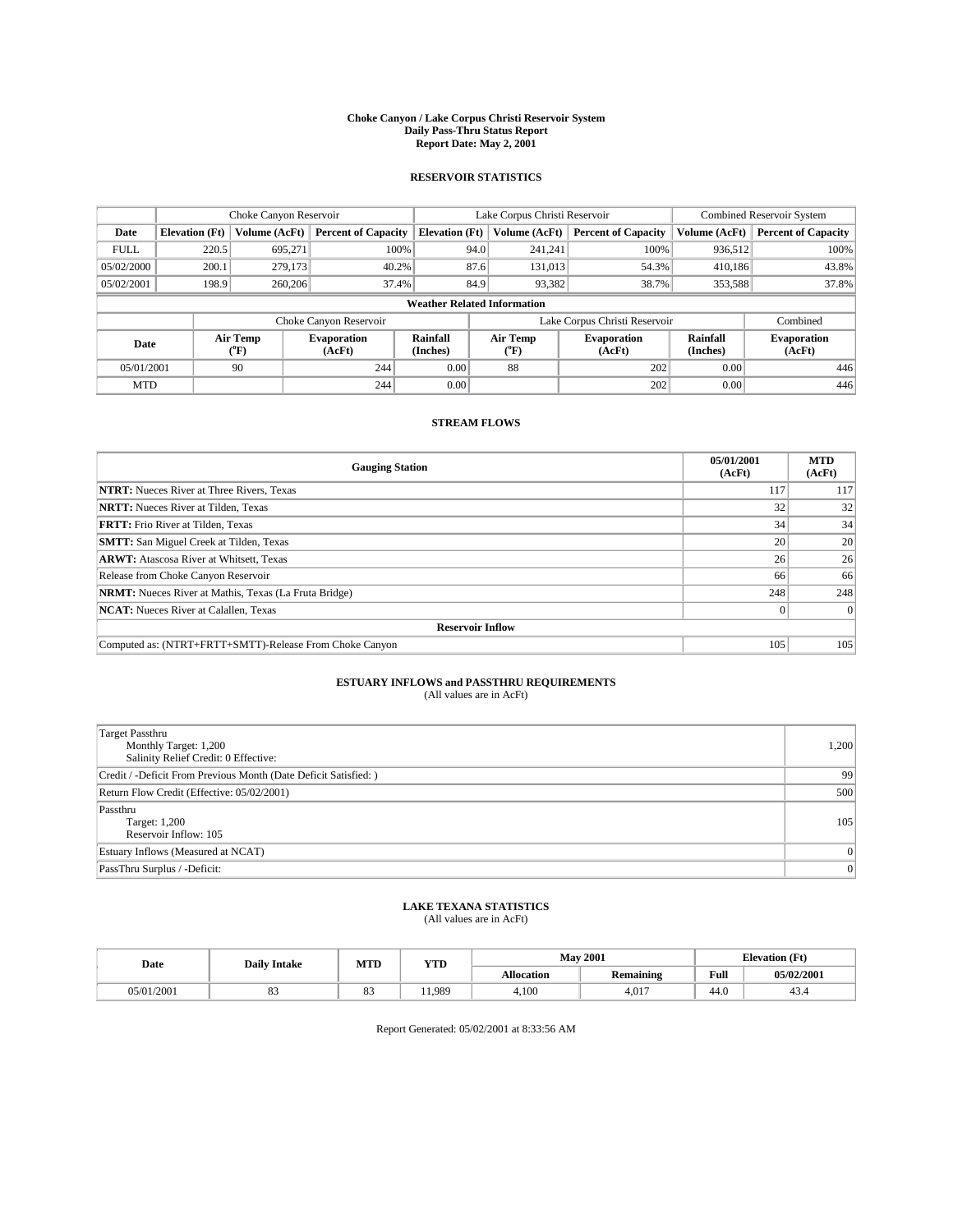#### **Choke Canyon / Lake Corpus Christi Reservoir System Daily Pass-Thru Status Report Report Date: May 3, 2001**

### **RESERVOIR STATISTICS**

|                                    | Choke Canyon Reservoir |                             |                              |                             | Lake Corpus Christi Reservoir | <b>Combined Reservoir System</b> |                      |                              |
|------------------------------------|------------------------|-----------------------------|------------------------------|-----------------------------|-------------------------------|----------------------------------|----------------------|------------------------------|
| Date                               | <b>Elevation</b> (Ft)  | Volume (AcFt)               | <b>Percent of Capacity</b>   | <b>Elevation</b> (Ft)       | Volume (AcFt)                 | <b>Percent of Capacity</b>       | Volume (AcFt)        | <b>Percent of Capacity</b>   |
| <b>FULL</b>                        | 220.5                  | 695,271                     | 100%                         | 94.0                        | 241,241                       | 100%                             | 936.512              | 100%                         |
| 05/03/2000                         | 200.2                  | 280,235                     | $40.3\%$                     | 87.7                        | 131,765                       | 54.6%                            | 412,000              | 44.0%                        |
| 05/03/2001                         | 198.8                  | 259.917                     | 37.4%                        | 84.8                        | 92,641                        | 38.4%                            | 352,558              | 37.6%                        |
| <b>Weather Related Information</b> |                        |                             |                              |                             |                               |                                  |                      |                              |
|                                    |                        |                             | Choke Canyon Reservoir       |                             |                               | Lake Corpus Christi Reservoir    |                      | Combined                     |
| Date                               |                        | Air Temp<br>${}^{\circ}$ F) | <b>Evaporation</b><br>(AcFt) | <b>Rainfall</b><br>(Inches) | Air Temp<br>("F)              | <b>Evaporation</b><br>(AcFt)     | Rainfall<br>(Inches) | <b>Evaporation</b><br>(AcFt) |
| 05/02/2001                         |                        | 90                          | 303                          | 0.00                        | 89                            | 237                              | 0.00                 | 540                          |
| <b>MTD</b>                         |                        |                             | 547                          | 0.00                        |                               | 439                              | 0.00                 | 986                          |

## **STREAM FLOWS**

| <b>Gauging Station</b>                                       | 05/02/2001<br>(AcFt) | <b>MTD</b><br>(AcFt) |  |  |  |  |
|--------------------------------------------------------------|----------------------|----------------------|--|--|--|--|
| <b>NTRT:</b> Nueces River at Three Rivers, Texas             | 105                  | 222                  |  |  |  |  |
| <b>NRTT:</b> Nueces River at Tilden, Texas                   | 26                   | 58                   |  |  |  |  |
| <b>FRTT:</b> Frio River at Tilden, Texas                     | 42                   | 75                   |  |  |  |  |
| <b>SMTT:</b> San Miguel Creek at Tilden, Texas               | 11                   | 31                   |  |  |  |  |
| <b>ARWT:</b> Atascosa River at Whitsett, Texas               | 20                   | 46                   |  |  |  |  |
| Release from Choke Canyon Reservoir                          | 66                   | 131                  |  |  |  |  |
| <b>NRMT:</b> Nueces River at Mathis, Texas (La Fruta Bridge) | 266                  | 514                  |  |  |  |  |
| <b>NCAT:</b> Nueces River at Calallen, Texas                 |                      |                      |  |  |  |  |
| <b>Reservoir Inflow</b>                                      |                      |                      |  |  |  |  |
| Computed as: (NTRT+FRTT+SMTT)-Release From Choke Canyon      | 93                   | 198                  |  |  |  |  |

## **ESTUARY INFLOWS and PASSTHRU REQUIREMENTS**

(All values are in AcFt)

| <b>Target Passthru</b><br>Monthly Target: 1,200<br>Salinity Relief Credit: 0 Effective: | 1,200 |
|-----------------------------------------------------------------------------------------|-------|
| Credit / -Deficit From Previous Month (Date Deficit Satisfied: )                        | 99    |
| Return Flow Credit (Effective: 05/02/2001)                                              | 500   |
| Passthru<br>Target: 1,200<br>Reservoir Inflow: 198                                      | 198   |
| Estuary Inflows (Measured at NCAT)                                                      |       |
| PassThru Surplus / -Deficit:                                                            | 0     |

# **LAKE TEXANA STATISTICS** (All values are in AcFt)

| Date       | <b>Daily Intake</b> | MTD                             | <b>VTT</b><br>1 I D | <b>May 2001</b>   |                       | (Ft<br><b>TAL</b><br><b>Alevation</b> |                |
|------------|---------------------|---------------------------------|---------------------|-------------------|-----------------------|---------------------------------------|----------------|
|            |                     |                                 |                     | <b>Allocation</b> | <b>Remaining</b>      | Full                                  | 05/03/2001     |
| 05/02/2001 | 96                  | $\overline{\phantom{a}}$<br>1/0 | 12.084              | 4,100             | 3.022<br><i>J.JLL</i> | 44.0                                  | $\sim$<br>د.45 |

Report Generated: 05/03/2001 at 8:50:58 AM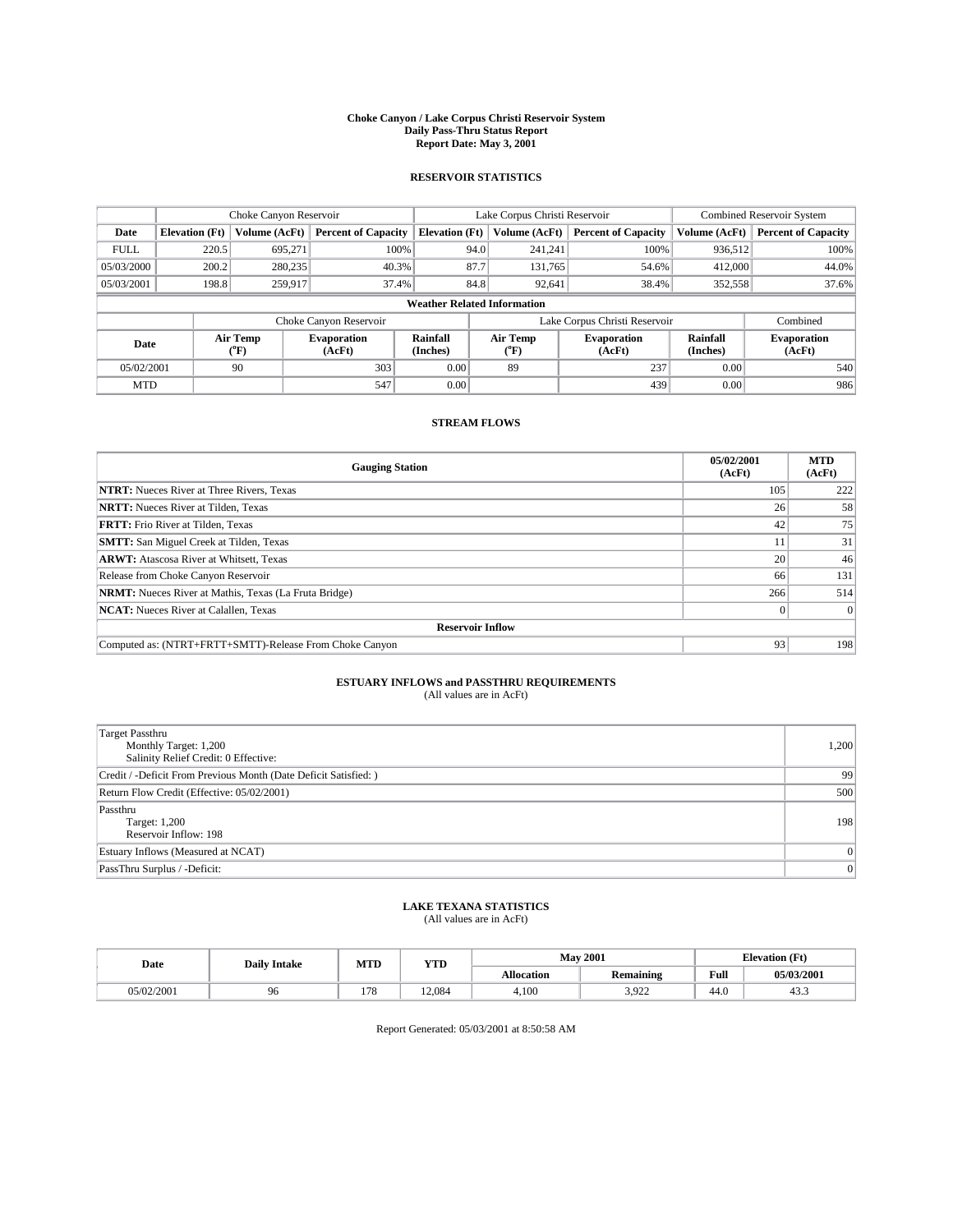#### **Choke Canyon / Lake Corpus Christi Reservoir System Daily Pass-Thru Status Report Report Date: May 4, 2001**

### **RESERVOIR STATISTICS**

|                                    |                                                                     | Choke Canyon Reservoir |                              |                       | Lake Corpus Christi Reservoir | <b>Combined Reservoir System</b> |                      |                              |  |
|------------------------------------|---------------------------------------------------------------------|------------------------|------------------------------|-----------------------|-------------------------------|----------------------------------|----------------------|------------------------------|--|
| Date                               | <b>Elevation</b> (Ft)                                               | <b>Volume (AcFt)</b>   | <b>Percent of Capacity</b>   | <b>Elevation</b> (Ft) | Volume (AcFt)                 | <b>Percent of Capacity</b>       | Volume (AcFt)        | <b>Percent of Capacity</b>   |  |
| <b>FULL</b>                        | 220.5                                                               | 695,271                | 100%                         | 94.0                  | 241,241                       | 100%                             | 936.512              | 100%                         |  |
| 05/04/2000                         | 200.2                                                               | 280,235                | 40.3%                        | 87.7                  | 131,765                       | 54.6%                            | 412,000              | 44.0%                        |  |
| 05/04/2001                         | 198.8                                                               | 259,627                | 37.3%                        | 84.8                  | 92,518                        | 38.4%                            | 352,145              | 37.6%                        |  |
| <b>Weather Related Information</b> |                                                                     |                        |                              |                       |                               |                                  |                      |                              |  |
|                                    | Lake Corpus Christi Reservoir<br>Choke Canyon Reservoir<br>Combined |                        |                              |                       |                               |                                  |                      |                              |  |
| Date                               |                                                                     | Air Temp<br>(°F)       | <b>Evaporation</b><br>(AcFt) | Rainfall<br>(Inches)  | Air Temp<br>("F)              | <b>Evaporation</b><br>(AcFt)     | Rainfall<br>(Inches) | <b>Evaporation</b><br>(AcFt) |  |
| 05/03/2001                         |                                                                     | 86                     | 210                          | 0.00                  | 86                            | 215                              | 0.00                 | 425                          |  |
| <b>MTD</b>                         |                                                                     |                        | 757                          | 0.00                  |                               | 654                              | 0.00                 | 1,411                        |  |

## **STREAM FLOWS**

| <b>Gauging Station</b>                                       | 05/03/2001<br>(AcFt) | <b>MTD</b><br>(AcFt) |  |  |  |  |
|--------------------------------------------------------------|----------------------|----------------------|--|--|--|--|
| <b>NTRT:</b> Nueces River at Three Rivers, Texas             | 97                   | 320                  |  |  |  |  |
| <b>NRTT:</b> Nueces River at Tilden, Texas                   | 20 <sub>1</sub>      | 77                   |  |  |  |  |
| <b>FRTT:</b> Frio River at Tilden, Texas                     | 48                   | 123                  |  |  |  |  |
| <b>SMTT:</b> San Miguel Creek at Tilden, Texas               |                      | 37                   |  |  |  |  |
| <b>ARWT:</b> Atascosa River at Whitsett, Texas               | 17                   | 62                   |  |  |  |  |
| Release from Choke Canyon Reservoir                          | 66                   | 197                  |  |  |  |  |
| <b>NRMT:</b> Nueces River at Mathis, Texas (La Fruta Bridge) | 268                  | 782                  |  |  |  |  |
| <b>NCAT:</b> Nueces River at Calallen, Texas                 |                      |                      |  |  |  |  |
| <b>Reservoir Inflow</b>                                      |                      |                      |  |  |  |  |
| Computed as: (NTRT+FRTT+SMTT)-Release From Choke Canyon      | 85                   | 283                  |  |  |  |  |

## **ESTUARY INFLOWS and PASSTHRU REQUIREMENTS**<br>(All values are in AcFt)

| <b>Target Passthru</b><br>Monthly Target: 1,200<br>Salinity Relief Credit: 0 Effective: | 1,200          |
|-----------------------------------------------------------------------------------------|----------------|
| Credit / -Deficit From Previous Month (Date Deficit Satisfied: )                        | 99             |
| Return Flow Credit (Effective: 05/02/2001)                                              | 500            |
| Passthru<br>Target: 1,200<br>Reservoir Inflow: 283                                      | 283            |
| Estuary Inflows (Measured at NCAT)                                                      | $\overline{0}$ |
| PassThru Surplus / -Deficit:                                                            | 0              |

# **LAKE TEXANA STATISTICS** (All values are in AcFt)

| Date       | <b>Daily Intake</b> | MTD | <b>VTT</b><br>1 I.D | <b>May 2001</b>   |                  | (Ft<br><b>TAL</b><br>tlevation |                |
|------------|---------------------|-----|---------------------|-------------------|------------------|--------------------------------|----------------|
|            |                     |     |                     | <b>Allocation</b> | <b>Remaining</b> | Full                           | 05/04/2001     |
| 05/03/2001 | 110                 | 294 | 12.200              | 4,100             | 3,806            | 44.0                           | $\sim$<br>د.45 |

Report Generated: 05/04/2001 at 8:06:53 AM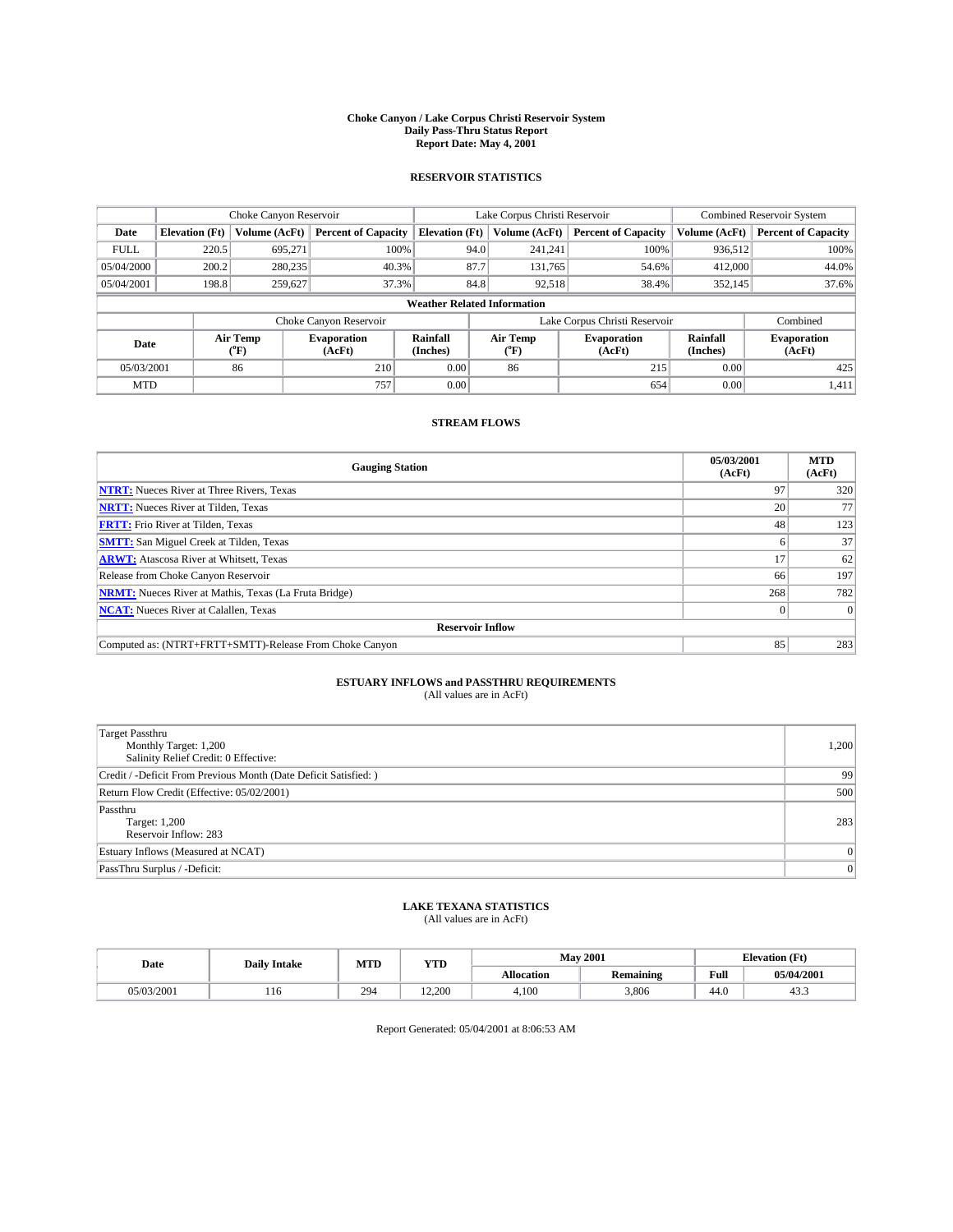#### **Choke Canyon / Lake Corpus Christi Reservoir System Daily Pass-Thru Status Report Report Date: May 5, 2001**

### **RESERVOIR STATISTICS**

|                                    | Choke Canyon Reservoir |                             |                              |                             | Lake Corpus Christi Reservoir | <b>Combined Reservoir System</b> |                      |                              |
|------------------------------------|------------------------|-----------------------------|------------------------------|-----------------------------|-------------------------------|----------------------------------|----------------------|------------------------------|
| Date                               | <b>Elevation</b> (Ft)  | Volume (AcFt)               | <b>Percent of Capacity</b>   | <b>Elevation</b> (Ft)       | Volume (AcFt)                 | <b>Percent of Capacity</b>       | Volume (AcFt)        | <b>Percent of Capacity</b>   |
| <b>FULL</b>                        | 220.5                  | 695,271                     | 100%                         | 94.0                        | 241,241                       | 100%                             | 936,512              | 100%                         |
| 05/05/2000                         | 200.2                  | 279,780                     | 40.2%                        | 87.7                        | 131,915                       | 54.7%                            | 411,695              | 44.0%                        |
| 05/05/2001                         | 198.8                  | 259,483                     | 37.3%                        | 84.8                        | 92,518                        | 38.4%                            | 352,001              | 37.6%                        |
| <b>Weather Related Information</b> |                        |                             |                              |                             |                               |                                  |                      |                              |
|                                    |                        |                             | Choke Canyon Reservoir       |                             |                               | Lake Corpus Christi Reservoir    |                      | Combined                     |
| Date                               |                        | Air Temp<br>${}^{\circ}$ F) | <b>Evaporation</b><br>(AcFt) | <b>Rainfall</b><br>(Inches) | Air Temp<br>("F)              | <b>Evaporation</b><br>(AcFt)     | Rainfall<br>(Inches) | <b>Evaporation</b><br>(AcFt) |
| 05/04/2001                         |                        | 86                          | 227                          | 0.00                        | 84                            | 201                              | 0.00                 | 428                          |
| <b>MTD</b>                         |                        |                             | 984                          | 0.00                        |                               | 855                              | 0.00                 | 1,839                        |

## **STREAM FLOWS**

| <b>Gauging Station</b>                                       | 05/04/2001<br>(AcFt) | <b>MTD</b><br>(AcFt) |  |  |  |  |  |
|--------------------------------------------------------------|----------------------|----------------------|--|--|--|--|--|
| <b>NTRT:</b> Nueces River at Three Rivers, Texas             | 91                   | 411                  |  |  |  |  |  |
| <b>NRTT:</b> Nueces River at Tilden, Texas                   | 16                   | 93                   |  |  |  |  |  |
| <b>FRTT:</b> Frio River at Tilden, Texas                     | 42                   | 165                  |  |  |  |  |  |
| <b>SMTT:</b> San Miguel Creek at Tilden, Texas               | 16                   | 54                   |  |  |  |  |  |
| <b>ARWT:</b> Atascosa River at Whitsett, Texas               | 14                   | 76                   |  |  |  |  |  |
| Release from Choke Canyon Reservoir                          | 66                   | 262                  |  |  |  |  |  |
| <b>NRMT:</b> Nueces River at Mathis, Texas (La Fruta Bridge) | 266                  | 1,048                |  |  |  |  |  |
| <b>NCAT:</b> Nueces River at Calallen, Texas                 |                      |                      |  |  |  |  |  |
| <b>Reservoir Inflow</b>                                      |                      |                      |  |  |  |  |  |
| Computed as: (NTRT+FRTT+SMTT)-Release From Choke Canyon      | 84                   | 367                  |  |  |  |  |  |

## **ESTUARY INFLOWS and PASSTHRU REQUIREMENTS**<br>(All values are in AcFt)

| <b>Target Passthru</b><br>Monthly Target: 1,200<br>Salinity Relief Credit: 0 Effective: | 1,200          |
|-----------------------------------------------------------------------------------------|----------------|
| Credit / -Deficit From Previous Month (Date Deficit Satisfied: )                        | 99             |
| Return Flow Credit (Effective: 05/02/2001)                                              | 500            |
| Passthru<br>Target: 1,200<br>Reservoir Inflow: 367                                      | 367            |
| Estuary Inflows (Measured at NCAT)                                                      | $\overline{0}$ |
| PassThru Surplus / -Deficit:                                                            | 0              |

# **LAKE TEXANA STATISTICS** (All values are in AcFt)

| Date       | <b>Daily Intake</b> | MTD | <b>VTT</b><br>1 I.D |                   | <b>May 2001</b>  | Œť<br>Elevation. |                |
|------------|---------------------|-----|---------------------|-------------------|------------------|------------------|----------------|
|            |                     |     |                     | <b>Allocation</b> | <b>Remaining</b> | Full             | 05/05/2001     |
| 05/04/2001 | 110                 | 410 | 12.21c<br>12.316    | 4,100             | 3.690            | 44.0             | $\sim$<br>د.45 |

Report Generated: 05/05/2001 at 8:01:29 AM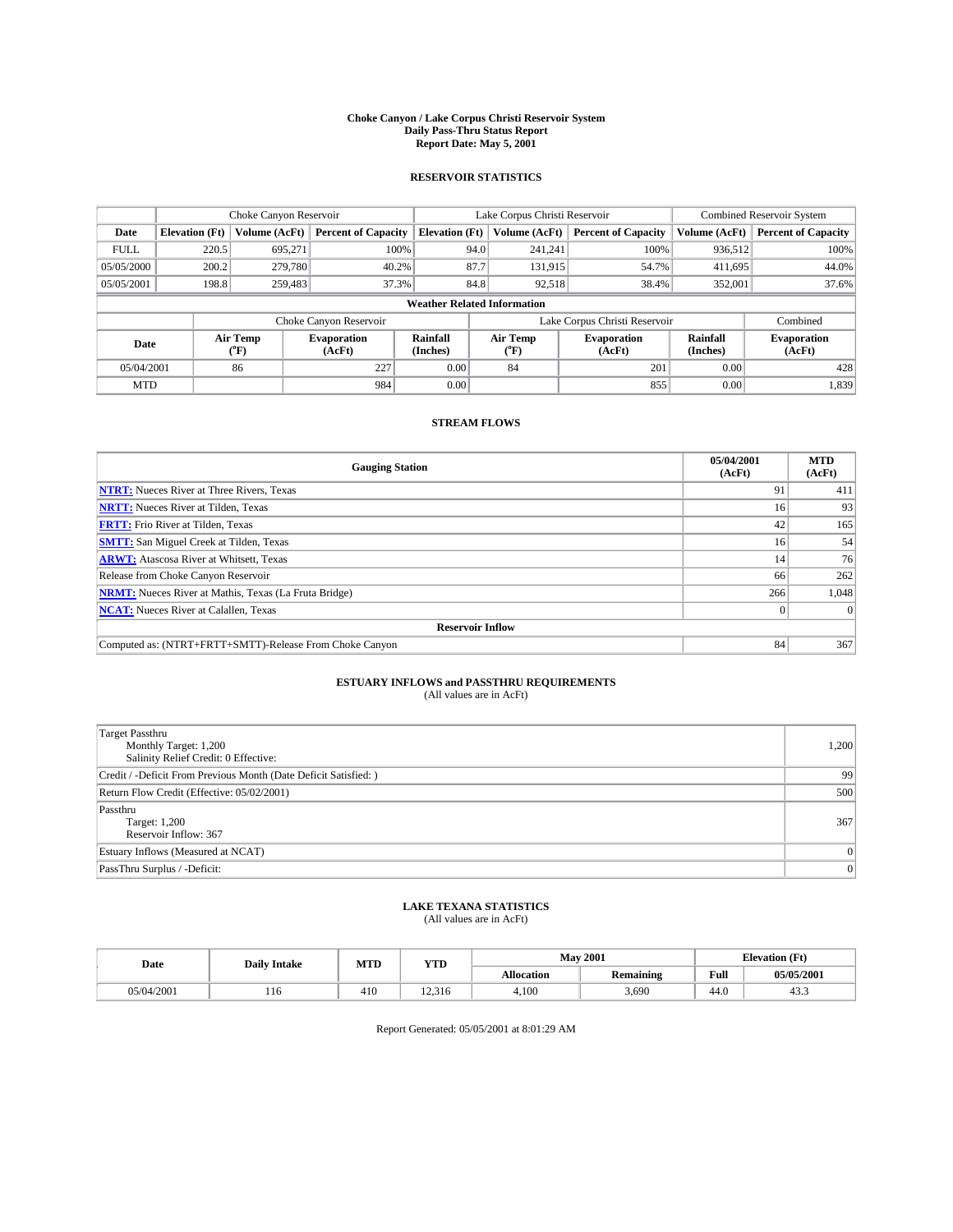#### **Choke Canyon / Lake Corpus Christi Reservoir System Daily Pass-Thru Status Report Report Date: May 6, 2001**

### **RESERVOIR STATISTICS**

|                                    | Choke Canyon Reservoir |                  |                              |                       | Lake Corpus Christi Reservoir | <b>Combined Reservoir System</b> |                      |                              |
|------------------------------------|------------------------|------------------|------------------------------|-----------------------|-------------------------------|----------------------------------|----------------------|------------------------------|
| Date                               | <b>Elevation</b> (Ft)  | Volume (AcFt)    | <b>Percent of Capacity</b>   | <b>Elevation</b> (Ft) | Volume (AcFt)                 | <b>Percent of Capacity</b>       | Volume (AcFt)        | <b>Percent of Capacity</b>   |
| <b>FULL</b>                        | 220.5                  | 695,271          | 100%                         | 94.0                  | 241,241                       | 100%                             | 936,512              | 100%                         |
| 05/06/2000                         | 200.2                  | 279,476          | 40.2%                        | 87.7                  | 131,765                       | 54.6%                            | 411,241              | 43.9%                        |
| 05/06/2001                         | 198.8                  | 259,772          | 37.4%                        | 84.8                  | 91,905                        | 38.1%                            | 351,677              | 37.6%                        |
| <b>Weather Related Information</b> |                        |                  |                              |                       |                               |                                  |                      |                              |
|                                    |                        |                  | Choke Canyon Reservoir       |                       |                               | Lake Corpus Christi Reservoir    |                      | Combined                     |
| Date                               |                        | Air Temp<br>(°F) | <b>Evaporation</b><br>(AcFt) | Rainfall<br>(Inches)  | Air Temp<br>("F)              | <b>Evaporation</b><br>(AcFt)     | Rainfall<br>(Inches) | <b>Evaporation</b><br>(AcFt) |
| 05/05/2001                         |                        | 85               | 177                          | 0.72                  | 85                            | 121                              | 0.12                 | 298                          |
| <b>MTD</b>                         |                        |                  | 1.161                        | 0.72                  |                               | 976                              | 0.12                 | 2,137                        |

## **STREAM FLOWS**

| <b>Gauging Station</b>                                       | 05/05/2001<br>(AcFt) | <b>MTD</b><br>(AcFt) |  |  |  |  |  |
|--------------------------------------------------------------|----------------------|----------------------|--|--|--|--|--|
| <b>NTRT:</b> Nueces River at Three Rivers, Texas             | 91                   | 502                  |  |  |  |  |  |
| <b>NRTT:</b> Nueces River at Tilden, Texas                   | 12                   | 105                  |  |  |  |  |  |
| <b>FRTT:</b> Frio River at Tilden, Texas                     | 38                   | 202                  |  |  |  |  |  |
| <b>SMTT:</b> San Miguel Creek at Tilden, Texas               |                      | 54                   |  |  |  |  |  |
| <b>ARWT:</b> Atascosa River at Whitsett, Texas               | 13                   | 89                   |  |  |  |  |  |
| Release from Choke Canyon Reservoir                          | 66                   | 328                  |  |  |  |  |  |
| <b>NRMT:</b> Nueces River at Mathis, Texas (La Fruta Bridge) | 262                  | 1,310                |  |  |  |  |  |
| <b>NCAT:</b> Nueces River at Calallen, Texas                 | 13                   | 13                   |  |  |  |  |  |
| <b>Reservoir Inflow</b>                                      |                      |                      |  |  |  |  |  |
| Computed as: (NTRT+FRTT+SMTT)-Release From Choke Canyon      | 64                   | 431                  |  |  |  |  |  |

## **ESTUARY INFLOWS and PASSTHRU REQUIREMENTS**<br>(All values are in AcFt)

| <b>Target Passthru</b><br>Monthly Target: 1,200<br>Salinity Relief Credit: 0 Effective: | 1,200 |
|-----------------------------------------------------------------------------------------|-------|
| Credit / -Deficit From Previous Month (Date Deficit Satisfied: )                        | 99    |
| Return Flow Credit (Effective: 05/02/2001)                                              | 500   |
| Passthru<br>Target: 1,200<br>Reservoir Inflow: 431                                      | 431   |
| Estuary Inflows (Measured at NCAT)                                                      | 13    |
| PassThru Surplus / -Deficit:                                                            | 0     |

# **LAKE TEXANA STATISTICS** (All values are in AcFt)

| Date       | <b>Daily Intake</b> | MTD                          | <b>WITH</b><br>1 I.D          | <b>May 2001</b>   |                    | (Ft<br><b>TAL</b><br>tlevation |                |
|------------|---------------------|------------------------------|-------------------------------|-------------------|--------------------|--------------------------------|----------------|
|            |                     |                              |                               | <b>Allocation</b> | <b>Remaining</b>   | Full                           | 05/06/2001     |
| 05/05/2001 | 110                 | $\sim$ $\sim$ $\sim$<br>رے ر | 40 <sup>2</sup><br>⊿ -<br>. . | 4,100             | $- - -$<br>ر ر ر.ر | 44.0                           | $\sim$<br>د.45 |

Report Generated: 05/06/2001 at 8:03:07 AM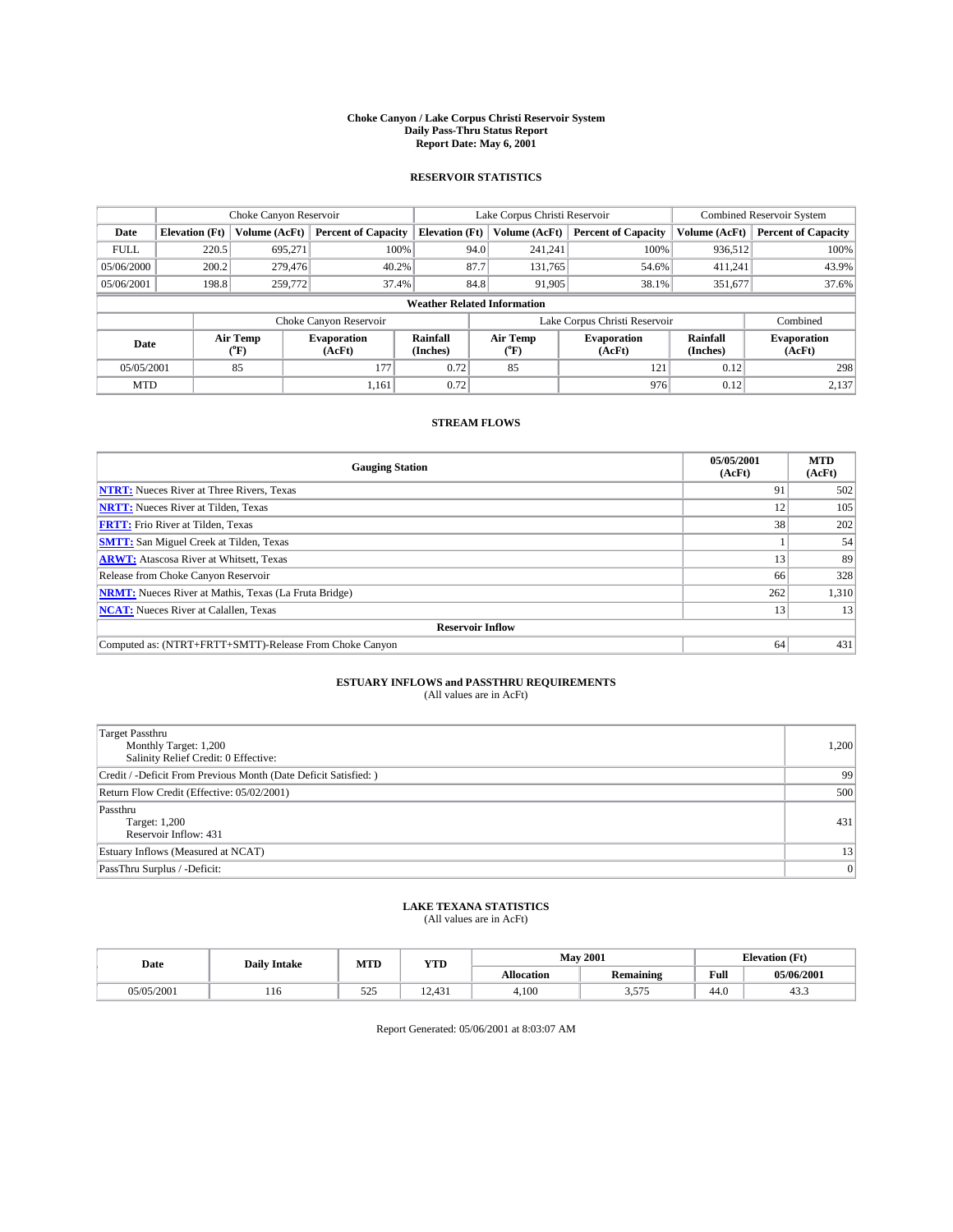#### **Choke Canyon / Lake Corpus Christi Reservoir System Daily Pass-Thru Status Report Report Date: May 7, 2001**

### **RESERVOIR STATISTICS**

|                                    |                       | Choke Canyon Reservoir   |                              |                       | Lake Corpus Christi Reservoir            | <b>Combined Reservoir System</b> |                      |                              |
|------------------------------------|-----------------------|--------------------------|------------------------------|-----------------------|------------------------------------------|----------------------------------|----------------------|------------------------------|
| Date                               | <b>Elevation</b> (Ft) | Volume (AcFt)            | <b>Percent of Capacity</b>   | <b>Elevation</b> (Ft) | Volume (AcFt)                            | <b>Percent of Capacity</b>       | Volume (AcFt)        | <b>Percent of Capacity</b>   |
| <b>FULL</b>                        | 220.5                 | 695,271                  | 100%                         | 94.0                  | 241,241                                  | 100%                             | 936,512              | 100%                         |
| 05/07/2000                         | 200.2                 | 279,324                  | 40.2%                        | 87.7                  | 131,765                                  | 54.6%                            | 411,089              | 43.9%                        |
| 05/07/2001                         | 198.9                 | 260,206                  | 37.4%                        | 84.8                  | 91,783                                   | 38.0%                            | 351,989              | 37.6%                        |
| <b>Weather Related Information</b> |                       |                          |                              |                       |                                          |                                  |                      |                              |
|                                    |                       |                          | Choke Canyon Reservoir       |                       |                                          | Lake Corpus Christi Reservoir    |                      | Combined                     |
| Date                               |                       | Air Temp<br>$\rm ^{o}F)$ | <b>Evaporation</b><br>(AcFt) | Rainfall<br>(Inches)  | Air Temp<br>$^{\prime\prime}\mathrm{F})$ | <b>Evaporation</b><br>(AcFt)     | Rainfall<br>(Inches) | <b>Evaporation</b><br>(AcFt) |
| 05/06/2001                         |                       | 91                       | 228                          | 0.10                  | 88                                       | Pan overflow                     | 0.87                 | 227                          |
| <b>MTD</b>                         |                       |                          | 1,389                        | 0.82                  |                                          | 975                              | 0.99                 | 2,364                        |

## **STREAM FLOWS**

| <b>Gauging Station</b>                                       | 05/06/2001<br>(AcFt) | <b>MTD</b><br>(AcFt) |  |  |  |  |
|--------------------------------------------------------------|----------------------|----------------------|--|--|--|--|
| <b>NTRT:</b> Nueces River at Three Rivers, Texas             | 93                   | 596                  |  |  |  |  |
| <b>NRTT:</b> Nueces River at Tilden, Texas                   | 10 <sup>1</sup>      | 116                  |  |  |  |  |
| <b>FRTT:</b> Frio River at Tilden, Texas                     | 36 <sup>1</sup>      | 238                  |  |  |  |  |
| <b>SMTT:</b> San Miguel Creek at Tilden, Texas               | 24                   | 78                   |  |  |  |  |
| <b>ARWT:</b> Atascosa River at Whitsett, Texas               | 12                   | 100                  |  |  |  |  |
| Release from Choke Canyon Reservoir                          | 66                   | 393                  |  |  |  |  |
| <b>NRMT:</b> Nueces River at Mathis, Texas (La Fruta Bridge) | 244                  | 1,554                |  |  |  |  |
| <b>NCAT:</b> Nueces River at Calallen, Texas                 | 50                   | 62                   |  |  |  |  |
| <b>Reservoir Inflow</b>                                      |                      |                      |  |  |  |  |
| Computed as: (NTRT+FRTT+SMTT)-Release From Choke Canyon      | 87                   | 519                  |  |  |  |  |

## **ESTUARY INFLOWS and PASSTHRU REQUIREMENTS**<br>(All values are in AcFt)

| <b>Target Passthru</b><br>Monthly Target: 1,200<br>Salinity Relief Credit: 0 Effective: | 1,200 |
|-----------------------------------------------------------------------------------------|-------|
| Credit / -Deficit From Previous Month (Date Deficit Satisfied: )                        | 99    |
| Return Flow Credit (Effective: 05/02/2001)                                              | 500   |
| Passthru<br>Target: 1,200<br>Reservoir Inflow: 519                                      | 519   |
| Estuary Inflows (Measured at NCAT)                                                      | 62    |
| PassThru Surplus / -Deficit:                                                            | 0     |

# **LAKE TEXANA STATISTICS** (All values are in AcFt)

| Date       | <b>Daily Intake</b> | MTD | <b>VTT</b><br>1 I D | <b>May 2001</b>   |                  | Œť<br>Elevation. |                |
|------------|---------------------|-----|---------------------|-------------------|------------------|------------------|----------------|
|            |                     |     |                     | <b>Allocation</b> | <b>Remaining</b> | Full             | 05/07/2001     |
| 05/06/2001 | 110                 | 641 | $-1$                | 4,100             | 3,459            | 44.0             | $\sim$<br>د.45 |

Report Generated: 05/08/2001 at 8:08:23 AM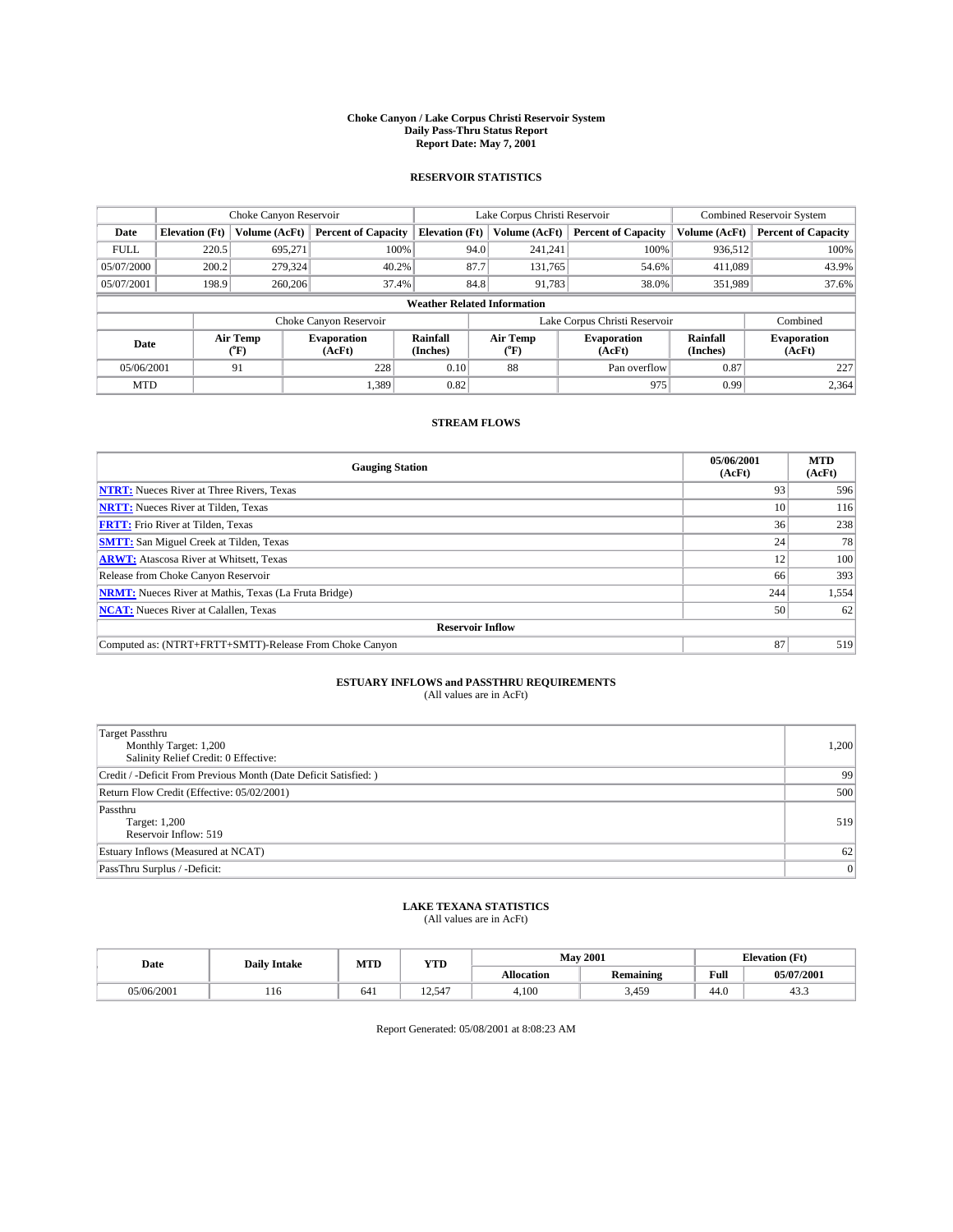#### **Choke Canyon / Lake Corpus Christi Reservoir System Daily Pass-Thru Status Report Report Date: May 8, 2001**

### **RESERVOIR STATISTICS**

|                                    |                       | Choke Canyon Reservoir |                              |                       | Lake Corpus Christi Reservoir | <b>Combined Reservoir System</b> |                      |                              |
|------------------------------------|-----------------------|------------------------|------------------------------|-----------------------|-------------------------------|----------------------------------|----------------------|------------------------------|
| Date                               | <b>Elevation</b> (Ft) | Volume (AcFt)          | <b>Percent of Capacity</b>   | <b>Elevation</b> (Ft) | Volume (AcFt)                 | <b>Percent of Capacity</b>       | Volume (AcFt)        | <b>Percent of Capacity</b>   |
| <b>FULL</b>                        | 220.5                 | 695,271                | 100%                         | 94.0                  | 241,241                       | 100%                             | 936,512              | 100%                         |
| 05/08/2000                         | 200.1                 | 279,173                | 40.2%                        | 87.6                  | 131,464                       | 54.5%                            | 410,637              | 43.8%                        |
| 05/08/2001                         | 198.8                 | 259,917                | 37.4%                        | 84.8                  | 92,395                        | 38.3%                            | 352,312              | 37.6%                        |
| <b>Weather Related Information</b> |                       |                        |                              |                       |                               |                                  |                      |                              |
|                                    |                       |                        | Choke Canyon Reservoir       |                       |                               | Lake Corpus Christi Reservoir    |                      | Combined                     |
| Date                               |                       | Air Temp<br>(°F)       | <b>Evaporation</b><br>(AcFt) | Rainfall<br>(Inches)  | Air Temp<br>("F)              | <b>Evaporation</b><br>(AcFt)     | Rainfall<br>(Inches) | <b>Evaporation</b><br>(AcFt) |
| 05/07/2001                         |                       | 87                     | 227                          | 0.00                  | 89                            | 150                              | 0.00                 | 377                          |
| <b>MTD</b>                         |                       |                        | 1.616                        | 0.82                  |                               | 1,125                            | 0.99                 | 2.741                        |

## **STREAM FLOWS**

| <b>Gauging Station</b>                                       | 05/07/2001<br>(AcFt) | <b>MTD</b><br>(AcFt) |  |  |  |  |
|--------------------------------------------------------------|----------------------|----------------------|--|--|--|--|
| <b>NTRT:</b> Nueces River at Three Rivers, Texas             | 85                   | 681                  |  |  |  |  |
| <b>NRTT:</b> Nueces River at Tilden, Texas                   | 30                   | 145                  |  |  |  |  |
| <b>FRTT:</b> Frio River at Tilden, Texas                     | 34                   | 272                  |  |  |  |  |
| <b>SMTT:</b> San Miguel Creek at Tilden, Texas               | 14                   | 92 <sub>1</sub>      |  |  |  |  |
| <b>ARWT:</b> Atascosa River at Whitsett, Texas               | 14                   | 114                  |  |  |  |  |
| Release from Choke Canyon Reservoir                          | 66                   | 459                  |  |  |  |  |
| <b>NRMT:</b> Nueces River at Mathis, Texas (La Fruta Bridge) | 238                  | 1.792                |  |  |  |  |
| <b>NCAT:</b> Nueces River at Calallen, Texas                 | 62                   | 124                  |  |  |  |  |
| <b>Reservoir Inflow</b>                                      |                      |                      |  |  |  |  |
| Computed as: (NTRT+FRTT+SMTT)-Release From Choke Canyon      | 67                   | 586                  |  |  |  |  |

## **ESTUARY INFLOWS and PASSTHRU REQUIREMENTS**<br>(All values are in AcFt)

| <b>Target Passthru</b><br>Monthly Target: 1,200<br>Salinity Relief Credit: 0 Effective: | 1,200 |
|-----------------------------------------------------------------------------------------|-------|
| Credit / -Deficit From Previous Month (Date Deficit Satisfied: )                        | 99    |
| Return Flow Credit (Effective: 05/02/2001)                                              | 500   |
| Passthru<br>Target: 1,200<br>Reservoir Inflow: 586                                      | 586   |
| Estuary Inflows (Measured at NCAT)                                                      | 124   |
| PassThru Surplus / -Deficit:                                                            | 0     |

# **LAKE TEXANA STATISTICS** (All values are in AcFt)

| Date       | <b>Daily Intake</b> | MTD            | <b>WITH</b><br>1 I.D |                   | <b>May 2001</b>  | (Ft<br>--<br>tlevation |            |
|------------|---------------------|----------------|----------------------|-------------------|------------------|------------------------|------------|
|            |                     |                |                      | <b>Allocation</b> | <b>Remaining</b> | Full                   | 05/08/2001 |
| 05/07/2001 | 110                 | $- - -$<br>. J | <sup>2</sup> .663    | 4,100             | 3,343            | 44.0                   | 44.1       |

Report Generated: 05/08/2001 at 8:10:45 AM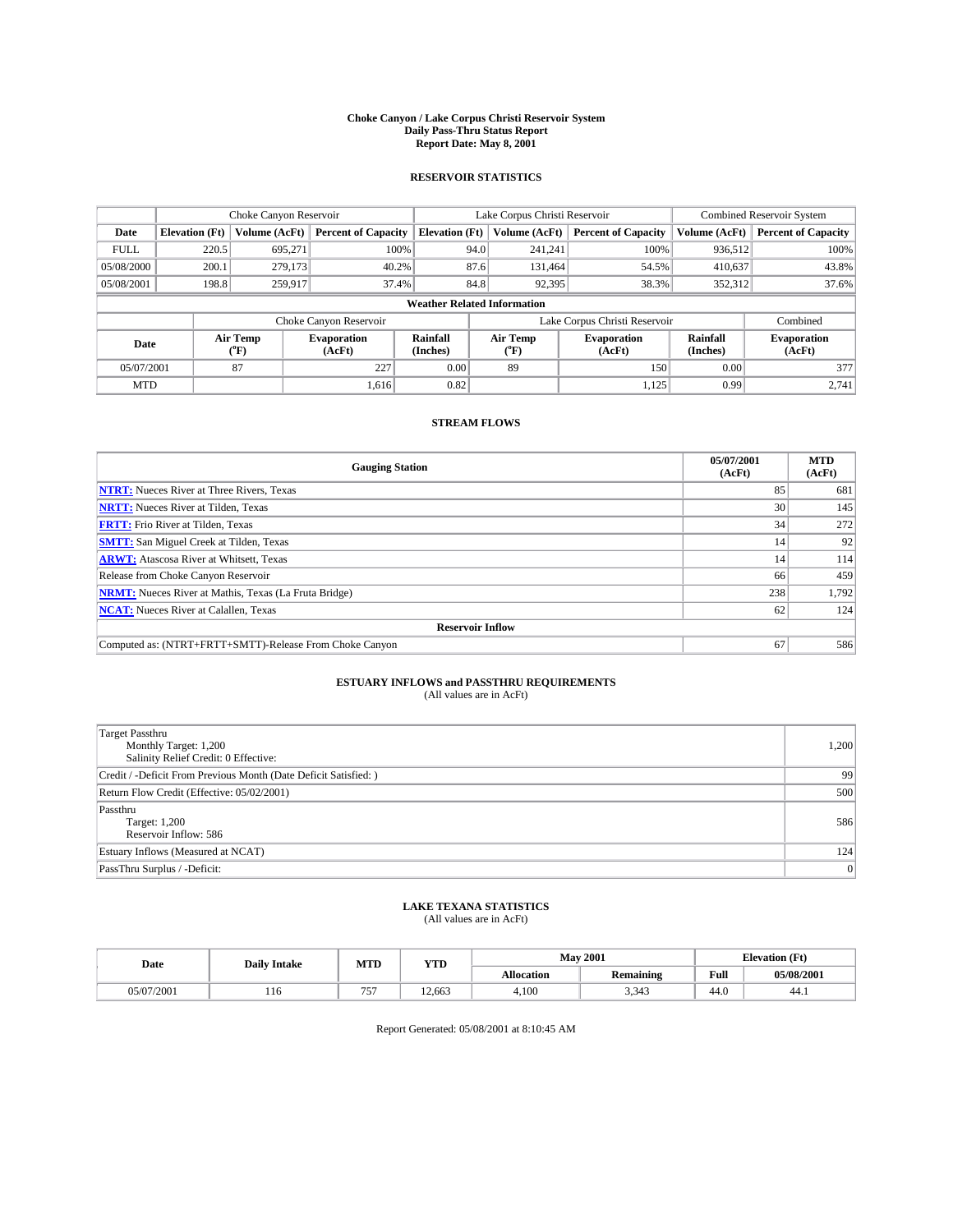#### **Choke Canyon / Lake Corpus Christi Reservoir System Daily Pass-Thru Status Report Report Date: May 9, 2001**

### **RESERVOIR STATISTICS**

|                                    |                       | Choke Canyon Reservoir |                              |                       | Lake Corpus Christi Reservoir | <b>Combined Reservoir System</b> |                      |                              |
|------------------------------------|-----------------------|------------------------|------------------------------|-----------------------|-------------------------------|----------------------------------|----------------------|------------------------------|
| Date                               | <b>Elevation</b> (Ft) | Volume (AcFt)          | <b>Percent of Capacity</b>   | <b>Elevation</b> (Ft) | Volume (AcFt)                 | <b>Percent of Capacity</b>       | Volume (AcFt)        | <b>Percent of Capacity</b>   |
| <b>FULL</b>                        | 220.5                 | 695,271                | 100%                         | 94.0                  | 241,241                       | 100%                             | 936,512              | 100%                         |
| 05/09/2000                         | 200.1                 | 278,870                | 40.1%                        | 87.6                  | 131,163                       | 54.4%                            | 410,033              | 43.8%                        |
| 05/09/2001                         | 198.8                 | 259,772                | 37.4%                        | 84.8                  | 92,027                        | 38.1%                            | 351.799              | 37.6%                        |
| <b>Weather Related Information</b> |                       |                        |                              |                       |                               |                                  |                      |                              |
|                                    |                       |                        | Choke Canyon Reservoir       |                       |                               | Lake Corpus Christi Reservoir    |                      | Combined                     |
| Date                               |                       | Air Temp<br>(°F)       | <b>Evaporation</b><br>(AcFt) | Rainfall<br>(Inches)  | Air Temp<br>("F)              | <b>Evaporation</b><br>(AcFt)     | Rainfall<br>(Inches) | <b>Evaporation</b><br>(AcFt) |
| 05/08/2001                         |                       | 88                     | 143                          | 0.00                  | 90                            | 157                              | 0.05                 | 300                          |
| <b>MTD</b>                         |                       |                        | 1.759                        | 0.82                  |                               | 1,282                            | 1.04                 | 3,041                        |

## **STREAM FLOWS**

| <b>Gauging Station</b>                                       | 05/08/2001<br>(AcFt) | <b>MTD</b><br>(AcFt) |  |  |  |  |  |
|--------------------------------------------------------------|----------------------|----------------------|--|--|--|--|--|
| <b>NTRT:</b> Nueces River at Three Rivers, Texas             | 81                   | 762                  |  |  |  |  |  |
| <b>NRTT:</b> Nueces River at Tilden, Texas                   | 12                   | 157                  |  |  |  |  |  |
| <b>FRTT:</b> Frio River at Tilden, Texas                     | 377                  | 649                  |  |  |  |  |  |
| <b>SMTT:</b> San Miguel Creek at Tilden, Texas               | 52                   | 143                  |  |  |  |  |  |
| <b>ARWT:</b> Atascosa River at Whitsett, Texas               | 28                   | 142                  |  |  |  |  |  |
| Release from Choke Canyon Reservoir                          | 66                   | 524                  |  |  |  |  |  |
| <b>NRMT:</b> Nueces River at Mathis, Texas (La Fruta Bridge) | 248                  | 2,041                |  |  |  |  |  |
| <b>NCAT:</b> Nueces River at Calallen, Texas                 | 26                   | 150                  |  |  |  |  |  |
| <b>Reservoir Inflow</b>                                      |                      |                      |  |  |  |  |  |
| Computed as: (NTRT+FRTT+SMTT)-Release From Choke Canyon      | 445                  | 1,031                |  |  |  |  |  |

## **ESTUARY INFLOWS and PASSTHRU REQUIREMENTS**<br>(All values are in AcFt)

| <b>Target Passthru</b><br>Monthly Target: 1,200<br>Salinity Relief Credit: 0 Effective: | 1,200  |
|-----------------------------------------------------------------------------------------|--------|
| Credit / -Deficit From Previous Month (Date Deficit Satisfied: )                        | 99     |
| Return Flow Credit (Effective: 05/02/2001)                                              | 500    |
| Passthru<br>Target: 1,200<br>Reservoir Inflow: 1,031                                    | 1,031  |
| Estuary Inflows (Measured at NCAT)                                                      | 150    |
| PassThru Surplus / -Deficit:                                                            | $-282$ |

# **LAKE TEXANA STATISTICS** (All values are in AcFt)

| Date       | <b>Daily Intake</b> | MTD             | <b>WITH</b><br>1 I.D         | <b>May 2001</b>   |                  | (Ft<br>--<br>tlevation |            |
|------------|---------------------|-----------------|------------------------------|-------------------|------------------|------------------------|------------|
|            |                     |                 |                              | <b>Allocation</b> | <b>Remaining</b> | Full                   | 05/09/2001 |
| 05/08/2001 | .                   | $\Omega$<br>O/L | 1270<br>78<br>$\overline{1}$ | 4,100             | 2,000<br>0ء∠د    | 44.0                   | 44.∠       |

Report Generated: 05/09/2001 at 8:09:04 AM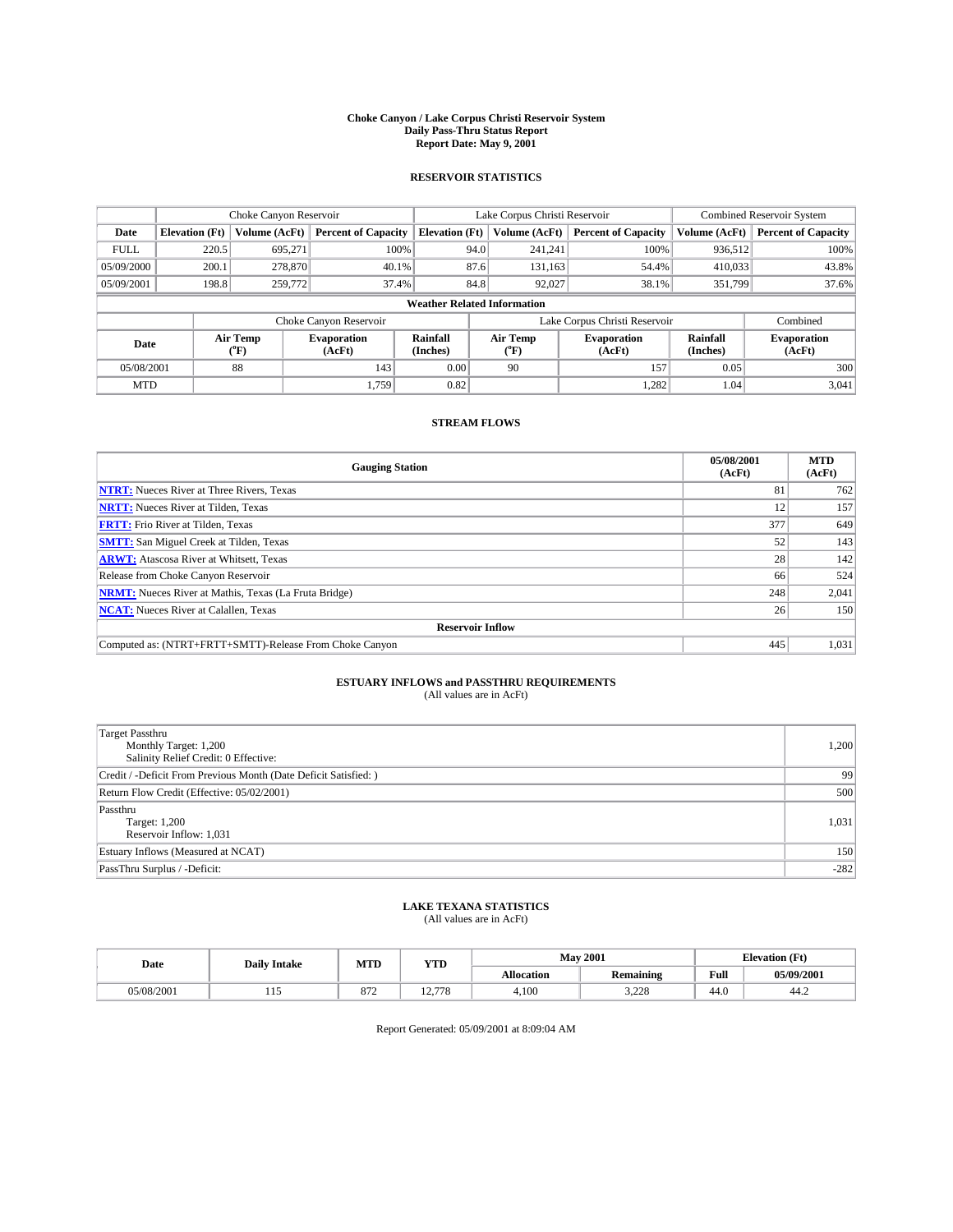#### **Choke Canyon / Lake Corpus Christi Reservoir System Daily Pass-Thru Status Report Report Date: May 10, 2001**

### **RESERVOIR STATISTICS**

|                                    | Choke Canyon Reservoir |                  |                              |                       | Lake Corpus Christi Reservoir |               |                               |                      | <b>Combined Reservoir System</b> |  |
|------------------------------------|------------------------|------------------|------------------------------|-----------------------|-------------------------------|---------------|-------------------------------|----------------------|----------------------------------|--|
| Date                               | <b>Elevation</b> (Ft)  | Volume (AcFt)    | <b>Percent of Capacity</b>   | <b>Elevation</b> (Ft) |                               | Volume (AcFt) | <b>Percent of Capacity</b>    | Volume (AcFt)        | <b>Percent of Capacity</b>       |  |
| <b>FULL</b>                        | 220.5                  | 695,271          | 100%                         |                       | 94.0                          | 241,241       | 100%                          | 936.512              | 100%                             |  |
| 05/10/2000                         | 200.1                  | 278,567          | $40.1\%$                     |                       | 87.6                          | 130,863       | 54.2%                         | 409,430              | 43.7%                            |  |
| 05/10/2001                         | 198.9                  | 260,061          | 37.4%                        |                       | 84.8                          | 91,661        | 38.0%                         | 351,722              | 37.6%                            |  |
| <b>Weather Related Information</b> |                        |                  |                              |                       |                               |               |                               |                      |                                  |  |
|                                    |                        |                  | Choke Canyon Reservoir       |                       |                               |               | Lake Corpus Christi Reservoir |                      | Combined                         |  |
| Date                               |                        | Air Temp<br>(°F) | <b>Evaporation</b><br>(AcFt) | Rainfall<br>(Inches)  | Air Temp<br>("F)              |               | <b>Evaporation</b><br>(AcFt)  | Rainfall<br>(Inches) | <b>Evaporation</b><br>(AcFt)     |  |
| 05/09/2001                         |                        | 88               | 244                          | 0.00                  | 91                            |               | 178                           | 0.00                 | 422                              |  |
| <b>MTD</b>                         |                        |                  | 2.003                        | 0.82                  |                               |               | 1.460                         | 1.04                 | 3,463                            |  |

## **STREAM FLOWS**

| <b>Gauging Station</b>                                       | 05/09/2001<br>(AcFt) | <b>MTD</b><br>(AcFt) |  |  |  |  |
|--------------------------------------------------------------|----------------------|----------------------|--|--|--|--|
| <b>NTRT:</b> Nueces River at Three Rivers, Texas             | 95                   | 858                  |  |  |  |  |
| <b>NRTT:</b> Nueces River at Tilden, Texas                   | 107                  | 264                  |  |  |  |  |
| <b>FRTT:</b> Frio River at Tilden, Texas                     | 766                  | 1,415                |  |  |  |  |
| <b>SMTT:</b> San Miguel Creek at Tilden, Texas               | 48                   | 191                  |  |  |  |  |
| <b>ARWT:</b> Atascosa River at Whitsett, Texas               | <b>20</b>            | 162                  |  |  |  |  |
| Release from Choke Canyon Reservoir                          | 66                   | 590                  |  |  |  |  |
| <b>NRMT:</b> Nueces River at Mathis, Texas (La Fruta Bridge) | 208                  | 2,249                |  |  |  |  |
| <b>NCAT:</b> Nueces River at Calallen, Texas                 | 58                   | 207                  |  |  |  |  |
| <b>Reservoir Inflow</b>                                      |                      |                      |  |  |  |  |
| Computed as: (NTRT+FRTT+SMTT)-Release From Choke Canyon      | 844                  | 1.874                |  |  |  |  |

## **ESTUARY INFLOWS and PASSTHRU REQUIREMENTS**<br>(All values are in AcFt)

| <b>Target Passthru</b><br>Monthly Target: 1,200<br>Salinity Relief Credit: 0 Effective: | 1,200  |
|-----------------------------------------------------------------------------------------|--------|
| Credit / -Deficit From Previous Month (Date Deficit Satisfied: )                        | 99     |
| Return Flow Credit (Effective: 05/02/2001)                                              | 500    |
| Passthru<br>Target: 1,200<br>Reservoir Inflow: 1,874                                    | 1,200  |
| Estuary Inflows (Measured at NCAT)                                                      | 207    |
| PassThru Surplus / -Deficit:                                                            | $-394$ |

# **LAKE TEXANA STATISTICS** (All values are in AcFt)

| Date       | <b>Daily Intake</b> | MTD | <b>VTT</b><br>1 I.D |                   | <b>May 2001</b>  | Œť<br><b>TAL</b><br>Elevation |            |
|------------|---------------------|-----|---------------------|-------------------|------------------|-------------------------------|------------|
|            |                     |     |                     | <b>Allocation</b> | <b>Remaining</b> | Full                          | 05/10/2001 |
| 05/09/2001 | 110                 | 989 | 12.894              | 4,100             | .                | 44.0                          | 44.1       |

Report Generated: 05/10/2001 at 8:05:41 AM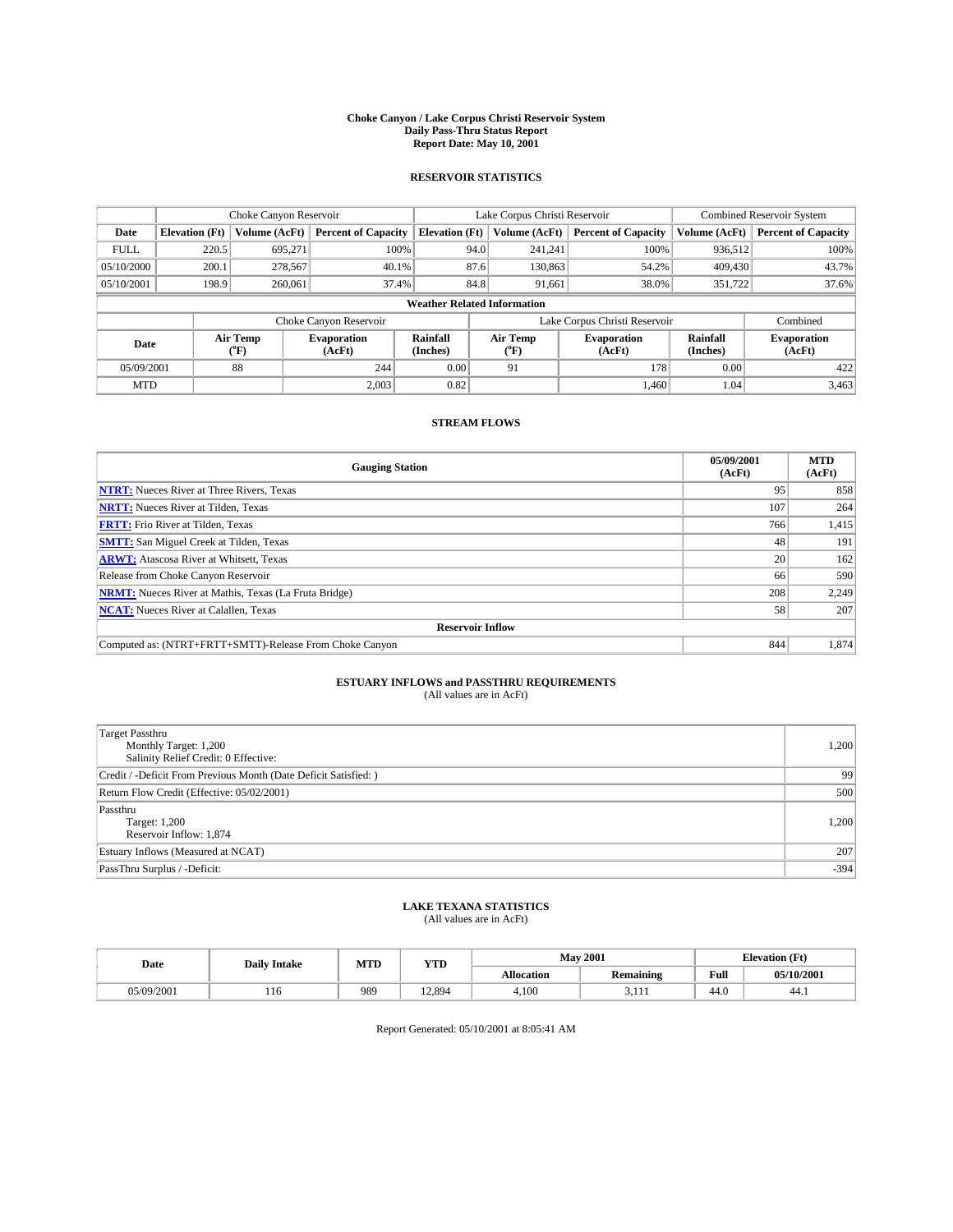#### **Choke Canyon / Lake Corpus Christi Reservoir System Daily Pass-Thru Status Report Report Date: May 11, 2001**

### **RESERVOIR STATISTICS**

|                                    | Choke Canyon Reservoir |                  |                              |                       | Lake Corpus Christi Reservoir | <b>Combined Reservoir System</b> |                      |                              |
|------------------------------------|------------------------|------------------|------------------------------|-----------------------|-------------------------------|----------------------------------|----------------------|------------------------------|
| Date                               | <b>Elevation</b> (Ft)  | Volume (AcFt)    | <b>Percent of Capacity</b>   | <b>Elevation</b> (Ft) | Volume (AcFt)                 | <b>Percent of Capacity</b>       | Volume (AcFt)        | <b>Percent of Capacity</b>   |
| <b>FULL</b>                        | 220.5                  | 695,271          | 100%                         |                       | 94.0<br>241,241               | 100%                             | 936,512              | 100%                         |
| 05/11/2000                         | 200.1                  | 278,113          | 40.0%                        |                       | 87.6<br>130,413               | 54.1%                            | 408,526              | 43.6%                        |
| 05/11/2001                         | 198.9                  | 260,495          | 37.5%                        | 84.7                  | 90.688                        | 37.6%                            | 351,183              | 37.5%                        |
| <b>Weather Related Information</b> |                        |                  |                              |                       |                               |                                  |                      |                              |
|                                    |                        |                  | Choke Canyon Reservoir       |                       |                               | Lake Corpus Christi Reservoir    |                      | Combined                     |
| Date                               |                        | Air Temp<br>(°F) | <b>Evaporation</b><br>(AcFt) | Rainfall<br>(Inches)  | Air Temp<br>("F)              | <b>Evaporation</b><br>(AcFt)     | Rainfall<br>(Inches) | <b>Evaporation</b><br>(AcFt) |
| 05/10/2001                         |                        | 89               | 295                          | 0.00                  | 89                            | 240                              | 0.00                 | 535                          |
| <b>MTD</b>                         |                        |                  | 2.298                        | 0.82                  |                               | 1.700                            | 1.04                 | 3,998                        |

## **STREAM FLOWS**

| <b>Gauging Station</b>                                       | 05/10/2001<br>(AcFt) | <b>MTD</b><br>(AcFt) |  |  |  |  |
|--------------------------------------------------------------|----------------------|----------------------|--|--|--|--|
| <b>NTRT:</b> Nueces River at Three Rivers, Texas             | 89                   | 947                  |  |  |  |  |
| <b>NRTT:</b> Nueces River at Tilden, Texas                   | 552                  | 816                  |  |  |  |  |
| <b>FRTT:</b> Frio River at Tilden, Texas                     | 641                  | 2,056                |  |  |  |  |
| <b>SMTT:</b> San Miguel Creek at Tilden, Texas               | 58                   | 249                  |  |  |  |  |
| <b>ARWT:</b> Atascosa River at Whitsett, Texas               | 14                   | 176                  |  |  |  |  |
| Release from Choke Canyon Reservoir                          | 66                   | 655                  |  |  |  |  |
| <b>NRMT:</b> Nueces River at Mathis, Texas (La Fruta Bridge) | 181                  | 2,430                |  |  |  |  |
| <b>NCAT:</b> Nueces River at Calallen, Texas                 | 26                   | 233                  |  |  |  |  |
| <b>Reservoir Inflow</b>                                      |                      |                      |  |  |  |  |
| Computed as: (NTRT+FRTT+SMTT)-Release From Choke Canyon      | 723                  | 2,597                |  |  |  |  |

## **ESTUARY INFLOWS and PASSTHRU REQUIREMENTS**<br>(All values are in AcFt)

| Target Passthru<br>Monthly Target: 1,200<br>Salinity Relief Credit: 0 Effective: | 1,200  |
|----------------------------------------------------------------------------------|--------|
| Credit / -Deficit From Previous Month (Date Deficit Satisfied: )                 | 99     |
| Return Flow Credit (Effective: 05/02/2001)                                       | 500    |
| Passthru<br>Target: 1,200<br>Reservoir Inflow: 2,597                             | 1,200  |
| Estuary Inflows (Measured at NCAT)                                               | 233    |
| PassThru Surplus / -Deficit:                                                     | $-368$ |

# **LAKE TEXANA STATISTICS** (All values are in AcFt)

| Date       | <b>Daily Intake</b> | MTD  | <b>YTD</b> |                   | <b>May 2001</b>  | <b>Elevation</b> (Ft) |            |
|------------|---------------------|------|------------|-------------------|------------------|-----------------------|------------|
|            |                     |      |            | <b>Allocation</b> | <b>Remaining</b> | Full                  | 05/11/2001 |
| 05/10/2001 | 110                 | .104 | 13.010     | 4,100             | 2,996            | 44.0                  | 44.∠       |

Report Generated: 05/11/2001 at 8:06:24 AM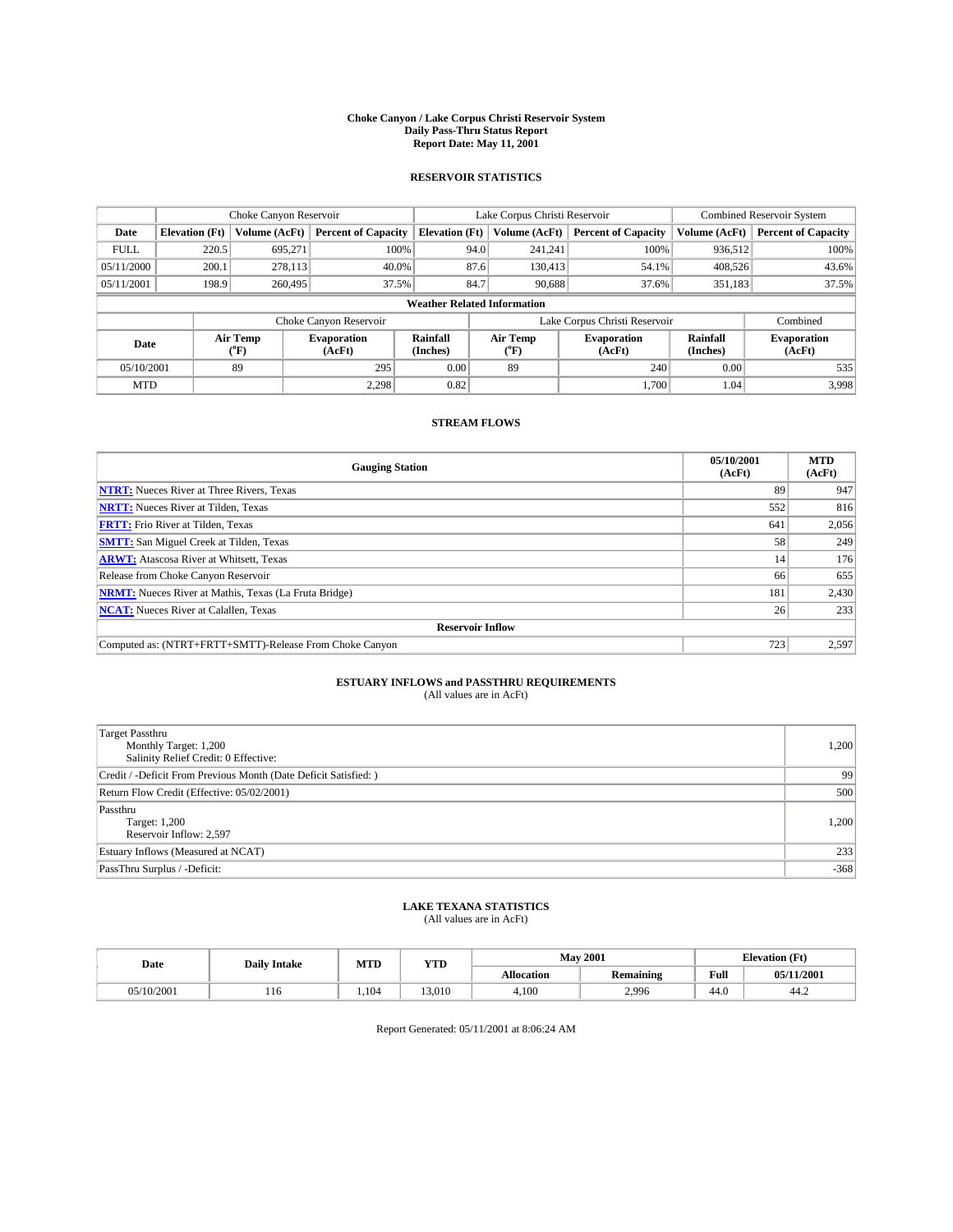#### **Choke Canyon / Lake Corpus Christi Reservoir System Daily Pass-Thru Status Report Report Date: May 12, 2001**

### **RESERVOIR STATISTICS**

|                                    | Choke Canyon Reservoir |                  |                              |                       | Lake Corpus Christi Reservoir | <b>Combined Reservoir System</b> |                      |                              |
|------------------------------------|------------------------|------------------|------------------------------|-----------------------|-------------------------------|----------------------------------|----------------------|------------------------------|
| Date                               | <b>Elevation</b> (Ft)  | Volume (AcFt)    | <b>Percent of Capacity</b>   | <b>Elevation</b> (Ft) | Volume (AcFt)                 | <b>Percent of Capacity</b>       | Volume (AcFt)        | <b>Percent of Capacity</b>   |
| <b>FULL</b>                        | 220.5                  | 695,271          | 100%                         | 94.0                  | 241,241                       | 100%                             | 936,512              | 100%                         |
| 05/12/2000                         | 200.0                  | 276,904          | 39.8%                        | 87.5                  | 129,814                       | 53.8%                            | 406,718              | 43.4%                        |
| 05/12/2001                         | 198.9                  | 260,351          | 37.4%                        | 84.7                  | 91.295                        | 37.8%                            | 351,646              | 37.5%                        |
| <b>Weather Related Information</b> |                        |                  |                              |                       |                               |                                  |                      |                              |
|                                    |                        |                  | Choke Canyon Reservoir       |                       |                               | Lake Corpus Christi Reservoir    |                      | Combined                     |
| Date                               |                        | Air Temp<br>(°F) | <b>Evaporation</b><br>(AcFt) | Rainfall<br>(Inches)  | Air Temp<br>("F)              | <b>Evaporation</b><br>(AcFt)     | Rainfall<br>(Inches) | <b>Evaporation</b><br>(AcFt) |
| 05/11/2001                         |                        | 93               | 270                          | 0.00                  | 91                            | 234                              | 0.00                 | 504                          |
| <b>MTD</b>                         |                        |                  | 2.568                        | 0.82                  |                               | 1.934                            | 1.04                 | 4,502                        |

## **STREAM FLOWS**

| <b>Gauging Station</b>                                       | 05/11/2001<br>(AcFt) | <b>MTD</b><br>(AcFt) |  |  |  |  |
|--------------------------------------------------------------|----------------------|----------------------|--|--|--|--|
| <b>NTRT:</b> Nueces River at Three Rivers, Texas             | 494                  | 1,441                |  |  |  |  |
| <b>NRTT:</b> Nueces River at Tilden, Texas                   | 371                  | 1,187                |  |  |  |  |
| <b>FRTT:</b> Frio River at Tilden, Texas                     | 212                  | 2,269                |  |  |  |  |
| <b>SMTT:</b> San Miguel Creek at Tilden, Texas               | 38                   | 286                  |  |  |  |  |
| <b>ARWT:</b> Atascosa River at Whitsett, Texas               | 11                   | 187                  |  |  |  |  |
| Release from Choke Canyon Reservoir                          | 66                   | 721                  |  |  |  |  |
| <b>NRMT:</b> Nueces River at Mathis, Texas (La Fruta Bridge) | 187                  | 2,616                |  |  |  |  |
| <b>NCAT:</b> Nueces River at Calallen, Texas                 |                      | 233                  |  |  |  |  |
| <b>Reservoir Inflow</b>                                      |                      |                      |  |  |  |  |
| Computed as: (NTRT+FRTT+SMTT)-Release From Choke Canyon      | 679                  | 3.276                |  |  |  |  |

## **ESTUARY INFLOWS and PASSTHRU REQUIREMENTS**<br>(All values are in AcFt)

| <b>Target Passthru</b><br>Monthly Target: 1,200<br>Salinity Relief Credit: 0 Effective: | 1,200  |
|-----------------------------------------------------------------------------------------|--------|
| Credit / -Deficit From Previous Month (Date Deficit Satisfied: )                        | 99     |
| Return Flow Credit (Effective: 05/02/2001)                                              | 500    |
| Passthru<br><b>Target: 1,200</b><br>Reservoir Inflow: 3,276                             | 1,200  |
| Estuary Inflows (Measured at NCAT)                                                      | 233    |
| PassThru Surplus / -Deficit:                                                            | $-368$ |

# **LAKE TEXANA STATISTICS** (All values are in AcFt)

| Date         | <b>Daily Intake</b> | MTD   | <b>VTT</b><br>1 I D | <b>May 2001</b>   |                  | <b>Elevation</b> (Ft) |            |
|--------------|---------------------|-------|---------------------|-------------------|------------------|-----------------------|------------|
|              |                     |       |                     | <b>Allocation</b> | <b>Remaining</b> | Full                  | 05/12/2001 |
| /2001<br>05. | 110                 | 1.220 | 3.126               | 4,100             | 2,880            | 44.0                  | 44.∠       |

Report Generated: 05/12/2001 at 7:47:11 AM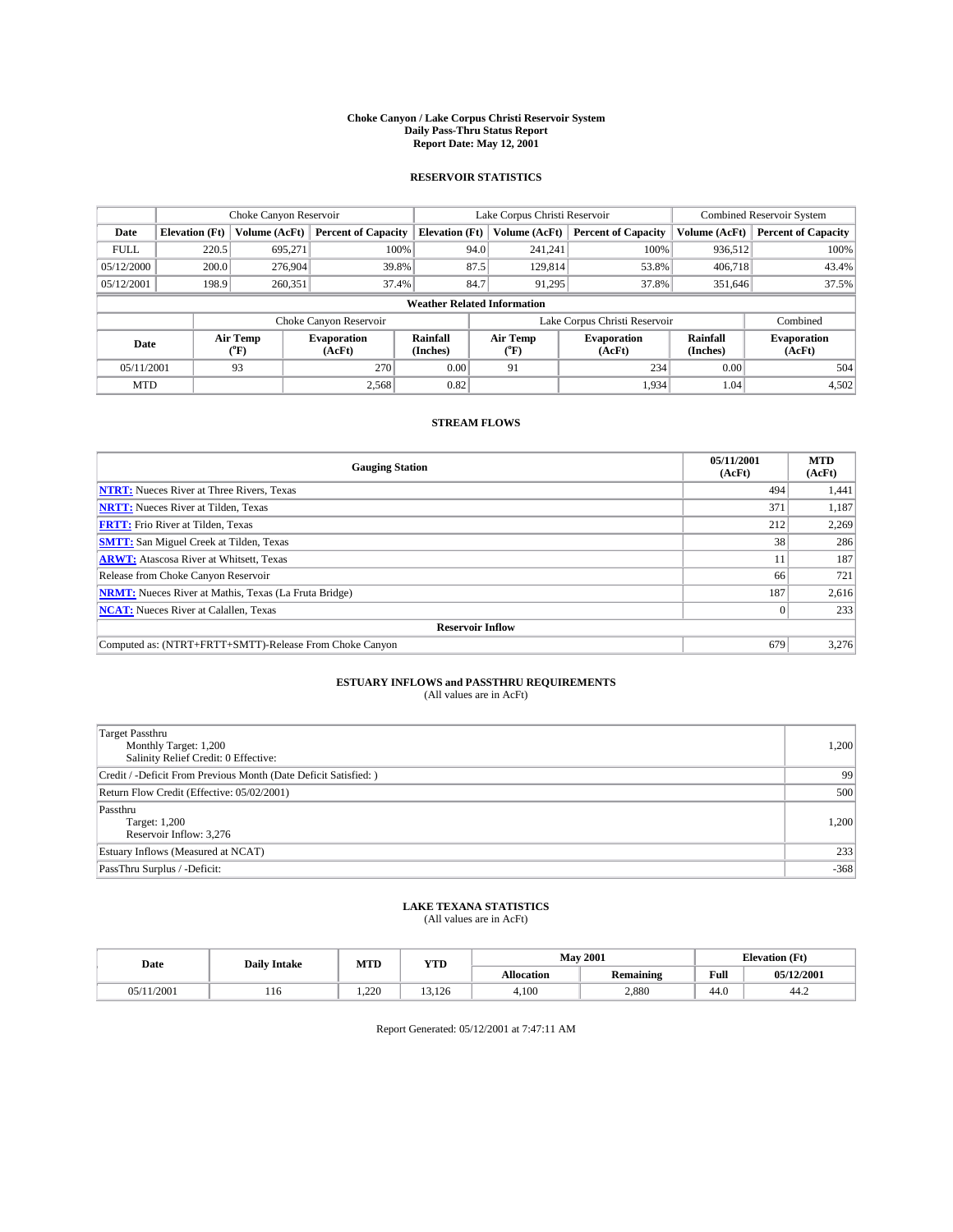#### **Choke Canyon / Lake Corpus Christi Reservoir System Daily Pass-Thru Status Report Report Date: May 13, 2001**

### **RESERVOIR STATISTICS**

|                                    | Choke Canyon Reservoir |                  |                              |                       | Lake Corpus Christi Reservoir | <b>Combined Reservoir System</b> |                      |                              |
|------------------------------------|------------------------|------------------|------------------------------|-----------------------|-------------------------------|----------------------------------|----------------------|------------------------------|
| Date                               | <b>Elevation</b> (Ft)  | Volume (AcFt)    | <b>Percent of Capacity</b>   | <b>Elevation</b> (Ft) | Volume (AcFt)                 | <b>Percent of Capacity</b>       | Volume (AcFt)        | <b>Percent of Capacity</b>   |
| <b>FULL</b>                        | 220.5                  | 695,271          | 100%                         |                       | 94.0<br>241,241               | 100%                             | 936.512              | 100%                         |
| 05/13/2000                         | 199.9                  | 276.151          | 39.7%                        |                       | 87.5<br>129,665               | 53.7%                            | 405,816              | 43.3%                        |
| 05/13/2001                         | 198.9                  | 260,206          | 37.4%                        |                       | 84.8<br>91,783                | 38.0%                            | 351,989              | 37.6%                        |
| <b>Weather Related Information</b> |                        |                  |                              |                       |                               |                                  |                      |                              |
|                                    |                        |                  | Choke Canyon Reservoir       |                       |                               | Lake Corpus Christi Reservoir    |                      | Combined                     |
| Date                               |                        | Air Temp<br>(°F) | <b>Evaporation</b><br>(AcFt) | Rainfall<br>(Inches)  | Air Temp<br>("F)              | <b>Evaporation</b><br>(AcFt)     | Rainfall<br>(Inches) | <b>Evaporation</b><br>(AcFt) |
| 05/12/2001                         |                        | 88               | 185                          | 0.00                  | 87                            | 164                              | 0.00                 | 349                          |
| <b>MTD</b>                         |                        |                  | 2.753                        | 0.82                  |                               | 2.098                            | 1.04                 | 4,851                        |

## **STREAM FLOWS**

| <b>Gauging Station</b>                                       | 05/12/2001<br>(AcFt) | <b>MTD</b><br>(AcFt) |  |  |  |  |
|--------------------------------------------------------------|----------------------|----------------------|--|--|--|--|
| <b>NTRT:</b> Nueces River at Three Rivers, Texas             | 435                  | 1,876                |  |  |  |  |
| <b>NRTT:</b> Nueces River at Tilden, Texas                   | 185                  | 1,372                |  |  |  |  |
| <b>FRTT:</b> Frio River at Tilden, Texas                     | 111                  | 2,380                |  |  |  |  |
| <b>SMTT:</b> San Miguel Creek at Tilden, Texas               | 20                   | 306                  |  |  |  |  |
| <b>ARWT:</b> Atascosa River at Whitsett, Texas               | 11                   | 198                  |  |  |  |  |
| Release from Choke Canyon Reservoir                          | 66                   | 786                  |  |  |  |  |
| <b>NRMT:</b> Nueces River at Mathis, Texas (La Fruta Bridge) | 189                  | 2,805                |  |  |  |  |
| <b>NCAT:</b> Nueces River at Calallen, Texas                 |                      | 233                  |  |  |  |  |
| <b>Reservoir Inflow</b>                                      |                      |                      |  |  |  |  |
| Computed as: (NTRT+FRTT+SMTT)-Release From Choke Canyon      | 500                  | 3.776                |  |  |  |  |

## **ESTUARY INFLOWS and PASSTHRU REQUIREMENTS**<br>(All values are in AcFt)

| Target Passthru<br>Monthly Target: 1,200<br>Salinity Relief Credit: 0 Effective: | 1,200  |
|----------------------------------------------------------------------------------|--------|
| Credit / -Deficit From Previous Month (Date Deficit Satisfied: )                 | 99     |
| Return Flow Credit (Effective: 05/02/2001)                                       | 500    |
| Passthru<br>Target: 1,200<br>Reservoir Inflow: 3,776                             | 1,200  |
| Estuary Inflows (Measured at NCAT)                                               | 233    |
| PassThru Surplus / -Deficit:                                                     | $-368$ |

# **LAKE TEXANA STATISTICS** (All values are in AcFt)

| Date       | <b>Daily Intake</b> | MTD   | VTT<br>1 I D                      |                   | <b>May 2001</b>  | <b>Elevation</b> (Ft) |            |
|------------|---------------------|-------|-----------------------------------|-------------------|------------------|-----------------------|------------|
|            |                     |       |                                   | <b>Allocation</b> | <b>Remaining</b> | Full                  | 05/13/2001 |
| 05/12/2001 | 110                 | 1.336 | $\sim$<br>$\sim$ $\sim$<br>.J.442 | 4,100             | 2,764            | 44.0                  | 44.∠       |

Report Generated: 05/13/2001 at 7:41:54 AM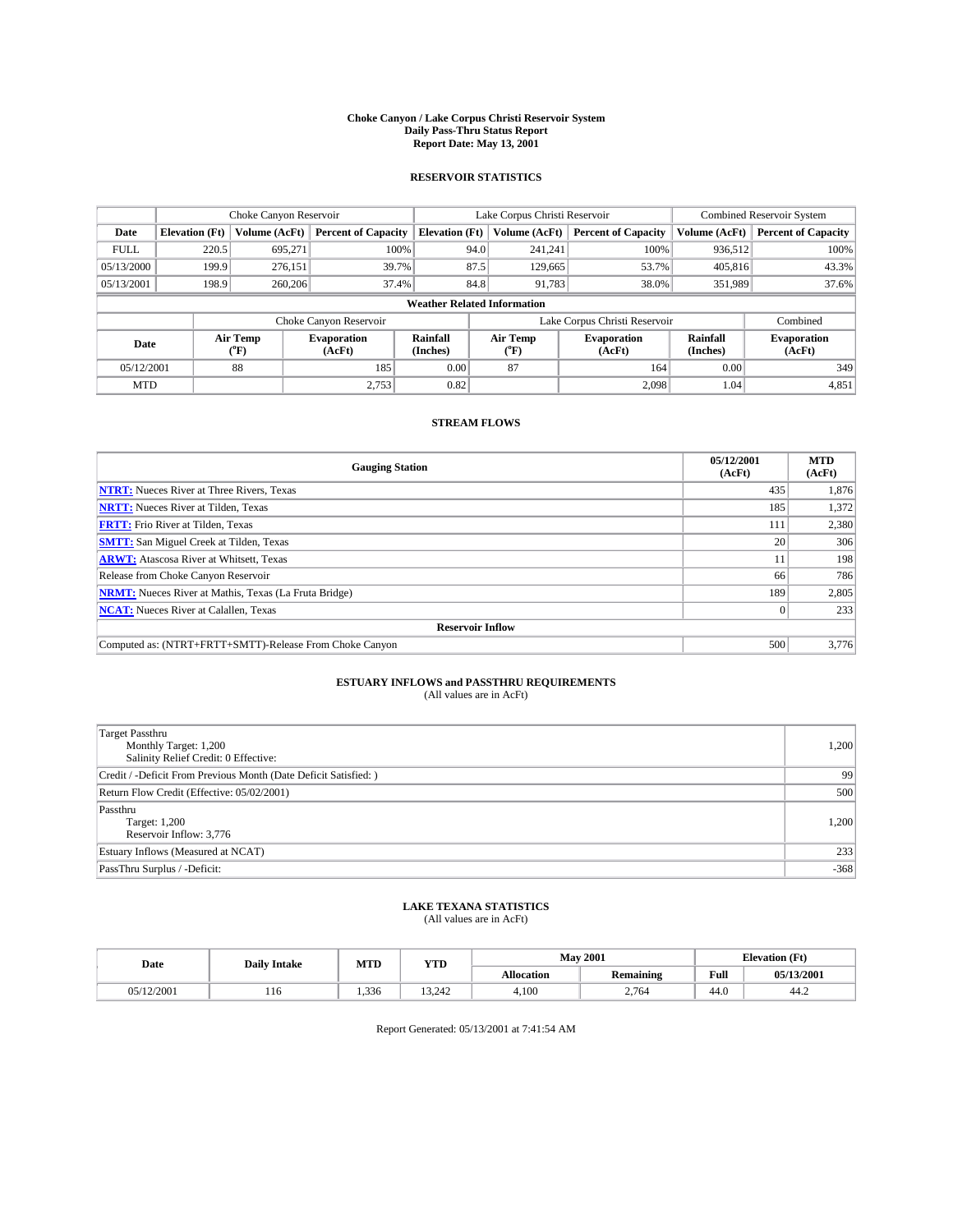#### **Choke Canyon / Lake Corpus Christi Reservoir System Daily Pass-Thru Status Report Report Date: May 14, 2001**

### **RESERVOIR STATISTICS**

|             | Choke Canyon Reservoir             |                  |                              |                             | Lake Corpus Christi Reservoir |         |                               |                      | <b>Combined Reservoir System</b> |  |
|-------------|------------------------------------|------------------|------------------------------|-----------------------------|-------------------------------|---------|-------------------------------|----------------------|----------------------------------|--|
| Date        | <b>Elevation</b> (Ft)              | Volume (AcFt)    | <b>Percent of Capacity</b>   | <b>Elevation</b> (Ft)       | Volume (AcFt)                 |         | <b>Percent of Capacity</b>    | Volume (AcFt)        | <b>Percent of Capacity</b>       |  |
| <b>FULL</b> | 220.5                              | 695,271          | 100%                         |                             | 94.0                          | 241,241 | 100%                          | 936,512              | 100%                             |  |
| 05/14/2000  | 200.0                              | 276,301          | 39.7%                        |                             | 87.5                          | 129,515 | 53.7%                         | 405,816              | 43.3%                            |  |
| 05/14/2001  | 198.9                              | 260,061          | 37.4%                        |                             | 84.8                          | 91,661  | 38.0%                         | 351,722              | 37.6%                            |  |
|             | <b>Weather Related Information</b> |                  |                              |                             |                               |         |                               |                      |                                  |  |
|             |                                    |                  | Choke Canyon Reservoir       |                             |                               |         | Lake Corpus Christi Reservoir |                      | Combined                         |  |
| Date        |                                    | Air Temp<br>(°F) | <b>Evaporation</b><br>(AcFt) | <b>Rainfall</b><br>(Inches) | Air Temp<br>("F)              |         | <b>Evaporation</b><br>(AcFt)  | Rainfall<br>(Inches) | <b>Evaporation</b><br>(AcFt)     |  |
| 05/13/2001  |                                    | 86               | 160                          | 0.00                        | 88                            |         | 199                           | 0.00                 | 359                              |  |
| <b>MTD</b>  |                                    |                  | 2.913                        | 0.82                        |                               |         | 2,297                         | 1.04                 | 5,210                            |  |

## **STREAM FLOWS**

| <b>Gauging Station</b>                                       | 05/13/2001<br>(AcFt) | <b>MTD</b><br>(AcFt) |  |  |  |  |
|--------------------------------------------------------------|----------------------|----------------------|--|--|--|--|
| <b>NTRT:</b> Nueces River at Three Rivers, Texas             | 268                  | 2,144                |  |  |  |  |
| <b>NRTT:</b> Nueces River at Tilden, Texas                   | 276                  | 1,648                |  |  |  |  |
| <b>FRTT:</b> Frio River at Tilden, Texas                     | 81                   | 2,461                |  |  |  |  |
| <b>SMTT:</b> San Miguel Creek at Tilden, Texas               | 13                   | 319                  |  |  |  |  |
| <b>ARWT:</b> Atascosa River at Whitsett, Texas               | 15                   | 213                  |  |  |  |  |
| Release from Choke Canyon Reservoir                          | 66                   | 852                  |  |  |  |  |
| <b>NRMT:</b> Nueces River at Mathis, Texas (La Fruta Bridge) | 189                  | 2,993                |  |  |  |  |
| <b>NCAT:</b> Nueces River at Calallen, Texas                 |                      | 233                  |  |  |  |  |
| <b>Reservoir Inflow</b>                                      |                      |                      |  |  |  |  |
| Computed as: (NTRT+FRTT+SMTT)-Release From Choke Canyon      | 296                  | 4,072                |  |  |  |  |

## **ESTUARY INFLOWS and PASSTHRU REQUIREMENTS**<br>(All values are in AcFt)

| <b>Target Passthru</b><br>Monthly Target: 1,200<br>Salinity Relief Credit: 0 Effective: | 1,200  |
|-----------------------------------------------------------------------------------------|--------|
| Credit / -Deficit From Previous Month (Date Deficit Satisfied: )                        | 99     |
| Return Flow Credit (Effective: 05/02/2001)                                              | 500    |
| Passthru<br>Target: 1,200<br>Reservoir Inflow: 4,072                                    | 1,200  |
| Estuary Inflows (Measured at NCAT)                                                      | 233    |
| PassThru Surplus / -Deficit:                                                            | $-368$ |

# **LAKE TEXANA STATISTICS** (All values are in AcFt)

| Date       | <b>Daily Intake</b> | MTD   | VTT<br>1 I D |                   | <b>May 2001</b>  | <b>Elevation</b> (Ft) |            |
|------------|---------------------|-------|--------------|-------------------|------------------|-----------------------|------------|
|            |                     |       |              | <b>Allocation</b> | <b>Remaining</b> | Full                  | 05/14/2001 |
| 05/13/2001 | 107                 | . 442 | 13.348       | 4,100             | 2,658            | 44.0                  | 44.∠       |

Report Generated: 05/14/2001 at 8:06:33 AM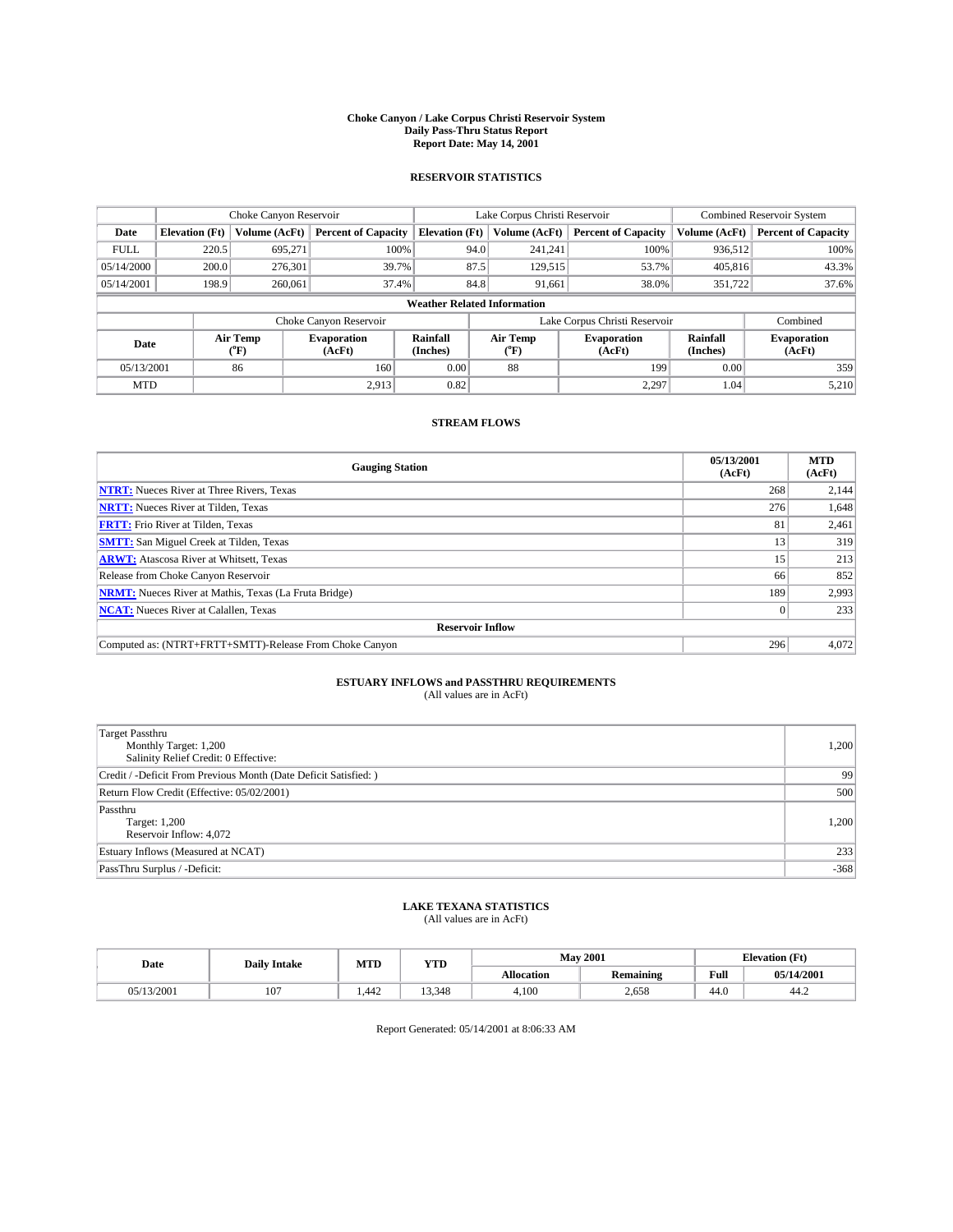#### **Choke Canyon / Lake Corpus Christi Reservoir System Daily Pass-Thru Status Report Report Date: May 15, 2001**

### **RESERVOIR STATISTICS**

|             | Choke Canyon Reservoir             |                  |                              |                             | Lake Corpus Christi Reservoir |                               | <b>Combined Reservoir System</b> |                              |  |
|-------------|------------------------------------|------------------|------------------------------|-----------------------------|-------------------------------|-------------------------------|----------------------------------|------------------------------|--|
| Date        | <b>Elevation</b> (Ft)              | Volume (AcFt)    | <b>Percent of Capacity</b>   | <b>Elevation</b> (Ft)       | Volume (AcFt)                 | <b>Percent of Capacity</b>    | Volume (AcFt)                    | <b>Percent of Capacity</b>   |  |
| <b>FULL</b> | 220.5                              | 695,271          | 100%                         |                             | 94.0<br>241,241               | 100%                          | 936.512                          | 100%                         |  |
| 05/15/2000  | 199.9                              | 275,850          | 39.7%                        |                             | 87.5<br>129,366               | 53.6%                         | 405.216                          | 43.3%                        |  |
| 05/15/2001  | 198.8                              | 259,772          | 37.4%                        |                             | 84.7<br>91,173                | 37.8%                         | 350,945                          | 37.5%                        |  |
|             | <b>Weather Related Information</b> |                  |                              |                             |                               |                               |                                  |                              |  |
|             |                                    |                  | Choke Canyon Reservoir       |                             |                               | Lake Corpus Christi Reservoir |                                  | Combined                     |  |
| Date        |                                    | Air Temp<br>(°F) | <b>Evaporation</b><br>(AcFt) | <b>Rainfall</b><br>(Inches) | Air Temp<br>("F)              | <b>Evaporation</b><br>(AcFt)  | Rainfall<br>(Inches)             | <b>Evaporation</b><br>(AcFt) |  |
| 05/14/2001  |                                    | 89               | 269                          | 0.00                        | 89                            | 219                           | 0.00                             | 488                          |  |
| <b>MTD</b>  |                                    |                  | 3,182                        | 0.82                        |                               | 2.516                         | 1.04                             | 5,698                        |  |

## **STREAM FLOWS**

| <b>Gauging Station</b>                                       | 05/14/2001<br>(AcFt) | <b>MTD</b><br>(AcFt) |  |  |  |  |
|--------------------------------------------------------------|----------------------|----------------------|--|--|--|--|
| <b>NTRT:</b> Nueces River at Three Rivers, Texas             | 318                  | 2,461                |  |  |  |  |
| <b>NRTT:</b> Nueces River at Tilden, Texas                   | 705                  | 2,352                |  |  |  |  |
| <b>FRTT:</b> Frio River at Tilden, Texas                     | 64                   | 2,525                |  |  |  |  |
| <b>SMTT:</b> San Miguel Creek at Tilden, Texas               |                      | 325                  |  |  |  |  |
| <b>ARWT:</b> Atascosa River at Whitsett, Texas               | 32                   | 245                  |  |  |  |  |
| Release from Choke Canyon Reservoir                          | 66                   | 917                  |  |  |  |  |
| <b>NRMT:</b> Nueces River at Mathis, Texas (La Fruta Bridge) | 220                  | 3,214                |  |  |  |  |
| <b>NCAT:</b> Nueces River at Calallen, Texas                 |                      | 233                  |  |  |  |  |
| <b>Reservoir Inflow</b>                                      |                      |                      |  |  |  |  |
| Computed as: (NTRT+FRTT+SMTT)-Release From Choke Canyon      | 322                  | 4,394                |  |  |  |  |

## **ESTUARY INFLOWS and PASSTHRU REQUIREMENTS**<br>(All values are in AcFt)

| Target Passthru<br>Monthly Target: 1,200<br>Salinity Relief Credit: 0 Effective: | 1,200  |
|----------------------------------------------------------------------------------|--------|
| Credit / -Deficit From Previous Month (Date Deficit Satisfied: )                 | 99     |
| Return Flow Credit (Effective: 05/02/2001)                                       | 500    |
| Passthru<br>Target: 1,200<br>Reservoir Inflow: 4,394                             | 1,200  |
| Estuary Inflows (Measured at NCAT)                                               | 233    |
| PassThru Surplus / -Deficit:                                                     | $-368$ |

# **LAKE TEXANA STATISTICS** (All values are in AcFt)

| Date       | <b>Daily Intake</b> | MTD   | <b>YTD</b> | <b>May 2001</b>   |                       | <b>Elevation</b> (Ft) |            |
|------------|---------------------|-------|------------|-------------------|-----------------------|-----------------------|------------|
|            |                     |       |            | <b>Allocation</b> | Remaining             | Full                  | 05/15/2001 |
| 05/14/2001 | 140                 | 1.582 | 13.488     | 4.100             | ---<br>ግ ድ10<br>2,310 | 44.0                  | 44.3       |

Report Generated: 05/15/2001 at 8:03:51 AM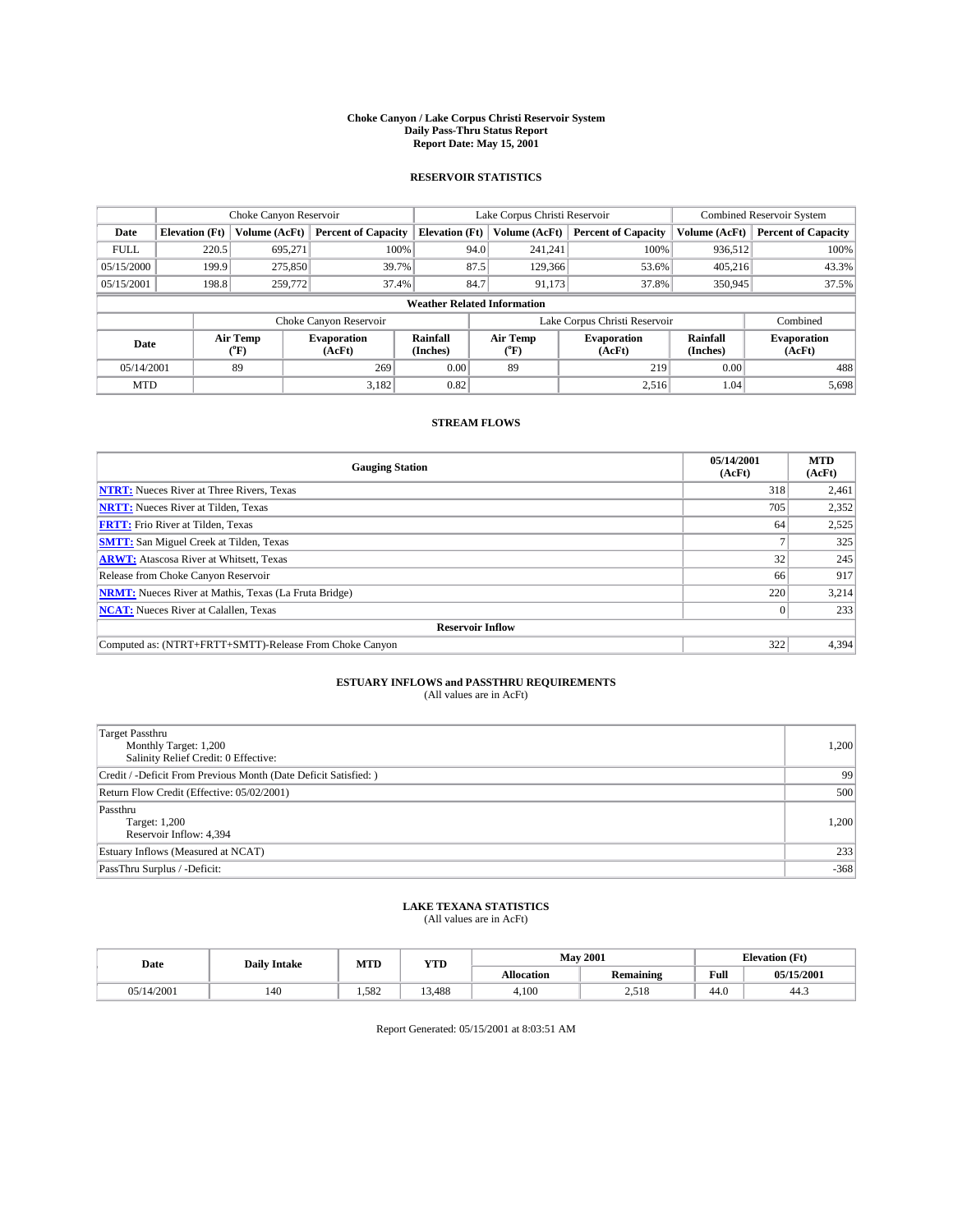#### **Choke Canyon / Lake Corpus Christi Reservoir System Daily Pass-Thru Status Report Report Date: May 16, 2001**

### **RESERVOIR STATISTICS**

|             | Choke Canyon Reservoir             |                  |                              |                       | Lake Corpus Christi Reservoir | <b>Combined Reservoir System</b> |                             |                              |  |
|-------------|------------------------------------|------------------|------------------------------|-----------------------|-------------------------------|----------------------------------|-----------------------------|------------------------------|--|
| Date        | <b>Elevation</b> (Ft)              | Volume (AcFt)    | <b>Percent of Capacity</b>   | <b>Elevation</b> (Ft) | Volume (AcFt)                 | <b>Percent of Capacity</b>       | Volume (AcFt)               | <b>Percent of Capacity</b>   |  |
| <b>FULL</b> | 220.5                              | 695,271          | 100%                         | 94.0                  | 241,241                       | 100%                             | 936,512                     | 100%                         |  |
| 05/16/2000  | 199.9                              | 275,398          | 39.6%                        | 87.4                  | 128,620                       | 53.3%                            | 404,018                     | 43.1%                        |  |
| 05/16/2001  | 198.8                              | 259,627          | 37.3%                        | 84.7                  | 90,931                        | 37.7%                            | 350,558                     | 37.4%                        |  |
|             | <b>Weather Related Information</b> |                  |                              |                       |                               |                                  |                             |                              |  |
|             |                                    |                  | Choke Canyon Reservoir       |                       |                               | Lake Corpus Christi Reservoir    |                             | Combined                     |  |
| Date        |                                    | Air Temp<br>(°F) | <b>Evaporation</b><br>(AcFt) | Rainfall<br>(Inches)  | Air Temp<br>("F)              | <b>Evaporation</b><br>(AcFt)     | <b>Rainfall</b><br>(Inches) | <b>Evaporation</b><br>(AcFt) |  |
| 05/15/2001  |                                    | 92               | 295                          | 0.00                  | 92                            | 254                              | 0.00                        | 549                          |  |
| <b>MTD</b>  |                                    |                  | 3,477                        | 0.82                  |                               | 2.770                            | 1.04                        | 6,247                        |  |

### **STREAM FLOWS**

| <b>Gauging Station</b>                                       | 05/15/2001<br>(AcFt) | <b>MTD</b><br>(AcFt) |  |  |  |  |
|--------------------------------------------------------------|----------------------|----------------------|--|--|--|--|
| <b>NTRT:</b> Nueces River at Three Rivers, Texas             | 713                  | 3,174                |  |  |  |  |
| <b>NRTT:</b> Nueces River at Tilden, Texas                   | 800                  | 3,152                |  |  |  |  |
| <b>FRTT:</b> Frio River at Tilden, Texas                     | 54                   | 2,579                |  |  |  |  |
| <b>SMTT:</b> San Miguel Creek at Tilden, Texas               |                      | 328                  |  |  |  |  |
| <b>ARWT:</b> Atascosa River at Whitsett, Texas               | 30                   | 275                  |  |  |  |  |
| Release from Choke Canyon Reservoir                          | 66                   | 983                  |  |  |  |  |
| <b>NRMT:</b> Nueces River at Mathis, Texas (La Fruta Bridge) | 290                  | 3,504                |  |  |  |  |
| <b>NCAT:</b> Nueces River at Calallen, Texas                 |                      | 233                  |  |  |  |  |
| <b>Reservoir Inflow</b>                                      |                      |                      |  |  |  |  |
| Computed as: (NTRT+FRTT+SMTT)-Release From Choke Canyon      | 703                  | 5,098                |  |  |  |  |

## **ESTUARY INFLOWS and PASSTHRU REQUIREMENTS**<br>(All values are in AcFt)

| Target Passthru<br>Monthly Target: 1,200<br>Salinity Relief Credit: 0 Effective: | 1,200  |
|----------------------------------------------------------------------------------|--------|
| Credit / -Deficit From Previous Month (Date Deficit Satisfied: )                 | 99     |
| Return Flow Credit (Effective: 05/02/2001)                                       | 500    |
| Passthru<br>Target: 1,200<br>Reservoir Inflow: 5,098                             | 1,200  |
| Estuary Inflows (Measured at NCAT)                                               | 233    |
| PassThru Surplus / -Deficit:                                                     | $-368$ |

# **LAKE TEXANA STATISTICS** (All values are in AcFt)

| Date       | <b>Daily Intake</b> | MTD           | <b>VTT</b><br>1 I D |                   | <b>May 2001</b>  | Œť<br>Elevation |            |
|------------|---------------------|---------------|---------------------|-------------------|------------------|-----------------|------------|
|            |                     |               |                     | <b>Allocation</b> | <b>Remaining</b> | Full            | 05/16/2001 |
| 05/15/2001 | 140                 | $\sim$<br>ر ب | 3.628<br>$\sim$     | 4,100             | 0.277<br>ا ہے کہ | 44.0            | 44.∠       |

Report Generated: 05/16/2001 at 8:01:38 AM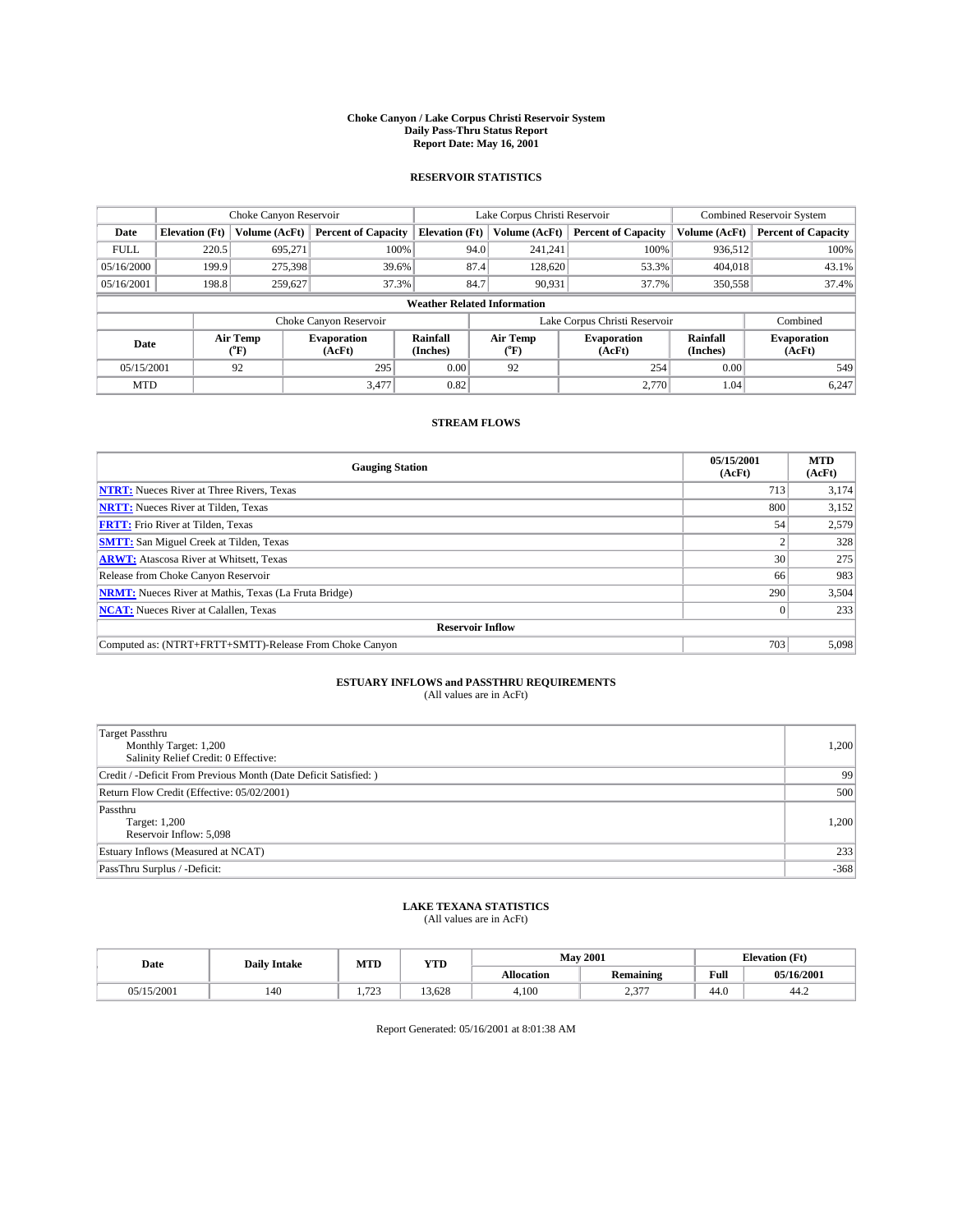#### **Choke Canyon / Lake Corpus Christi Reservoir System Daily Pass-Thru Status Report Report Date: May 17, 2001**

### **RESERVOIR STATISTICS**

|                                                                                  | Choke Canyon Reservoir             |                  |                              |                       | Lake Corpus Christi Reservoir | <b>Combined Reservoir System</b> |               |                            |  |
|----------------------------------------------------------------------------------|------------------------------------|------------------|------------------------------|-----------------------|-------------------------------|----------------------------------|---------------|----------------------------|--|
| Date                                                                             | <b>Elevation</b> (Ft)              | Volume (AcFt)    | <b>Percent of Capacity</b>   | <b>Elevation</b> (Ft) | Volume (AcFt)                 | <b>Percent of Capacity</b>       | Volume (AcFt) | <b>Percent of Capacity</b> |  |
| <b>FULL</b>                                                                      | 220.5                              | 695,271          | 100%                         | 94.0                  | 241,241                       | 100%                             | 936,512       | 100%                       |  |
| 05/17/2000                                                                       | 199.8                              | 274,647          | 39.5%                        | 87.4                  | 128,025                       | 53.1%                            | 402,672       | 43.0%                      |  |
| 05/17/2001                                                                       | 198.8                              | 259,483          | 37.3%                        | 84.7                  | 91,052                        | 37.7%                            | 350,535       | 37.4%                      |  |
|                                                                                  | <b>Weather Related Information</b> |                  |                              |                       |                               |                                  |               |                            |  |
|                                                                                  |                                    |                  | Choke Canyon Reservoir       |                       |                               | Lake Corpus Christi Reservoir    |               | Combined                   |  |
| Air Temp<br>Rainfall<br><b>Evaporation</b><br>Date<br>(Inches)<br>(AcFt)<br>(°F) |                                    | Air Temp<br>("F) | <b>Evaporation</b><br>(AcFt) | Rainfall<br>(Inches)  | <b>Evaporation</b><br>(AcFt)  |                                  |               |                            |  |
| 05/16/2001                                                                       |                                    | 98               | 404                          | 0.00                  | 96                            | 304                              | 0.00          | 708                        |  |
| <b>MTD</b>                                                                       |                                    |                  | 3.881                        | 0.82                  |                               | 3,074                            | 1.04          | 6,955                      |  |

## **STREAM FLOWS**

| <b>Gauging Station</b>                                       | 05/16/2001<br>(AcFt) | <b>MTD</b><br>(AcFt) |  |  |  |  |
|--------------------------------------------------------------|----------------------|----------------------|--|--|--|--|
| <b>NTRT:</b> Nueces River at Three Rivers, Texas             | 834                  | 4,008                |  |  |  |  |
| <b>NRTT:</b> Nueces River at Tilden, Texas                   | 663                  | 3,815                |  |  |  |  |
| <b>FRTT:</b> Frio River at Tilden, Texas                     | 46                   | 2,624                |  |  |  |  |
| <b>SMTT:</b> San Miguel Creek at Tilden, Texas               |                      | 328                  |  |  |  |  |
| <b>ARWT:</b> Atascosa River at Whitsett, Texas               | 24 <sub>1</sub>      | 298                  |  |  |  |  |
| Release from Choke Canyon Reservoir                          | 66                   | 1,048                |  |  |  |  |
| <b>NRMT:</b> Nueces River at Mathis, Texas (La Fruta Bridge) | 345                  | 3,849                |  |  |  |  |
| <b>NCAT:</b> Nueces River at Calallen, Texas                 |                      | 233                  |  |  |  |  |
| <b>Reservoir Inflow</b>                                      |                      |                      |  |  |  |  |
| Computed as: (NTRT+FRTT+SMTT)-Release From Choke Canyon      | 814                  | 5,911                |  |  |  |  |

## **ESTUARY INFLOWS and PASSTHRU REQUIREMENTS**<br>(All values are in AcFt)

| <b>Target Passthru</b><br>Monthly Target: 1,200<br>Salinity Relief Credit: 0 Effective: | 1,200  |
|-----------------------------------------------------------------------------------------|--------|
| Credit / -Deficit From Previous Month (Date Deficit Satisfied: )                        | 99     |
| Return Flow Credit (Effective: 05/02/2001)                                              | 500    |
| Passthru<br>Target: 1,200<br>Reservoir Inflow: 5,911                                    | 1,200  |
| Estuary Inflows (Measured at NCAT)                                                      | 233    |
| PassThru Surplus / -Deficit:                                                            | $-368$ |

# **LAKE TEXANA STATISTICS** (All values are in AcFt)

| Date            | <b>Daily Intake</b> | MTD   | VTT<br>1 I D |                   | <b>May 2001</b>  | <b>Elevation</b> (Ft) |            |
|-----------------|---------------------|-------|--------------|-------------------|------------------|-----------------------|------------|
|                 |                     |       |              | <b>Allocation</b> | <b>Remaining</b> | Full                  | 05/17/2001 |
| /16/2001<br>05. | 140                 | 1.863 | 13.769       | 4,100             | 227<br>. پ       | 44.0                  | 44.1       |

Report Generated: 05/17/2001 at 8:13:49 AM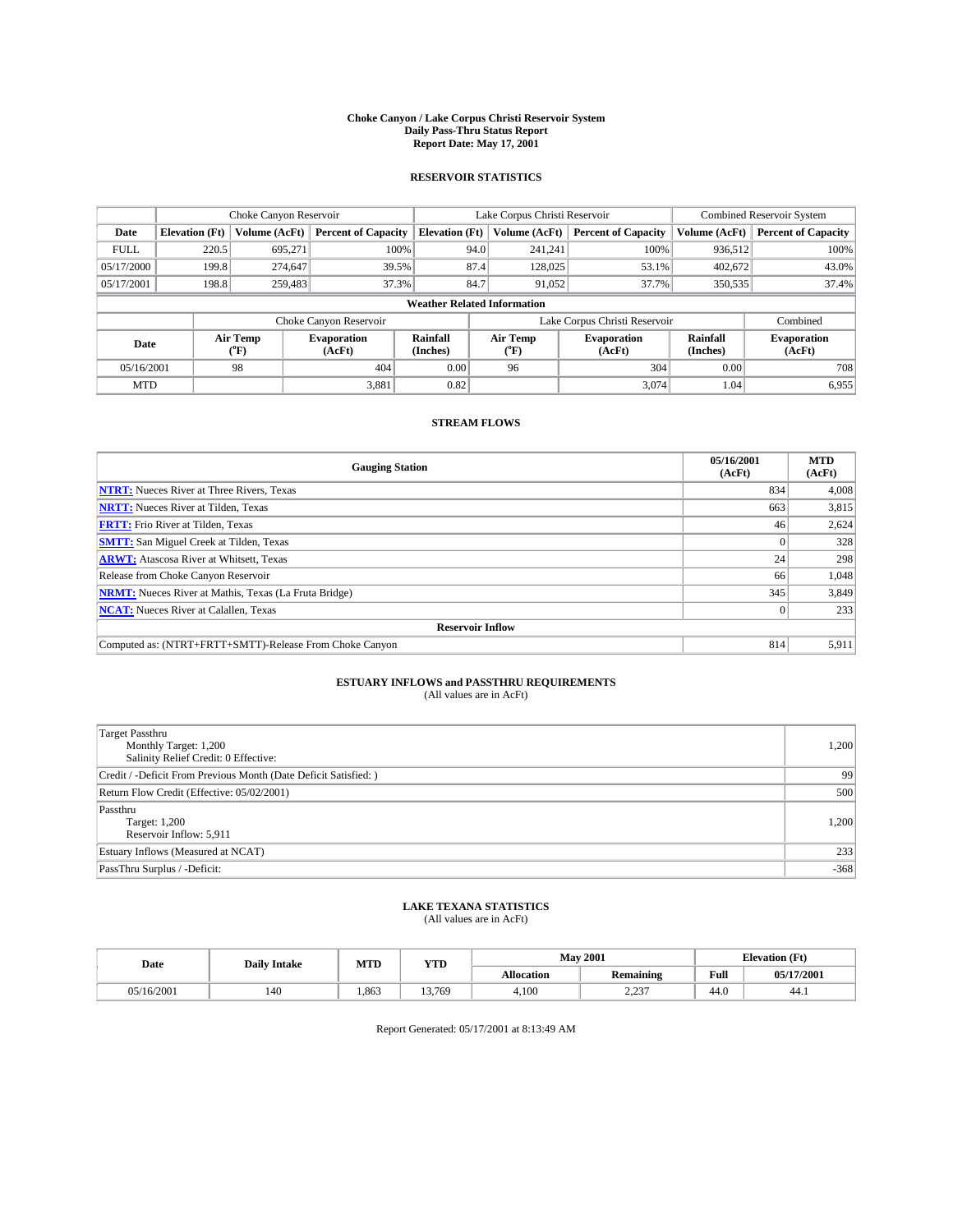#### **Choke Canyon / Lake Corpus Christi Reservoir System Daily Pass-Thru Status Report Report Date: May 18, 2001**

### **RESERVOIR STATISTICS**

|                                    | Choke Canyon Reservoir |                      |                              |                       | Lake Corpus Christi Reservoir | <b>Combined Reservoir System</b> |                      |                              |
|------------------------------------|------------------------|----------------------|------------------------------|-----------------------|-------------------------------|----------------------------------|----------------------|------------------------------|
| Date                               | <b>Elevation</b> (Ft)  | <b>Volume (AcFt)</b> | <b>Percent of Capacity</b>   | <b>Elevation</b> (Ft) | Volume (AcFt)                 | <b>Percent of Capacity</b>       | Volume (AcFt)        | <b>Percent of Capacity</b>   |
| <b>FULL</b>                        | 220.5                  | 695,271              | 100%                         |                       | 94.0<br>241,241               | 100%                             | 936.512              | 100%                         |
| 05/18/2000                         | 199.8                  | 274,348              | 39.5%                        |                       | 87.4<br>127,431               | 52.8%                            | 401.779              | 42.9%                        |
| 05/18/2001                         | 198.8                  | 259.194              | 37.3%                        | 84.7                  | 90,688                        | 37.6%                            | 349,882              | 37.4%                        |
| <b>Weather Related Information</b> |                        |                      |                              |                       |                               |                                  |                      |                              |
|                                    |                        |                      | Choke Canyon Reservoir       |                       |                               | Lake Corpus Christi Reservoir    |                      | Combined                     |
| Date                               |                        | Air Temp<br>(°F)     | <b>Evaporation</b><br>(AcFt) | Rainfall<br>(Inches)  | Air Temp<br>("F)              | <b>Evaporation</b><br>(AcFt)     | Rainfall<br>(Inches) | <b>Evaporation</b><br>(AcFt) |
| 05/17/2001                         |                        | 95                   | 328                          | 0.00                  | 90                            | 275                              | 0.00                 | 603                          |
| <b>MTD</b>                         |                        |                      | 4.209                        | 0.82                  |                               | 3.349                            | 1.04                 | 7,558                        |

## **STREAM FLOWS**

| <b>Gauging Station</b>                                       | 05/17/2001<br>(AcFt) | <b>MTD</b><br>(AcFt) |  |  |  |  |
|--------------------------------------------------------------|----------------------|----------------------|--|--|--|--|
| <b>NTRT:</b> Nueces River at Three Rivers, Texas             | 707                  | 4,714                |  |  |  |  |
| <b>NRTT:</b> Nueces River at Tilden, Texas                   | 490                  | 4,306                |  |  |  |  |
| <b>FRTT:</b> Frio River at Tilden, Texas                     | 40                   | 2,664                |  |  |  |  |
| <b>SMTT:</b> San Miguel Creek at Tilden, Texas               |                      | 328                  |  |  |  |  |
| <b>ARWT:</b> Atascosa River at Whitsett, Texas               | 13                   | 312                  |  |  |  |  |
| Release from Choke Canyon Reservoir                          | 66                   | 1,114                |  |  |  |  |
| <b>NRMT:</b> Nueces River at Mathis, Texas (La Fruta Bridge) | 397                  | 4,246                |  |  |  |  |
| <b>NCAT:</b> Nueces River at Calallen, Texas                 |                      | 233                  |  |  |  |  |
| <b>Reservoir Inflow</b>                                      |                      |                      |  |  |  |  |
| Computed as: (NTRT+FRTT+SMTT)-Release From Choke Canyon      | 681                  | 6,592                |  |  |  |  |

## **ESTUARY INFLOWS and PASSTHRU REQUIREMENTS**<br>(All values are in AcFt)

| <b>Target Passthru</b><br>Monthly Target: 1,200<br>Salinity Relief Credit: 0 Effective: | 1,200  |
|-----------------------------------------------------------------------------------------|--------|
| Credit / -Deficit From Previous Month (Date Deficit Satisfied: )                        | 99     |
| Return Flow Credit (Effective: 05/02/2001)                                              | 500    |
| Passthru<br>Target: 1,200<br>Reservoir Inflow: 6,592                                    | 1,200  |
| Estuary Inflows (Measured at NCAT)                                                      | 233    |
| PassThru Surplus / -Deficit:                                                            | $-368$ |

# **LAKE TEXANA STATISTICS** (All values are in AcFt)

| Date       | <b>Daily Intake</b> | MTD   | <b>VTT</b><br>1 I.D |                   | <b>May 2001</b>  | (Ft<br><b>TAL</b><br><b>Alevation</b> |            |
|------------|---------------------|-------|---------------------|-------------------|------------------|---------------------------------------|------------|
|            |                     |       |                     | <b>Allocation</b> | <b>Remaining</b> | Full                                  | 05/18/2001 |
| 05/17/2001 | 140                 | 2.003 | 13.909              | 4,100             | 2.097            | 44.0                                  | 44.1       |

Report Generated: 05/18/2001 at 8:11:16 AM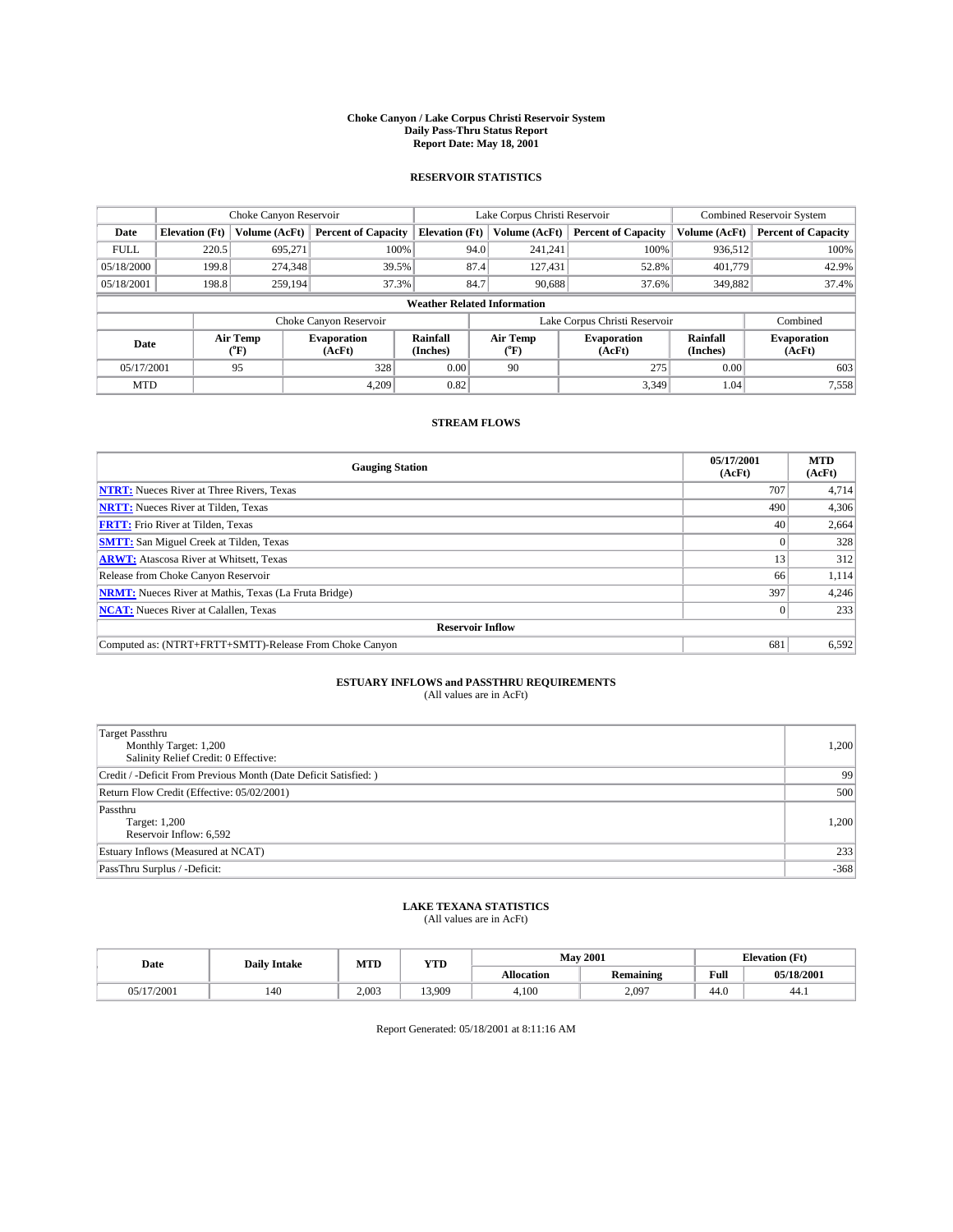#### **Choke Canyon / Lake Corpus Christi Reservoir System Daily Pass-Thru Status Report Report Date: May 19, 2001**

### **RESERVOIR STATISTICS**

|                                    | Choke Canyon Reservoir |                  |                              |                       | Lake Corpus Christi Reservoir | <b>Combined Reservoir System</b> |                             |                              |
|------------------------------------|------------------------|------------------|------------------------------|-----------------------|-------------------------------|----------------------------------|-----------------------------|------------------------------|
| Date                               | <b>Elevation</b> (Ft)  | Volume (AcFt)    | <b>Percent of Capacity</b>   | <b>Elevation</b> (Ft) | Volume (AcFt)                 | <b>Percent of Capacity</b>       | Volume (AcFt)               | <b>Percent of Capacity</b>   |
| <b>FULL</b>                        | 220.5                  | 695,271          | 100%                         |                       | 94.0<br>241,241               | 100%                             | 936.512                     | 100%                         |
| 05/19/2000                         | 199.8                  | 274.198          | 39.4%                        |                       | 87.3<br>126,986               | 52.6%                            | 401.184                     | 42.8%                        |
| 05/19/2001                         | 198.8                  | 258,762          | 37.2%                        | 84.7                  | 91.295                        | 37.8%                            | 350,057                     | 37.4%                        |
| <b>Weather Related Information</b> |                        |                  |                              |                       |                               |                                  |                             |                              |
|                                    |                        |                  | Choke Canyon Reservoir       |                       |                               | Lake Corpus Christi Reservoir    |                             | Combined                     |
| Date                               |                        | Air Temp<br>(°F) | <b>Evaporation</b><br>(AcFt) | Rainfall<br>(Inches)  | Air Temp<br>("F)              | <b>Evaporation</b><br>(AcFt)     | <b>Rainfall</b><br>(Inches) | <b>Evaporation</b><br>(AcFt) |
| 05/18/2001                         |                        | 95               | 344                          | 0.00                  | 90                            | 276                              | 0.00                        | 620                          |
| <b>MTD</b>                         |                        |                  | 4,553                        | 0.82                  |                               | 3,625                            | 1.04                        | 8,178                        |

## **STREAM FLOWS**

| <b>Gauging Station</b>                                       | 05/18/2001<br>(AcFt) | <b>MTD</b><br>(AcFt) |  |  |  |  |
|--------------------------------------------------------------|----------------------|----------------------|--|--|--|--|
| <b>NTRT:</b> Nueces River at Three Rivers, Texas             | 552                  | 5,266                |  |  |  |  |
| <b>NRTT:</b> Nueces River at Tilden, Texas                   | 381                  | 4,687                |  |  |  |  |
| <b>FRTT:</b> Frio River at Tilden, Texas                     | 36                   | 2,700                |  |  |  |  |
| <b>SMTT:</b> San Miguel Creek at Tilden, Texas               |                      | 328                  |  |  |  |  |
| <b>ARWT:</b> Atascosa River at Whitsett, Texas               | 8.                   | 320                  |  |  |  |  |
| Release from Choke Canyon Reservoir                          | 66                   | 1,179                |  |  |  |  |
| <b>NRMT:</b> Nueces River at Mathis, Texas (La Fruta Bridge) | 363                  | 4,609                |  |  |  |  |
| <b>NCAT:</b> Nueces River at Calallen, Texas                 |                      | 233                  |  |  |  |  |
| <b>Reservoir Inflow</b>                                      |                      |                      |  |  |  |  |
| Computed as: (NTRT+FRTT+SMTT)-Release From Choke Canyon      | 522                  | 7.114                |  |  |  |  |

## **ESTUARY INFLOWS and PASSTHRU REQUIREMENTS**<br>(All values are in AcFt)

| Target Passthru<br>Monthly Target: 1,200<br>Salinity Relief Credit: 0 Effective: | 1,200  |
|----------------------------------------------------------------------------------|--------|
| Credit / -Deficit From Previous Month (Date Deficit Satisfied: )                 | 99     |
| Return Flow Credit (Effective: 05/02/2001)                                       | 500    |
| Passthru<br>Target: 1,200<br>Reservoir Inflow: 7,114                             | 1,200  |
| Estuary Inflows (Measured at NCAT)                                               | 233    |
| PassThru Surplus / -Deficit:                                                     | $-368$ |

# **LAKE TEXANA STATISTICS** (All values are in AcFt)

| Date       | <b>Daily Intake</b> | MTD   | <b>VTT</b><br>1 I D | <b>May 2001</b>   |                  | <b>Elevation</b> (Ft) |            |
|------------|---------------------|-------|---------------------|-------------------|------------------|-----------------------|------------|
|            |                     |       |                     | <b>Allocation</b> | <b>Remaining</b> | Full                  | 05/19/2001 |
| 05/18/2001 | 140                 | 2.143 | 4.049               | 4,100             | 1.957            | 44.0                  | 44.0       |

Report Generated: 05/19/2001 at 7:42:21 AM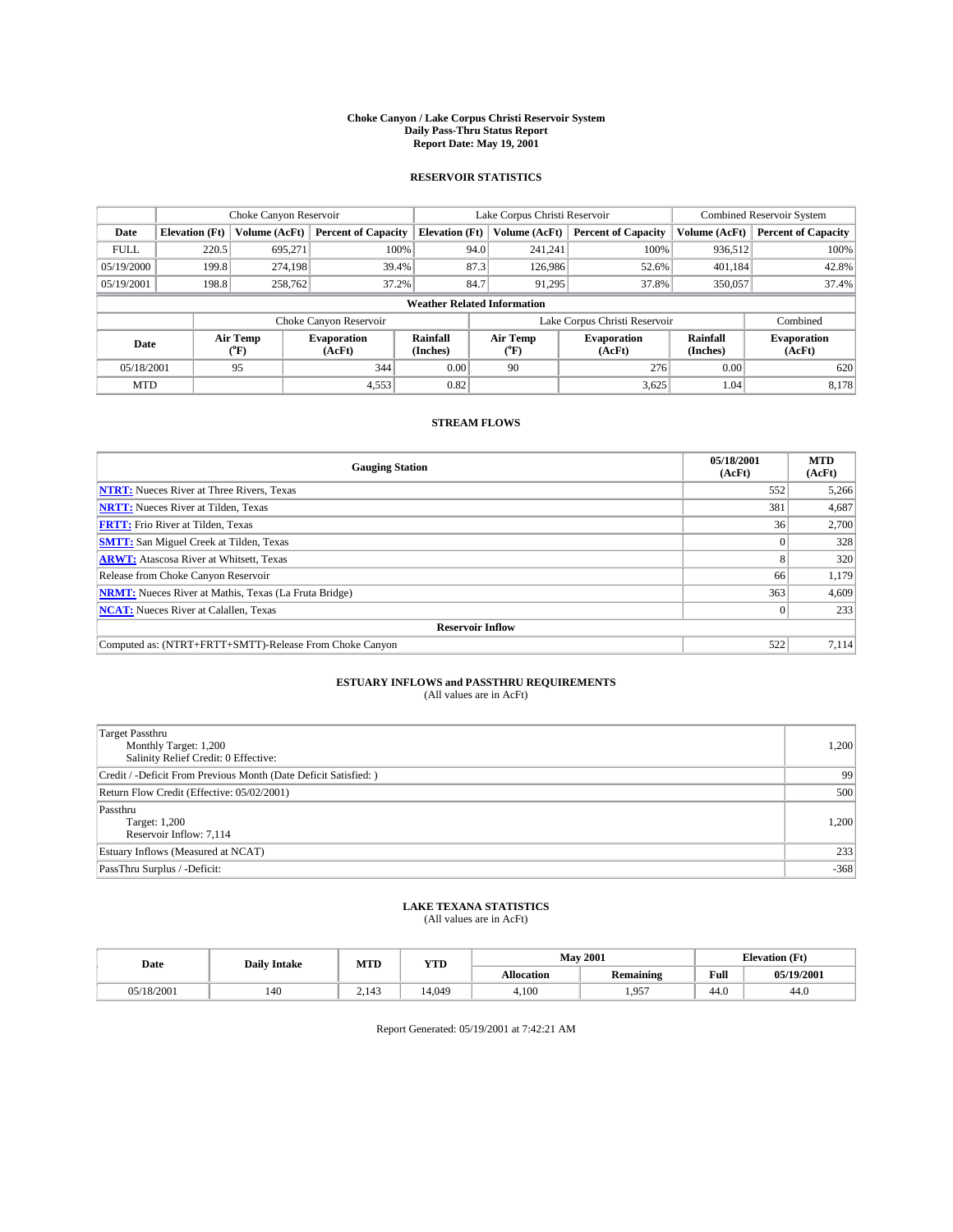#### **Choke Canyon / Lake Corpus Christi Reservoir System Daily Pass-Thru Status Report Report Date: May 20, 2001**

### **RESERVOIR STATISTICS**

|                                    | Choke Canyon Reservoir |                  |                              |                       | Lake Corpus Christi Reservoir | <b>Combined Reservoir System</b> |                             |                              |
|------------------------------------|------------------------|------------------|------------------------------|-----------------------|-------------------------------|----------------------------------|-----------------------------|------------------------------|
| Date                               | <b>Elevation</b> (Ft)  | Volume (AcFt)    | <b>Percent of Capacity</b>   | <b>Elevation</b> (Ft) | Volume (AcFt)                 | <b>Percent of Capacity</b>       | Volume (AcFt)               | <b>Percent of Capacity</b>   |
| <b>FULL</b>                        | 220.5                  | 695,271          | 100%                         |                       | 94.0<br>241,241               | 100%                             | 936.512                     | 100%                         |
| 05/20/2000                         | 199.8                  | 273,898          | 39.4%                        |                       | 87.3<br>127, 134              | 52.7%                            | 401.032                     | 42.8%                        |
| 05/20/2001                         | 198.7                  | 258,474          | 37.2%                        | 84.7                  | 91,173                        | 37.8%                            | 349,647                     | 37.3%                        |
| <b>Weather Related Information</b> |                        |                  |                              |                       |                               |                                  |                             |                              |
|                                    |                        |                  | Choke Canyon Reservoir       |                       |                               | Lake Corpus Christi Reservoir    |                             | Combined                     |
| Date                               |                        | Air Temp<br>(°F) | <b>Evaporation</b><br>(AcFt) | Rainfall<br>(Inches)  | Air Temp<br>("F)              | <b>Evaporation</b><br>(AcFt)     | <b>Rainfall</b><br>(Inches) | <b>Evaporation</b><br>(AcFt) |
| 05/19/2001                         |                        | 92               | 185                          | 0.00                  | 90                            | 170                              | 0.00                        | 355                          |
| <b>MTD</b>                         |                        |                  | 4,738                        | 0.82                  |                               | 3.795                            | 1.04                        | 8,533                        |

## **STREAM FLOWS**

| <b>Gauging Station</b>                                       | 05/19/2001<br>(AcFt) | <b>MTD</b><br>(AcFt) |  |  |  |  |
|--------------------------------------------------------------|----------------------|----------------------|--|--|--|--|
| <b>NTRT:</b> Nueces River at Three Rivers, Texas             | 451                  | 5,717                |  |  |  |  |
| <b>NRTT:</b> Nueces River at Tilden, Texas                   | 306                  | 4,992                |  |  |  |  |
| <b>FRTT:</b> Frio River at Tilden, Texas                     | 34                   | 2,733                |  |  |  |  |
| <b>SMTT:</b> San Miguel Creek at Tilden, Texas               |                      | 328                  |  |  |  |  |
| <b>ARWT:</b> Atascosa River at Whitsett, Texas               | <sub>n</sub>         | 326                  |  |  |  |  |
| Release from Choke Canyon Reservoir                          | 66                   | 1,245                |  |  |  |  |
| <b>NRMT:</b> Nueces River at Mathis, Texas (La Fruta Bridge) | 345                  | 4,955                |  |  |  |  |
| <b>NCAT:</b> Nueces River at Calallen, Texas                 | 32                   | 265                  |  |  |  |  |
| <b>Reservoir Inflow</b>                                      |                      |                      |  |  |  |  |
| Computed as: (NTRT+FRTT+SMTT)-Release From Choke Canyon      | 419                  | 7,533                |  |  |  |  |

## **ESTUARY INFLOWS and PASSTHRU REQUIREMENTS**<br>(All values are in AcFt)

| Target Passthru<br>Monthly Target: 1,200<br>Salinity Relief Credit: 0 Effective: | 1,200  |
|----------------------------------------------------------------------------------|--------|
| Credit / -Deficit From Previous Month (Date Deficit Satisfied: )                 | 99     |
| Return Flow Credit (Effective: 05/02/2001)                                       | 500    |
| Passthru<br>Target: 1,200<br>Reservoir Inflow: 7,533                             | 1,200  |
| Estuary Inflows (Measured at NCAT)                                               | 265    |
| PassThru Surplus / -Deficit:                                                     | $-336$ |

# **LAKE TEXANA STATISTICS** (All values are in AcFt)

| Date       | <b>Daily Intake</b> | MTD   | <b>VTT</b><br>1 I D |                   | <b>May 2001</b>  | <b>Elevation</b> (Ft) |            |
|------------|---------------------|-------|---------------------|-------------------|------------------|-----------------------|------------|
|            |                     |       |                     | <b>Allocation</b> | <b>Remaining</b> | Full                  | 05/20/2001 |
| 05/19/2001 | 141                 | 2.284 | 4.190               | 4,100             | .816             | 44.0                  | 44.0       |

Report Generated: 05/20/2001 at 7:45:02 AM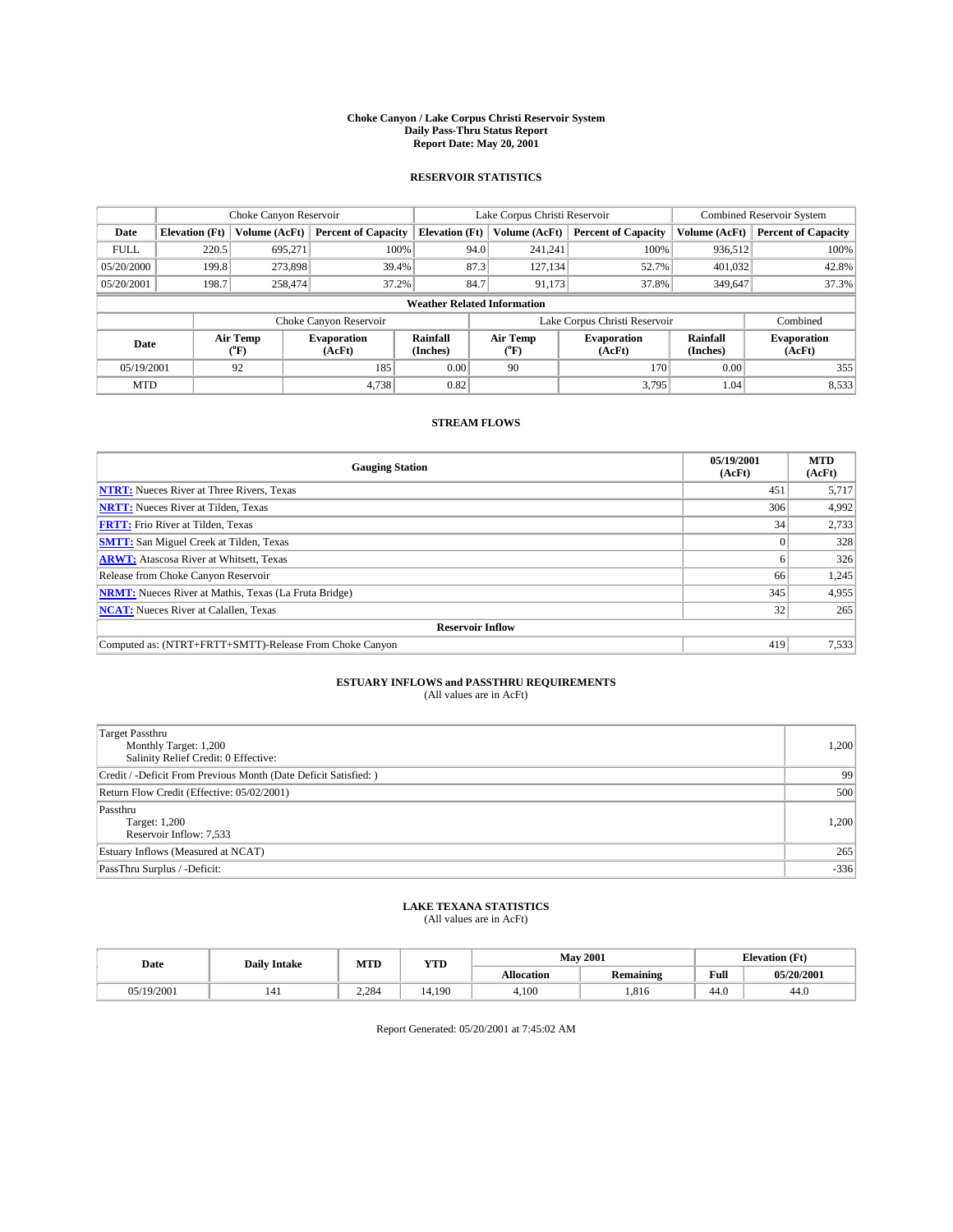#### **Choke Canyon / Lake Corpus Christi Reservoir System Daily Pass-Thru Status Report Report Date: May 21, 2001**

### **RESERVOIR STATISTICS**

|                                    | Choke Canyon Reservoir |                      |                              |                       | Lake Corpus Christi Reservoir | <b>Combined Reservoir System</b> |                      |                              |
|------------------------------------|------------------------|----------------------|------------------------------|-----------------------|-------------------------------|----------------------------------|----------------------|------------------------------|
| Date                               | <b>Elevation</b> (Ft)  | <b>Volume (AcFt)</b> | <b>Percent of Capacity</b>   | <b>Elevation</b> (Ft) | Volume (AcFt)                 | <b>Percent of Capacity</b>       | Volume (AcFt)        | <b>Percent of Capacity</b>   |
| <b>FULL</b>                        | 220.5                  | 695,271              | 100%                         | 94.0                  | 241,241                       | 100%                             | 936.512              | 100%                         |
| 05/21/2000                         | 199.8                  | 274.198              | 39.4%                        | 87.3                  | 126,986                       | 52.6%                            | 401,184              | 42.8%                        |
| 05/21/2001                         | 198.8                  | 259.483              | 37.3%                        | 84.7                  | 91.295                        | 37.8%                            | 350,778              | 37.5%                        |
| <b>Weather Related Information</b> |                        |                      |                              |                       |                               |                                  |                      |                              |
|                                    |                        |                      | Choke Canyon Reservoir       |                       |                               | Lake Corpus Christi Reservoir    |                      | Combined                     |
| Date                               |                        | Air Temp<br>(°F)     | <b>Evaporation</b><br>(AcFt) | Rainfall<br>(Inches)  | Air Temp<br>("F)              | <b>Evaporation</b><br>(AcFt)     | Rainfall<br>(Inches) | <b>Evaporation</b><br>(AcFt) |
| 05/20/2001                         |                        | 101                  | 353                          | 0.24                  | 96                            | 291                              | 0.00                 | 644                          |
| <b>MTD</b>                         |                        |                      | 5,091                        | 1.06                  |                               | 4.086                            | 1.04                 | 9.177                        |

## **STREAM FLOWS**

| <b>Gauging Station</b>                                       | 05/20/2001<br>(AcFt) | <b>MTD</b><br>(AcFt) |  |  |  |  |
|--------------------------------------------------------------|----------------------|----------------------|--|--|--|--|
| <b>NTRT:</b> Nueces River at Three Rivers, Texas             | 387                  | 6,104                |  |  |  |  |
| <b>NRTT:</b> Nueces River at Tilden, Texas                   | 264                  | 5,256                |  |  |  |  |
| <b>FRTT:</b> Frio River at Tilden, Texas                     | 34                   | 2,767                |  |  |  |  |
| <b>SMTT:</b> San Miguel Creek at Tilden, Texas               |                      | 328                  |  |  |  |  |
| <b>ARWT:</b> Atascosa River at Whitsett, Texas               |                      | 331                  |  |  |  |  |
| Release from Choke Canyon Reservoir                          | 66                   | 1,310                |  |  |  |  |
| <b>NRMT:</b> Nueces River at Mathis, Texas (La Fruta Bridge) | 341                  | 5,296                |  |  |  |  |
| <b>NCAT:</b> Nueces River at Calallen, Texas                 |                      | 343                  |  |  |  |  |
| <b>Reservoir Inflow</b>                                      |                      |                      |  |  |  |  |
| Computed as: (NTRT+FRTT+SMTT)-Release From Choke Canyon      | 355                  | 7.889                |  |  |  |  |

## **ESTUARY INFLOWS and PASSTHRU REQUIREMENTS**<br>(All values are in AcFt)

| Target Passthru<br>Monthly Target: 1,200<br>Salinity Relief Credit: 0 Effective: | 1,200  |
|----------------------------------------------------------------------------------|--------|
| Credit / -Deficit From Previous Month (Date Deficit Satisfied: )                 | 99     |
| Return Flow Credit (Effective: 05/02/2001)                                       | 500    |
| Passthru<br>Target: 1,200<br>Reservoir Inflow: 7,889                             | 1,200  |
| Estuary Inflows (Measured at NCAT)                                               | 343    |
| PassThru Surplus / -Deficit:                                                     | $-258$ |

# **LAKE TEXANA STATISTICS** (All values are in AcFt)

| Date       | <b>Daily Intake</b> | MTD                   | VTT<br>1 I D | <b>May 2001</b>   |                  | <b>Elevation</b> (Ft) |            |
|------------|---------------------|-----------------------|--------------|-------------------|------------------|-----------------------|------------|
|            |                     |                       |              | <b>Allocation</b> | <b>Remaining</b> | Full                  | 05/21/2001 |
| 05/20/2001 | 141                 | $A \Omega F$<br>2.42J | 4.330        | 4,100             | . .675           | 44.0                  | 44.0       |

Report Generated: 05/21/2001 at 8:22:49 AM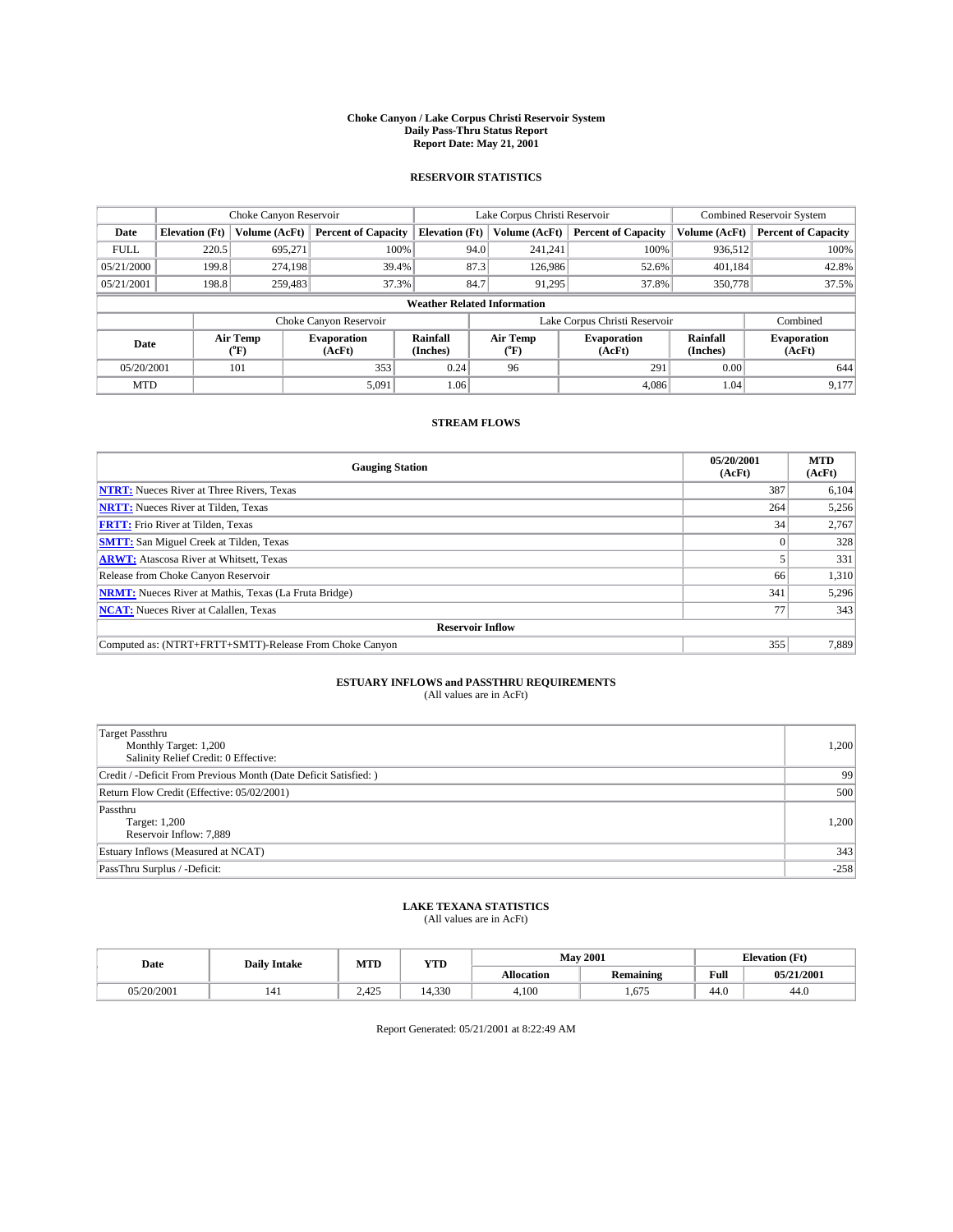#### **Choke Canyon / Lake Corpus Christi Reservoir System Daily Pass-Thru Status Report Report Date: May 22, 2001**

### **RESERVOIR STATISTICS**

|                                    | Choke Canyon Reservoir |                  |                              |                             | Lake Corpus Christi Reservoir | <b>Combined Reservoir System</b> |                             |                              |
|------------------------------------|------------------------|------------------|------------------------------|-----------------------------|-------------------------------|----------------------------------|-----------------------------|------------------------------|
| Date                               | <b>Elevation</b> (Ft)  | Volume (AcFt)    | <b>Percent of Capacity</b>   | <b>Elevation</b> (Ft)       | Volume (AcFt)                 | <b>Percent of Capacity</b>       | Volume (AcFt)               | <b>Percent of Capacity</b>   |
| <b>FULL</b>                        | 220.5                  | 695,271          | 100%                         |                             | 94.0<br>241,241               | 100%                             | 936.512                     | 100%                         |
| 05/22/2000                         | 199.8                  | 274,048          | 39.4%                        |                             | 87.3<br>126,690               | 52.5%                            | 400,738                     | 42.8%                        |
| 05/22/2001                         | 198.8                  | 259,194          | 37.3%                        |                             | 84.8<br>91,783                | 38.0%                            | 350,977                     | 37.5%                        |
| <b>Weather Related Information</b> |                        |                  |                              |                             |                               |                                  |                             |                              |
|                                    |                        |                  | Choke Canyon Reservoir       |                             |                               | Lake Corpus Christi Reservoir    |                             | Combined                     |
| Date                               |                        | Air Temp<br>(°F) | <b>Evaporation</b><br>(AcFt) | <b>Rainfall</b><br>(Inches) | Air Temp<br>("F)              | <b>Evaporation</b><br>(AcFt)     | <b>Rainfall</b><br>(Inches) | <b>Evaporation</b><br>(AcFt) |
| 05/21/2001                         |                        | 93               | 294                          | 0.00                        | 90                            | 285                              | 0.54                        | 579                          |
| <b>MTD</b>                         |                        |                  | 5,385                        | 1.06                        |                               | 4,371                            | 1.58                        | 9,756                        |

## **STREAM FLOWS**

| <b>Gauging Station</b>                                       | 05/21/2001<br>(AcFt) | <b>MTD</b><br>(AcFt) |  |  |  |  |
|--------------------------------------------------------------|----------------------|----------------------|--|--|--|--|
| <b>NTRT:</b> Nueces River at Three Rivers, Texas             | 347                  | 6,451                |  |  |  |  |
| <b>NRTT:</b> Nueces River at Tilden, Texas                   | 234                  | 5,491                |  |  |  |  |
| <b>FRTT:</b> Frio River at Tilden, Texas                     | 32                   | 2,799                |  |  |  |  |
| <b>SMTT:</b> San Miguel Creek at Tilden, Texas               |                      | 328                  |  |  |  |  |
| <b>ARWT:</b> Atascosa River at Whitsett, Texas               |                      | 339                  |  |  |  |  |
| Release from Choke Canyon Reservoir                          | 66                   | 1,376                |  |  |  |  |
| <b>NRMT:</b> Nueces River at Mathis, Texas (La Fruta Bridge) | 294                  | 5,590                |  |  |  |  |
| <b>NCAT:</b> Nueces River at Calallen, Texas                 | -69                  | 412                  |  |  |  |  |
| <b>Reservoir Inflow</b>                                      |                      |                      |  |  |  |  |
| Computed as: (NTRT+FRTT+SMTT)-Release From Choke Canyon      | 314                  | 8,202                |  |  |  |  |

## **ESTUARY INFLOWS and PASSTHRU REQUIREMENTS**<br>(All values are in AcFt)

| Target Passthru<br>Monthly Target: 1,200<br>Salinity Relief Credit: 0 Effective: | 1,200  |
|----------------------------------------------------------------------------------|--------|
| Credit / -Deficit From Previous Month (Date Deficit Satisfied: )                 | 99     |
| Return Flow Credit (Effective: 05/02/2001)                                       | 500    |
| Passthru<br>Target: 1,200<br>Reservoir Inflow: 8,202                             | 1,200  |
| Estuary Inflows (Measured at NCAT)                                               | 412    |
| PassThru Surplus / -Deficit:                                                     | $-189$ |

# **LAKE TEXANA STATISTICS** (All values are in AcFt)

| Date           | <b>Daily Intake</b> | MTD   | <b>VTT</b><br>1 I D      | <b>May 2001</b>   |                         | <b>Elevation</b> (Ft) |            |
|----------------|---------------------|-------|--------------------------|-------------------|-------------------------|-----------------------|------------|
|                |                     |       |                          | <b>Allocation</b> | <b>Remaining</b>        | Full                  | 05/22/2001 |
| /2001<br>0.5/2 | 141                 | 2.565 | $\overline{a}$<br>14.471 | 4,100             | $- - -$<br>534<br>1.JJJ | 44.0                  | 44.∠       |

Report Generated: 05/22/2001 at 9:10:44 AM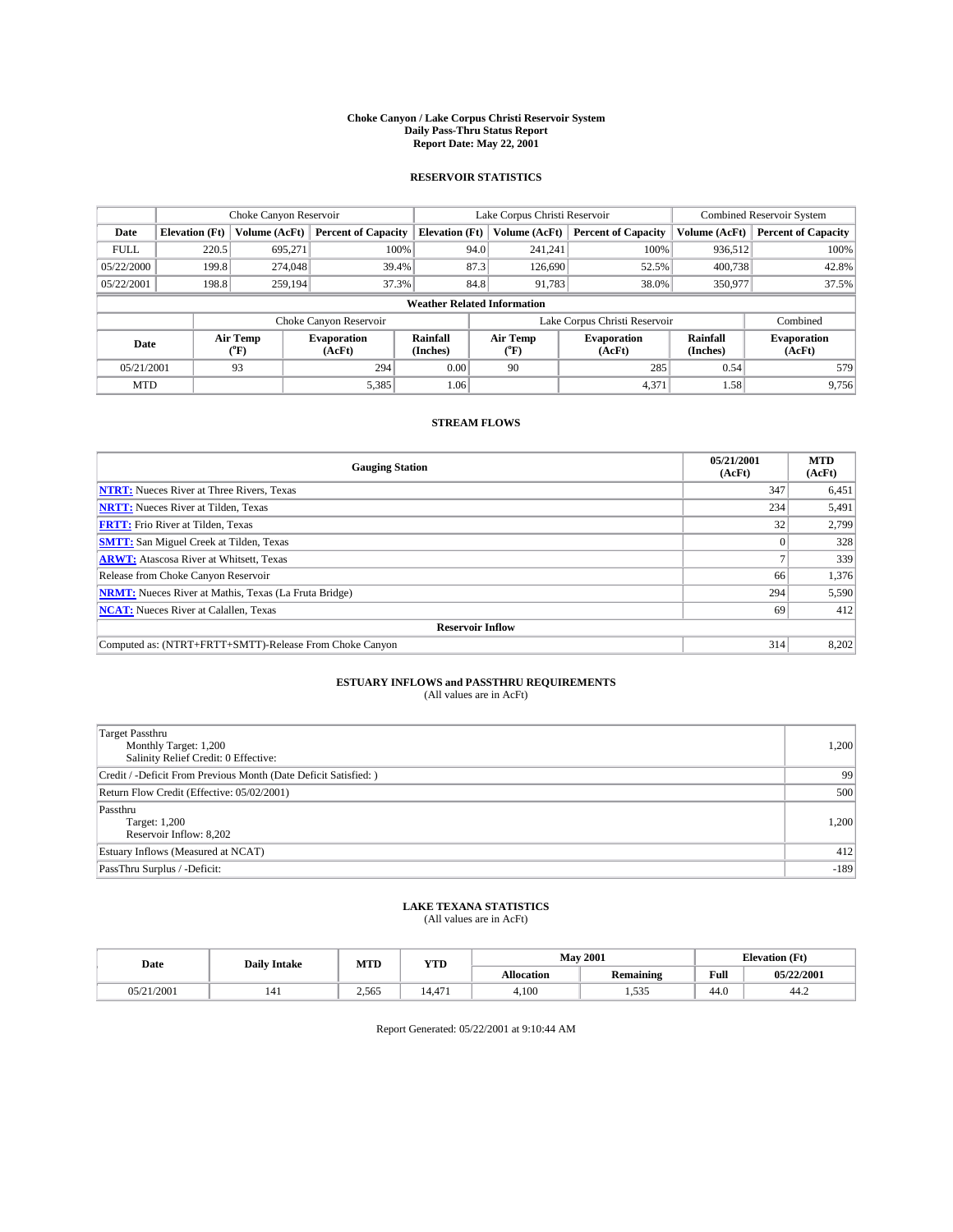#### **Choke Canyon / Lake Corpus Christi Reservoir System Daily Pass-Thru Status Report Report Date: May 23, 2001**

### **RESERVOIR STATISTICS**

|                                    | Choke Canyon Reservoir |                  |                              |                       | Lake Corpus Christi Reservoir | <b>Combined Reservoir System</b> |                             |                              |
|------------------------------------|------------------------|------------------|------------------------------|-----------------------|-------------------------------|----------------------------------|-----------------------------|------------------------------|
| Date                               | <b>Elevation</b> (Ft)  | Volume (AcFt)    | <b>Percent of Capacity</b>   | <b>Elevation</b> (Ft) | Volume (AcFt)                 | <b>Percent of Capacity</b>       | Volume (AcFt)               | <b>Percent of Capacity</b>   |
| <b>FULL</b>                        | 220.5                  | 695,271          | 100%                         | 94.0                  | 241,241                       | 100%                             | 936.512                     | 100%                         |
| 05/23/2000                         | 199.8                  | 273,898          | 39.4%                        | 87.3                  | 126,394                       | 52.4%                            | 400.292                     | 42.7%                        |
| 05/23/2001                         | 198.8                  | 258,762          | 37.2%                        | 84.7                  | 91,173                        | 37.8%                            | 349,935                     | 37.4%                        |
| <b>Weather Related Information</b> |                        |                  |                              |                       |                               |                                  |                             |                              |
|                                    |                        |                  | Choke Canyon Reservoir       |                       |                               | Lake Corpus Christi Reservoir    |                             | Combined                     |
| Date                               |                        | Air Temp<br>(°F) | <b>Evaporation</b><br>(AcFt) | Rainfall<br>(Inches)  | Air Temp<br>("F)              | <b>Evaporation</b><br>(AcFt)     | <b>Rainfall</b><br>(Inches) | <b>Evaporation</b><br>(AcFt) |
| 05/22/2001                         |                        | 85               | 319                          | 0.00                  | 82                            | 248                              | 0.00                        | 567                          |
| <b>MTD</b>                         |                        |                  | 5.704                        | 1.06                  |                               | 4.619                            | 1.58                        | 10,323                       |

## **STREAM FLOWS**

| <b>Gauging Station</b>                                       | 05/22/2001<br>(AcFt) | <b>MTD</b><br>(AcFt) |  |  |  |  |
|--------------------------------------------------------------|----------------------|----------------------|--|--|--|--|
| <b>NTRT:</b> Nueces River at Three Rivers, Texas             | 306                  | 6,757                |  |  |  |  |
| <b>NRTT:</b> Nueces River at Tilden, Texas                   | 202                  | 5,693                |  |  |  |  |
| <b>FRTT:</b> Frio River at Tilden, Texas                     | 30                   | 2,829                |  |  |  |  |
| <b>SMTT:</b> San Miguel Creek at Tilden, Texas               |                      | 328                  |  |  |  |  |
| <b>ARWT:</b> Atascosa River at Whitsett, Texas               |                      | 347                  |  |  |  |  |
| Release from Choke Canyon Reservoir                          | 66                   | 1,441                |  |  |  |  |
| <b>NRMT:</b> Nueces River at Mathis, Texas (La Fruta Bridge) | 242                  | 5,832                |  |  |  |  |
| <b>NCAT:</b> Nueces River at Calallen, Texas                 | 69                   | 481                  |  |  |  |  |
| <b>Reservoir Inflow</b>                                      |                      |                      |  |  |  |  |
| Computed as: (NTRT+FRTT+SMTT)-Release From Choke Canyon      | 270                  | 8.472                |  |  |  |  |

## **ESTUARY INFLOWS and PASSTHRU REQUIREMENTS**<br>(All values are in AcFt)

| <b>Target Passthru</b><br>Monthly Target: 1,200<br>Salinity Relief Credit: 0 Effective: | 1,200  |
|-----------------------------------------------------------------------------------------|--------|
| Credit / -Deficit From Previous Month (Date Deficit Satisfied: )                        | 99     |
| Return Flow Credit (Effective: 05/02/2001)                                              | 500    |
| Passthru<br>Target: 1,200<br>Reservoir Inflow: 8,472                                    | 1,200  |
| Estuary Inflows (Measured at NCAT)                                                      | 481    |
| PassThru Surplus / -Deficit:                                                            | $-120$ |

# **LAKE TEXANA STATISTICS** (All values are in AcFt)

| Date       | <b>Daily Intake</b> | MTD   | VTT<br>1 I D |                   | <b>May 2001</b>  | <b>Elevation</b> (Ft) |            |
|------------|---------------------|-------|--------------|-------------------|------------------|-----------------------|------------|
|            |                     |       |              | <b>Allocation</b> | <b>Remaining</b> | Full                  | 05/23/2001 |
| 05/22/2001 | 141                 | 2.706 | 4.611        | 4,100             | 1.394            | 44.0                  | 44.0       |

Report Generated: 05/23/2001 at 8:37:18 AM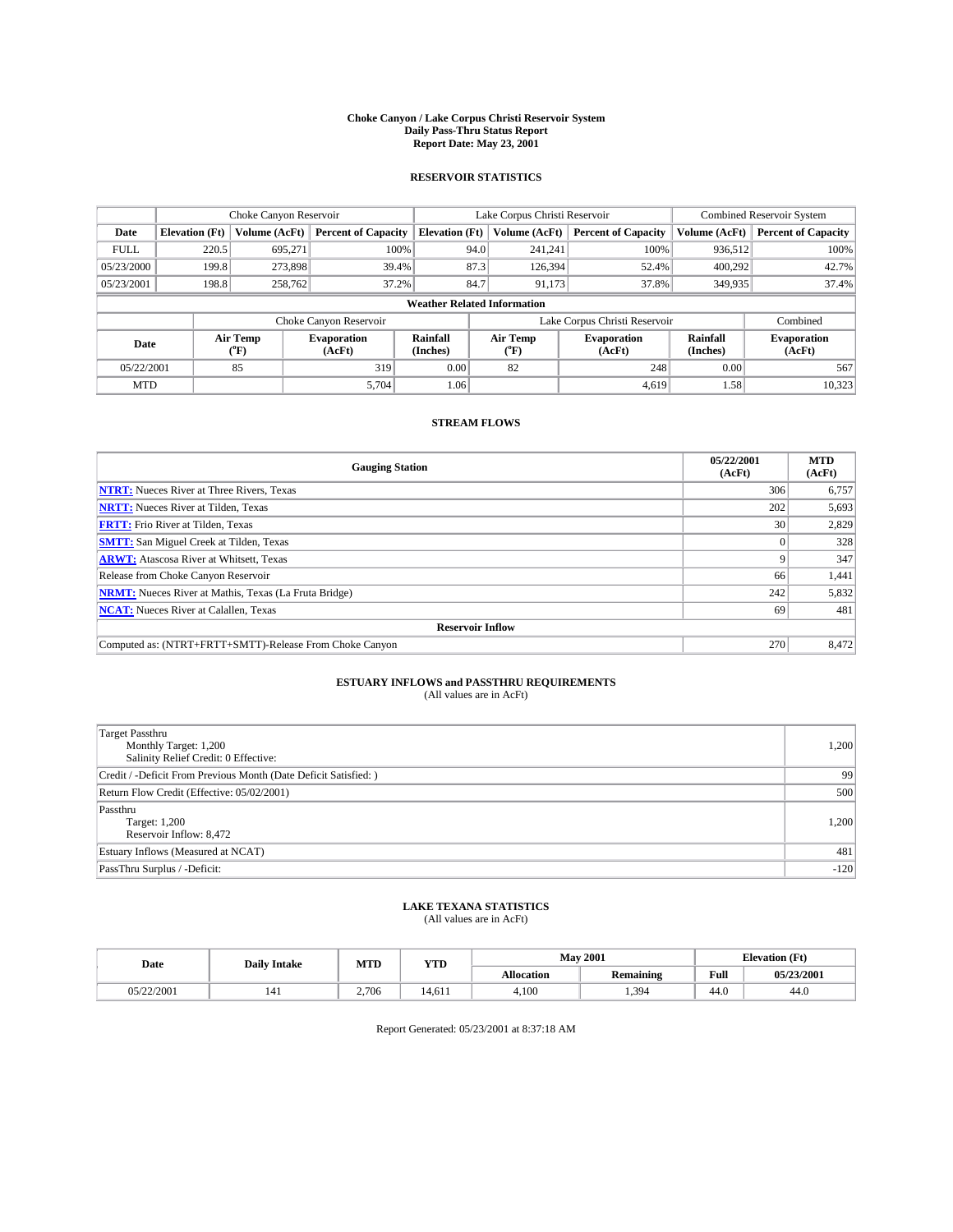#### **Choke Canyon / Lake Corpus Christi Reservoir System Daily Pass-Thru Status Report Report Date: May 24, 2001**

### **RESERVOIR STATISTICS**

|                                    | Choke Canyon Reservoir |                  |                              |                             | Lake Corpus Christi Reservoir | <b>Combined Reservoir System</b> |                             |                              |
|------------------------------------|------------------------|------------------|------------------------------|-----------------------------|-------------------------------|----------------------------------|-----------------------------|------------------------------|
| Date                               | <b>Elevation</b> (Ft)  | Volume (AcFt)    | <b>Percent of Capacity</b>   | <b>Elevation</b> (Ft)       | Volume (AcFt)                 | <b>Percent of Capacity</b>       | Volume (AcFt)               | <b>Percent of Capacity</b>   |
| <b>FULL</b>                        | 220.5                  | 695,271          | 100%                         | 94.0                        | 241,241                       | 100%                             | 936.512                     | 100%                         |
| 05/24/2000                         | 199.8                  | 273,449          | 39.3%                        | 87.3                        | 126.394                       | 52.4%                            | 399,843                     | 42.7%                        |
| 05/24/2001                         | 198.7                  | 258,042          | 37.1%                        | 84.7                        | 90,567                        | 37.5%                            | 348,609                     | 37.2%                        |
| <b>Weather Related Information</b> |                        |                  |                              |                             |                               |                                  |                             |                              |
|                                    |                        |                  | Choke Canyon Reservoir       |                             |                               | Lake Corpus Christi Reservoir    |                             | Combined                     |
| Date                               |                        | Air Temp<br>(°F) | <b>Evaporation</b><br>(AcFt) | <b>Rainfall</b><br>(Inches) | Air Temp<br>("F)              | <b>Evaporation</b><br>(AcFt)     | <b>Rainfall</b><br>(Inches) | <b>Evaporation</b><br>(AcFt) |
| 05/23/2001                         |                        | 92               | 327                          | 0.00                        | 89                            | 261                              | 0.00                        | 588                          |
| <b>MTD</b>                         |                        |                  | 6,031                        | 1.06                        |                               | 4,880                            | 1.58                        | 10,911                       |

## **STREAM FLOWS**

| <b>Gauging Station</b>                                       | 05/23/2001<br>(AcFt) | <b>MTD</b><br>(AcFt) |  |  |  |  |
|--------------------------------------------------------------|----------------------|----------------------|--|--|--|--|
| <b>NTRT:</b> Nueces River at Three Rivers, Texas             | 272                  | 7,029                |  |  |  |  |
| <b>NRTT:</b> Nueces River at Tilden, Texas                   | 173                  | 5,866                |  |  |  |  |
| <b>FRTT:</b> Frio River at Tilden, Texas                     | 28                   | 2,856                |  |  |  |  |
| <b>SMTT:</b> San Miguel Creek at Tilden, Texas               |                      | 328                  |  |  |  |  |
| <b>ARWT:</b> Atascosa River at Whitsett, Texas               | <sub>0</sub>         | 353                  |  |  |  |  |
| Release from Choke Canyon Reservoir                          | 66                   | 1,507                |  |  |  |  |
| <b>NRMT:</b> Nueces River at Mathis, Texas (La Fruta Bridge) | 240                  | 6,072                |  |  |  |  |
| <b>NCAT:</b> Nueces River at Calallen, Texas                 | 54                   | 535                  |  |  |  |  |
| <b>Reservoir Inflow</b>                                      |                      |                      |  |  |  |  |
| Computed as: (NTRT+FRTT+SMTT)-Release From Choke Canyon      | 234                  | 8.706                |  |  |  |  |

## **ESTUARY INFLOWS and PASSTHRU REQUIREMENTS**<br>(All values are in AcFt)

| Target Passthru<br>Monthly Target: 1,200<br>Salinity Relief Credit: 0 Effective: | 1,200 |
|----------------------------------------------------------------------------------|-------|
| Credit / -Deficit From Previous Month (Date Deficit Satisfied: )                 | 99    |
| Return Flow Credit (Effective: 05/02/2001)                                       | 500   |
| Passthru<br>Target: 1,200<br>Reservoir Inflow: 8,706                             | 1,200 |
| Estuary Inflows (Measured at NCAT)                                               | 535   |
| PassThru Surplus / -Deficit:                                                     | $-66$ |

# **LAKE TEXANA STATISTICS** (All values are in AcFt)

| Date       | <b>Daily Intake</b> | MTD   | <b>VTT</b><br>1 I D   | <b>May 2001</b>   |                  | <b>Elevation</b> (Ft) |            |
|------------|---------------------|-------|-----------------------|-------------------|------------------|-----------------------|------------|
|            |                     |       |                       | <b>Allocation</b> | <b>Remaining</b> | Full                  | 05/24/2001 |
| 05/23/2001 | 141                 | 2.846 | $\overline{a}$<br>ے ر | 4,100             | 25<br>2.29       | 44.0                  | 43.9       |

Report Generated: 05/24/2001 at 8:22:05 AM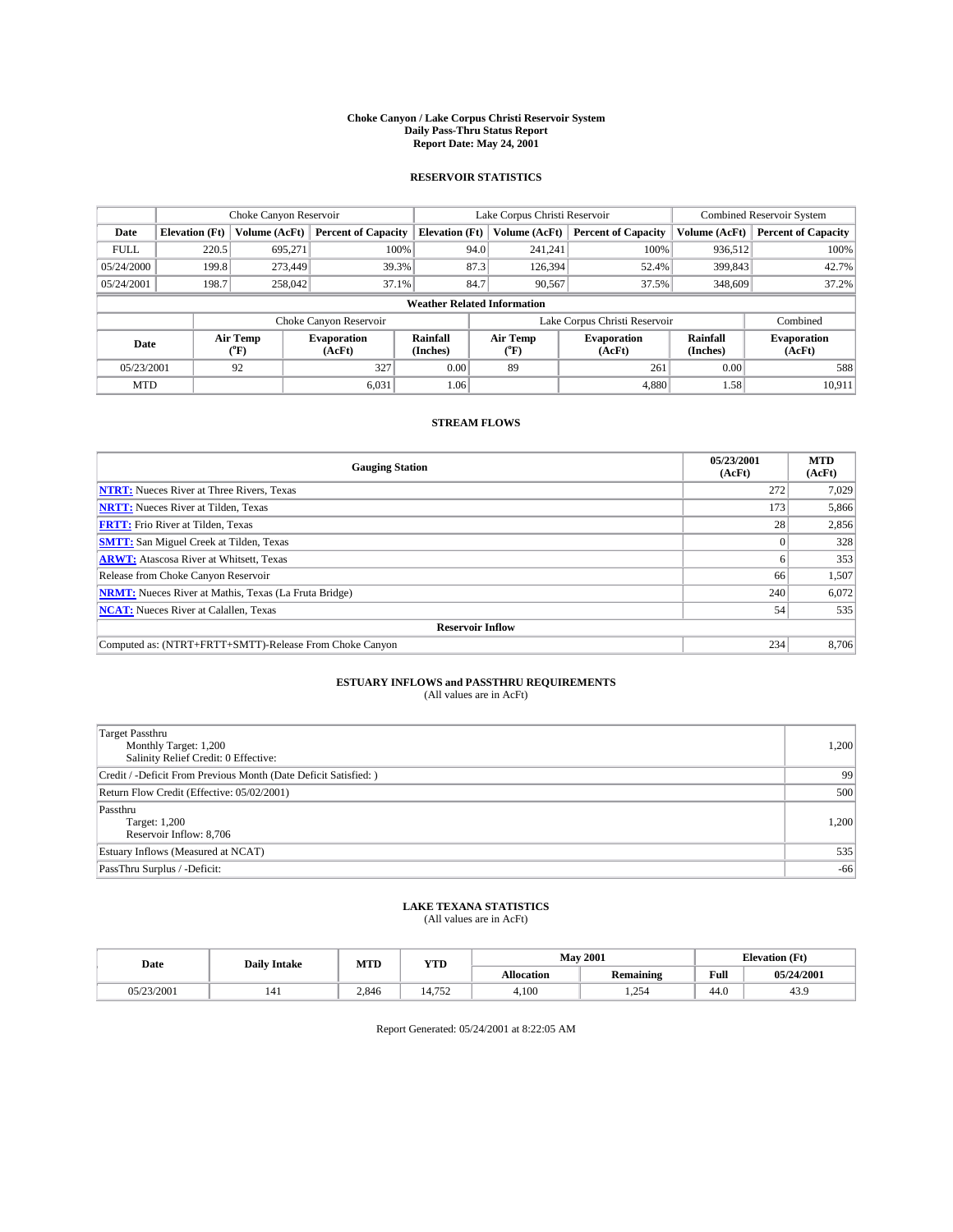#### **Choke Canyon / Lake Corpus Christi Reservoir System Daily Pass-Thru Status Report Report Date: May 25, 2001**

### **RESERVOIR STATISTICS**

|                                    |                       | Choke Canyon Reservoir |                              |                       | Lake Corpus Christi Reservoir | <b>Combined Reservoir System</b> |                             |                              |
|------------------------------------|-----------------------|------------------------|------------------------------|-----------------------|-------------------------------|----------------------------------|-----------------------------|------------------------------|
| Date                               | <b>Elevation</b> (Ft) | Volume (AcFt)          | <b>Percent of Capacity</b>   | <b>Elevation</b> (Ft) | Volume (AcFt)                 | <b>Percent of Capacity</b>       | Volume (AcFt)               | <b>Percent of Capacity</b>   |
| <b>FULL</b>                        | 220.5                 | 695,271                | 100%                         |                       | 94.0<br>241,241               | 100%                             | 936,512                     | 100%                         |
| 05/25/2000                         | 199.7                 | 273,150                | 39.3%                        |                       | 87.3<br>126,246               | 52.3%                            | 399,396                     | 42.6%                        |
| 05/25/2001                         | 198.7                 | 257,610                | 37.1%                        |                       | 84.6<br>90,085                | 37.3%                            | 347,695                     | 37.1%                        |
| <b>Weather Related Information</b> |                       |                        |                              |                       |                               |                                  |                             |                              |
|                                    |                       |                        | Choke Canyon Reservoir       |                       |                               | Lake Corpus Christi Reservoir    |                             | Combined                     |
| Date                               |                       | Air Temp<br>(°F)       | <b>Evaporation</b><br>(AcFt) | Rainfall<br>(Inches)  | Air Temp<br>("F)              | <b>Evaporation</b><br>(AcFt)     | <b>Rainfall</b><br>(Inches) | <b>Evaporation</b><br>(AcFt) |
| 05/24/2001                         |                       | 97                     | 368                          | 0.04                  | 93                            | 196                              | 0.00                        | 564                          |
| <b>MTD</b>                         |                       |                        | 6.399                        | 1.10                  |                               | 5,076                            | 1.58                        | 11.475                       |

## **STREAM FLOWS**

| <b>Gauging Station</b>                                       | 05/24/2001<br>(AcFt) | <b>MTD</b><br>(AcFt) |  |  |  |  |
|--------------------------------------------------------------|----------------------|----------------------|--|--|--|--|
| <b>NTRT:</b> Nueces River at Three Rivers, Texas             | 242                  | 7,271                |  |  |  |  |
| <b>NRTT:</b> Nueces River at Tilden, Texas                   | 149                  | 6,015                |  |  |  |  |
| <b>FRTT:</b> Frio River at Tilden, Texas                     | 26                   | 2,882                |  |  |  |  |
| <b>SMTT:</b> San Miguel Creek at Tilden, Texas               |                      | 328                  |  |  |  |  |
| <b>ARWT:</b> Atascosa River at Whitsett, Texas               |                      | 357                  |  |  |  |  |
| Release from Choke Canyon Reservoir                          | 66                   | 1,572                |  |  |  |  |
| <b>NRMT:</b> Nueces River at Mathis, Texas (La Fruta Bridge) | 218                  | 6,290                |  |  |  |  |
| <b>NCAT:</b> Nueces River at Calallen, Texas                 | 44                   | 579                  |  |  |  |  |
| <b>Reservoir Inflow</b>                                      |                      |                      |  |  |  |  |
| Computed as: (NTRT+FRTT+SMTT)-Release From Choke Canyon      | 202                  | 8.909                |  |  |  |  |

# **ESTUARY INFLOWS and PASSTHRU REQUIREMENTS**<br>(All values are in AcFt)

| Target Passthru<br>Monthly Target: 1,200<br>Salinity Relief Credit: 0 Effective: | 1,200 |
|----------------------------------------------------------------------------------|-------|
| Credit / -Deficit From Previous Month (Date Deficit Satisfied: )                 | 99    |
| Return Flow Credit (Effective: 05/02/2001)                                       | 500   |
| Passthru<br>Target: 1,200<br>Reservoir Inflow: 8,909                             | 1,200 |
| Estuary Inflows (Measured at NCAT)                                               | 579   |
| PassThru Surplus / -Deficit:                                                     | $-22$ |

# **LAKE TEXANA STATISTICS** (All values are in AcFt)

| Date       | <b>Daily Intake</b> | MTD   | <b>YTD</b> |                   | <b>May 2001</b> | <b>Elevation</b> (Ft) |            |
|------------|---------------------|-------|------------|-------------------|-----------------|-----------------------|------------|
|            |                     |       |            | <b>Allocation</b> | Remaining       | Full                  | 05/25/2001 |
| 05/24/2001 | 141                 | 2.987 | 4.893      | 4.100             | 1.17<br>        | 44.0                  | 45.9       |

Report Generated: 05/25/2001 at 8:18:17 AM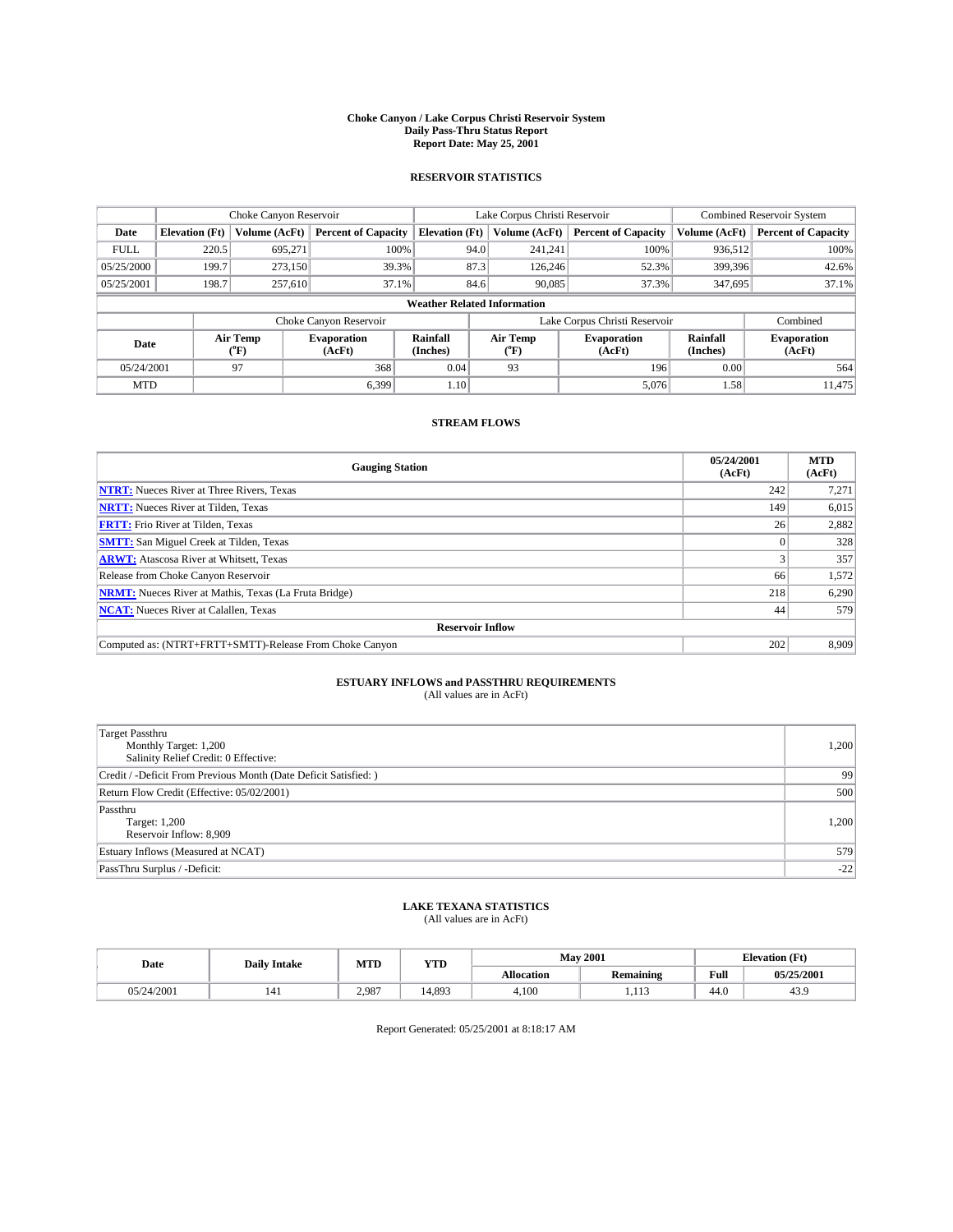#### **Choke Canyon / Lake Corpus Christi Reservoir System Daily Pass-Thru Status Report Report Date: May 26, 2001**

### **RESERVOIR STATISTICS**

|                                    |                                                                     | Choke Canyon Reservoir |                              |                       | Lake Corpus Christi Reservoir | <b>Combined Reservoir System</b> |                             |                              |  |
|------------------------------------|---------------------------------------------------------------------|------------------------|------------------------------|-----------------------|-------------------------------|----------------------------------|-----------------------------|------------------------------|--|
| Date                               | <b>Elevation</b> (Ft)                                               | Volume (AcFt)          | <b>Percent of Capacity</b>   | <b>Elevation</b> (Ft) | Volume (AcFt)                 | <b>Percent of Capacity</b>       | Volume (AcFt)               | <b>Percent of Capacity</b>   |  |
| <b>FULL</b>                        | 220.5                                                               | 695,271                | 100%                         | 94.0                  | 241,241                       | 100%                             | 936.512                     | 100%                         |  |
| 05/26/2000                         | 199.7                                                               | 273,000                | 39.3%                        | 87.2                  | 125,508                       | 52.0%                            | 398,508                     | 42.6%                        |  |
| 05/26/2001                         | 198.7                                                               | 257,179                | 37.0%                        | 84.6                  | 90.205                        | 37.4%                            | 347,384                     | 37.1%                        |  |
| <b>Weather Related Information</b> |                                                                     |                        |                              |                       |                               |                                  |                             |                              |  |
|                                    | Lake Corpus Christi Reservoir<br>Combined<br>Choke Canyon Reservoir |                        |                              |                       |                               |                                  |                             |                              |  |
| Date                               |                                                                     | Air Temp<br>(°F)       | <b>Evaporation</b><br>(AcFt) | Rainfall<br>(Inches)  | Air Temp<br>("F)              | <b>Evaporation</b><br>(AcFt)     | <b>Rainfall</b><br>(Inches) | <b>Evaporation</b><br>(AcFt) |  |
| 05/25/2001                         |                                                                     | 95                     | 293                          | 0.00                  | 91                            | 147                              | 0.00                        | 440                          |  |
| <b>MTD</b>                         |                                                                     |                        | 6.692                        | 1.10                  |                               | 5,223                            | 1.58                        | 11.915                       |  |

## **STREAM FLOWS**

| <b>Gauging Station</b>                                       | 05/25/2001<br>(AcFt) | <b>MTD</b><br>(AcFt) |  |  |  |  |
|--------------------------------------------------------------|----------------------|----------------------|--|--|--|--|
| <b>NTRT:</b> Nueces River at Three Rivers, Texas             | 210                  | 7,481                |  |  |  |  |
| <b>NRTT:</b> Nueces River at Tilden, Texas                   | 131                  | 6,146                |  |  |  |  |
| <b>FRTT:</b> Frio River at Tilden, Texas                     | 24                   | 2,906                |  |  |  |  |
| <b>SMTT:</b> San Miguel Creek at Tilden, Texas               |                      | 328                  |  |  |  |  |
| <b>ARWT:</b> Atascosa River at Whitsett, Texas               |                      | 360                  |  |  |  |  |
| Release from Choke Canyon Reservoir                          | 66                   | 1,638                |  |  |  |  |
| <b>NRMT:</b> Nueces River at Mathis, Texas (La Fruta Bridge) | 208                  | 6,499                |  |  |  |  |
| <b>NCAT:</b> Nueces River at Calallen, Texas                 |                      | 586                  |  |  |  |  |
| <b>Reservoir Inflow</b>                                      |                      |                      |  |  |  |  |
| Computed as: (NTRT+FRTT+SMTT)-Release From Choke Canyon      | 169                  | 9.078                |  |  |  |  |

## **ESTUARY INFLOWS and PASSTHRU REQUIREMENTS**<br>(All values are in AcFt)

| <b>Target Passthru</b><br>Monthly Target: 1,200<br>Salinity Relief Credit: 0 Effective: | 1,200 |
|-----------------------------------------------------------------------------------------|-------|
| Credit / -Deficit From Previous Month (Date Deficit Satisfied: )                        | 99    |
| Return Flow Credit (Effective: 05/02/2001)                                              | 500   |
| Passthru<br>Target: 1,200<br>Reservoir Inflow: 9,078                                    | 1,200 |
| Estuary Inflows (Measured at NCAT)                                                      | 586   |
| PassThru Surplus / -Deficit:                                                            | $-15$ |

# **LAKE TEXANA STATISTICS** (All values are in AcFt)

| Date       | <b>Daily Intake</b> | MTD          | <b>VTT</b><br>1 I D |                   | <b>May 2001</b>  | Œť<br>Elevation |            |
|------------|---------------------|--------------|---------------------|-------------------|------------------|-----------------|------------|
|            |                     |              |                     | <b>Allocation</b> | <b>Remaining</b> | Full            | 05/26/2001 |
| 05/25/2001 | 141                 | 12C<br>3.140 | 15.034              | 4,100             | $\sim$<br>' 1 4  | 44.0            | 45.8       |

Report Generated: 05/26/2001 at 8:01:25 AM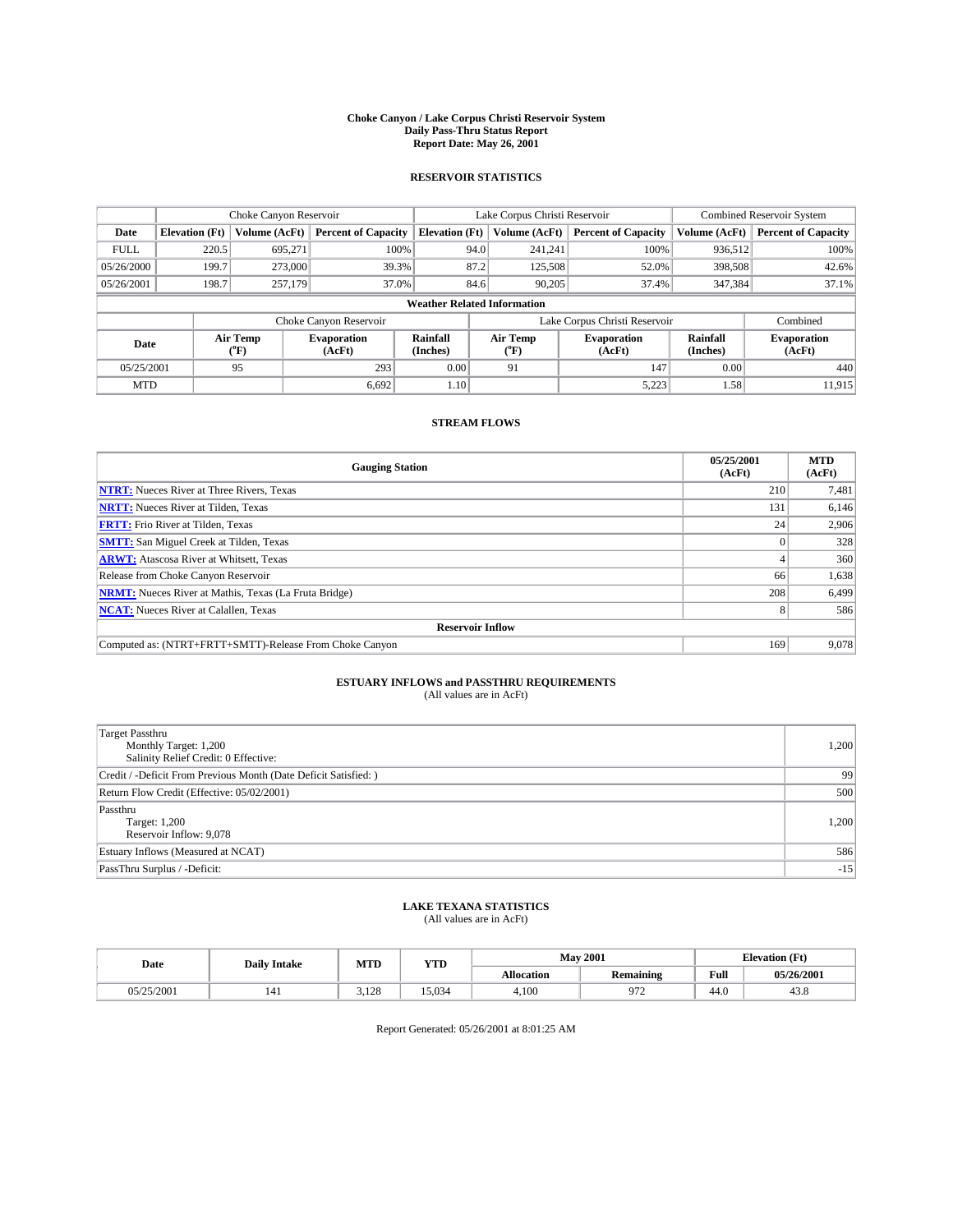#### **Choke Canyon / Lake Corpus Christi Reservoir System Daily Pass-Thru Status Report Report Date: May 27, 2001**

### **RESERVOIR STATISTICS**

|                                    |                                                                     | Choke Canyon Reservoir |                              |                       | Lake Corpus Christi Reservoir | <b>Combined Reservoir System</b> |                             |                              |  |
|------------------------------------|---------------------------------------------------------------------|------------------------|------------------------------|-----------------------|-------------------------------|----------------------------------|-----------------------------|------------------------------|--|
| Date                               | <b>Elevation</b> (Ft)                                               | Volume (AcFt)          | <b>Percent of Capacity</b>   | <b>Elevation</b> (Ft) | Volume (AcFt)                 | <b>Percent of Capacity</b>       | Volume (AcFt)               | <b>Percent of Capacity</b>   |  |
| <b>FULL</b>                        | 220.5                                                               | 695,271                | 100%                         |                       | 94.0<br>241,241               | 100%                             | 936,512                     | 100%                         |  |
| 05/27/2000                         | 199.7                                                               | 272,552                | 39.2%                        |                       | 87.2<br>125.214               | 51.9%                            | 397,766                     | 42.5%                        |  |
| 05/27/2001                         | 198.6                                                               | 256,892                | 36.9%                        |                       | 84.6<br>90.326                | 37.4%                            | 347,218                     | 37.1%                        |  |
| <b>Weather Related Information</b> |                                                                     |                        |                              |                       |                               |                                  |                             |                              |  |
|                                    | Lake Corpus Christi Reservoir<br>Choke Canyon Reservoir<br>Combined |                        |                              |                       |                               |                                  |                             |                              |  |
| Date                               |                                                                     | Air Temp<br>(°F)       | <b>Evaporation</b><br>(AcFt) | Rainfall<br>(Inches)  | Air Temp<br>("F)              | <b>Evaporation</b><br>(AcFt)     | <b>Rainfall</b><br>(Inches) | <b>Evaporation</b><br>(AcFt) |  |
| 05/26/2001                         |                                                                     | 96                     | 318                          | 0.00                  | 91                            | 246                              | 0.00                        | 564                          |  |
| <b>MTD</b>                         |                                                                     |                        | 7.010                        | 1.10                  |                               | 5,469                            | 1.58                        | 12.479                       |  |

## **STREAM FLOWS**

| <b>Gauging Station</b>                                       | 05/26/2001<br>(AcFt) | <b>MTD</b><br>(AcFt) |  |  |  |  |
|--------------------------------------------------------------|----------------------|----------------------|--|--|--|--|
| <b>NTRT:</b> Nueces River at Three Rivers, Texas             | 185                  | 7,666                |  |  |  |  |
| <b>NRTT:</b> Nueces River at Tilden, Texas                   | 123                  | 6,269                |  |  |  |  |
| <b>FRTT:</b> Frio River at Tilden, Texas                     | 20                   | 2,926                |  |  |  |  |
| <b>SMTT:</b> San Miguel Creek at Tilden, Texas               |                      | 328                  |  |  |  |  |
| <b>ARWT:</b> Atascosa River at Whitsett, Texas               |                      | 364                  |  |  |  |  |
| Release from Choke Canyon Reservoir                          | 66                   | 1,703                |  |  |  |  |
| <b>NRMT:</b> Nueces River at Mathis, Texas (La Fruta Bridge) | 254                  | 6,753                |  |  |  |  |
| <b>NCAT:</b> Nueces River at Calallen, Texas                 |                      | 587                  |  |  |  |  |
| <b>Reservoir Inflow</b>                                      |                      |                      |  |  |  |  |
| Computed as: (NTRT+FRTT+SMTT)-Release From Choke Canyon      | 139                  | 9,216                |  |  |  |  |

## **ESTUARY INFLOWS and PASSTHRU REQUIREMENTS**<br>(All values are in AcFt)

| <b>Target Passthru</b><br>Monthly Target: 1,200<br>Salinity Relief Credit: 0 Effective: | 1,200 |
|-----------------------------------------------------------------------------------------|-------|
| Credit / -Deficit From Previous Month (Date Deficit Satisfied: )                        | 99    |
| Return Flow Credit (Effective: 05/02/2001)                                              | 500   |
| Passthru<br>Target: 1,200<br>Reservoir Inflow: 9,216                                    | 1,200 |
| Estuary Inflows (Measured at NCAT)                                                      | 587   |
| PassThru Surplus / -Deficit:                                                            | $-14$ |

# **LAKE TEXANA STATISTICS** (All values are in AcFt)

| Date       | <b>Daily Intake</b> | MTD   | VTT<br>1 I D |                   | <b>May 2001</b>  | <b>Elevation</b> (Ft) |            |
|------------|---------------------|-------|--------------|-------------------|------------------|-----------------------|------------|
|            |                     |       |              | <b>Allocation</b> | <b>Remaining</b> | Full                  | 05/27/2001 |
| 05/26/2001 | 140                 | 3.269 | $\sim$ $-$   | 4,100             | 831              | 44.0                  | 45.8       |

Report Generated: 05/27/2001 at 7:50:52 AM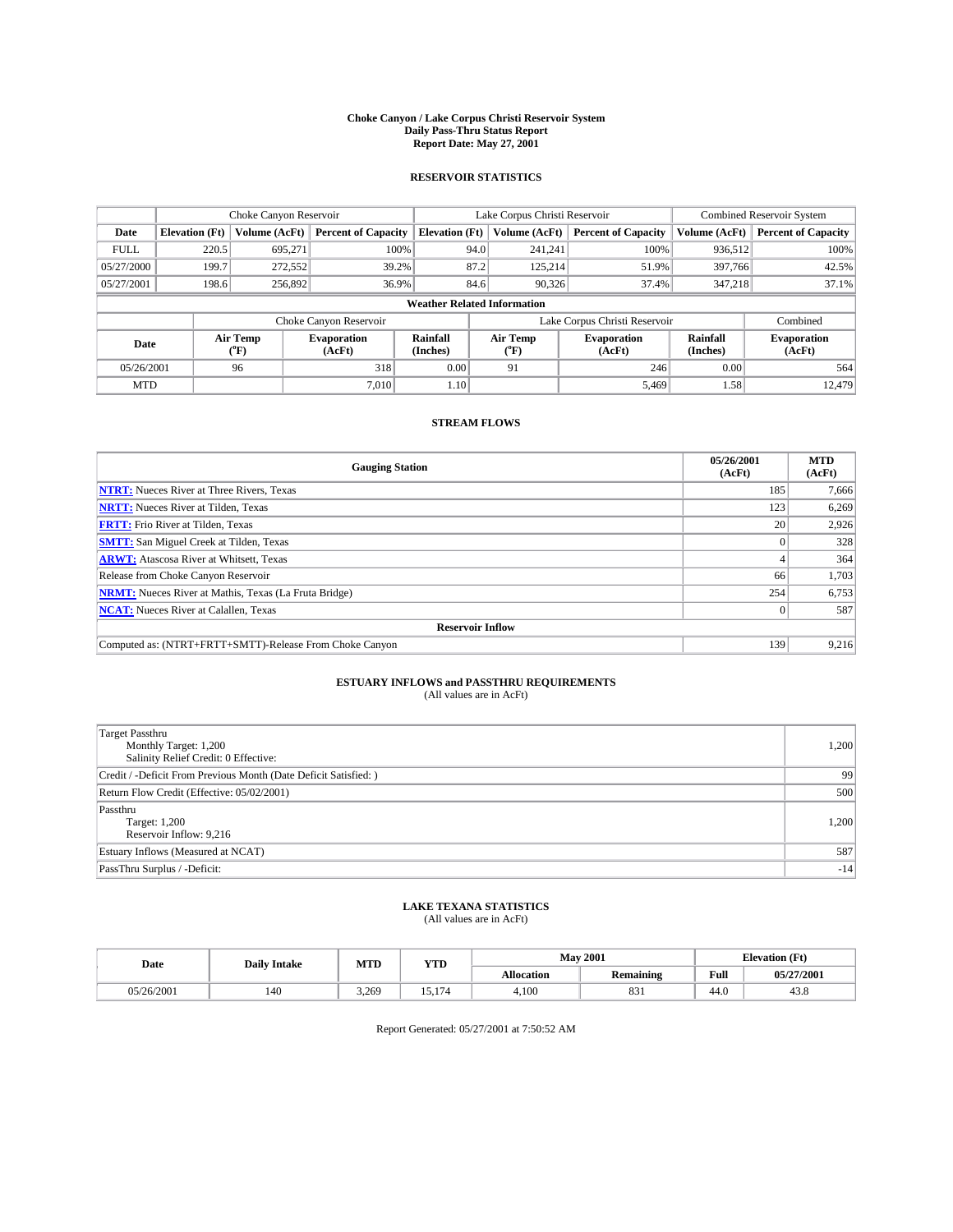#### **Choke Canyon / Lake Corpus Christi Reservoir System Daily Pass-Thru Status Report Report Date: May 28, 2001**

### **RESERVOIR STATISTICS**

|                                    |                       | Choke Canyon Reservoir |                              |                       | Lake Corpus Christi Reservoir | <b>Combined Reservoir System</b> |                             |                              |
|------------------------------------|-----------------------|------------------------|------------------------------|-----------------------|-------------------------------|----------------------------------|-----------------------------|------------------------------|
| Date                               | <b>Elevation</b> (Ft) | Volume (AcFt)          | <b>Percent of Capacity</b>   | <b>Elevation</b> (Ft) | Volume (AcFt)                 | <b>Percent of Capacity</b>       | Volume (AcFt)               | <b>Percent of Capacity</b>   |
| <b>FULL</b>                        | 220.5                 | 695,271                | 100%                         | 94.0                  | 241,241                       | 100%                             | 936,512                     | 100%                         |
| 05/28/2000                         | 199.7                 | 272,403                | 39.2%                        | 87.2                  | 124,919                       | 51.8%                            | 397,322                     | 42.4%                        |
| 05/28/2001                         | 198.6                 | 256,462                | 36.9%                        | 84.6                  | 89,845                        | 37.2%                            | 346,307                     | 37.0%                        |
| <b>Weather Related Information</b> |                       |                        |                              |                       |                               |                                  |                             |                              |
|                                    |                       |                        | Choke Canyon Reservoir       |                       |                               | Lake Corpus Christi Reservoir    |                             | Combined                     |
| Date                               |                       | Air Temp<br>(°F)       | <b>Evaporation</b><br>(AcFt) | Rainfall<br>(Inches)  | Air Temp<br>("F)              | <b>Evaporation</b><br>(AcFt)     | <b>Rainfall</b><br>(Inches) | <b>Evaporation</b><br>(AcFt) |
| 05/27/2001                         |                       | 98                     | 351                          | 0.00                  | 95                            | 266                              | 0.00                        | 617                          |
| <b>MTD</b>                         |                       |                        | 7.361                        | 1.10                  |                               | 5,735                            | 1.58                        | 13,096                       |

## **STREAM FLOWS**

| <b>Gauging Station</b>                                       | 05/27/2001<br>(AcFt) | <b>MTD</b><br>(AcFt) |  |  |  |  |
|--------------------------------------------------------------|----------------------|----------------------|--|--|--|--|
| <b>NTRT:</b> Nueces River at Three Rivers, Texas             | 171                  | 7,837                |  |  |  |  |
| <b>NRTT:</b> Nueces River at Tilden, Texas                   | 117                  | 6,386                |  |  |  |  |
| <b>FRTT:</b> Frio River at Tilden, Texas                     | 19                   | 2,945                |  |  |  |  |
| <b>SMTT:</b> San Miguel Creek at Tilden, Texas               |                      | 328                  |  |  |  |  |
| <b>ARWT:</b> Atascosa River at Whitsett, Texas               |                      | 367                  |  |  |  |  |
| Release from Choke Canyon Reservoir                          | 66                   | 1,769                |  |  |  |  |
| <b>NRMT:</b> Nueces River at Mathis, Texas (La Fruta Bridge) | 298                  | 7,051                |  |  |  |  |
| <b>NCAT:</b> Nueces River at Calallen, Texas                 |                      | 587                  |  |  |  |  |
| <b>Reservoir Inflow</b>                                      |                      |                      |  |  |  |  |
| Computed as: (NTRT+FRTT+SMTT)-Release From Choke Canyon      | 124                  | 9,341                |  |  |  |  |

## **ESTUARY INFLOWS and PASSTHRU REQUIREMENTS**<br>(All values are in AcFt)

| <b>Target Passthru</b><br>Monthly Target: 1,200<br>Salinity Relief Credit: 0 Effective: | 1,200 |
|-----------------------------------------------------------------------------------------|-------|
| Credit / -Deficit From Previous Month (Date Deficit Satisfied: )                        | 99    |
| Return Flow Credit (Effective: 05/02/2001)                                              | 500   |
| Passthru<br>Target: 1,200<br>Reservoir Inflow: 9,341                                    | 1,200 |
| Estuary Inflows (Measured at NCAT)                                                      | 587   |
| PassThru Surplus / -Deficit:                                                            | $-14$ |

# **LAKE TEXANA STATISTICS** (All values are in AcFt)

| Date           | <b>Daily Intake</b> | MTD   | <b>VTT</b><br>1 I.D    |                   | <b>May 2001</b>  | (Ft<br><b>TOP</b><br>tlevation |            |
|----------------|---------------------|-------|------------------------|-------------------|------------------|--------------------------------|------------|
|                |                     |       |                        | <b>Allocation</b> | <b>Remaining</b> | Full                           | 05/28/2001 |
| /2001<br>05/27 | 140                 | 3,409 | 5.7.7<br>1 <i>JW1J</i> | 4,100             | 691              | 44.0                           | 45.8       |

Report Generated: 05/28/2001 at 7:41:50 AM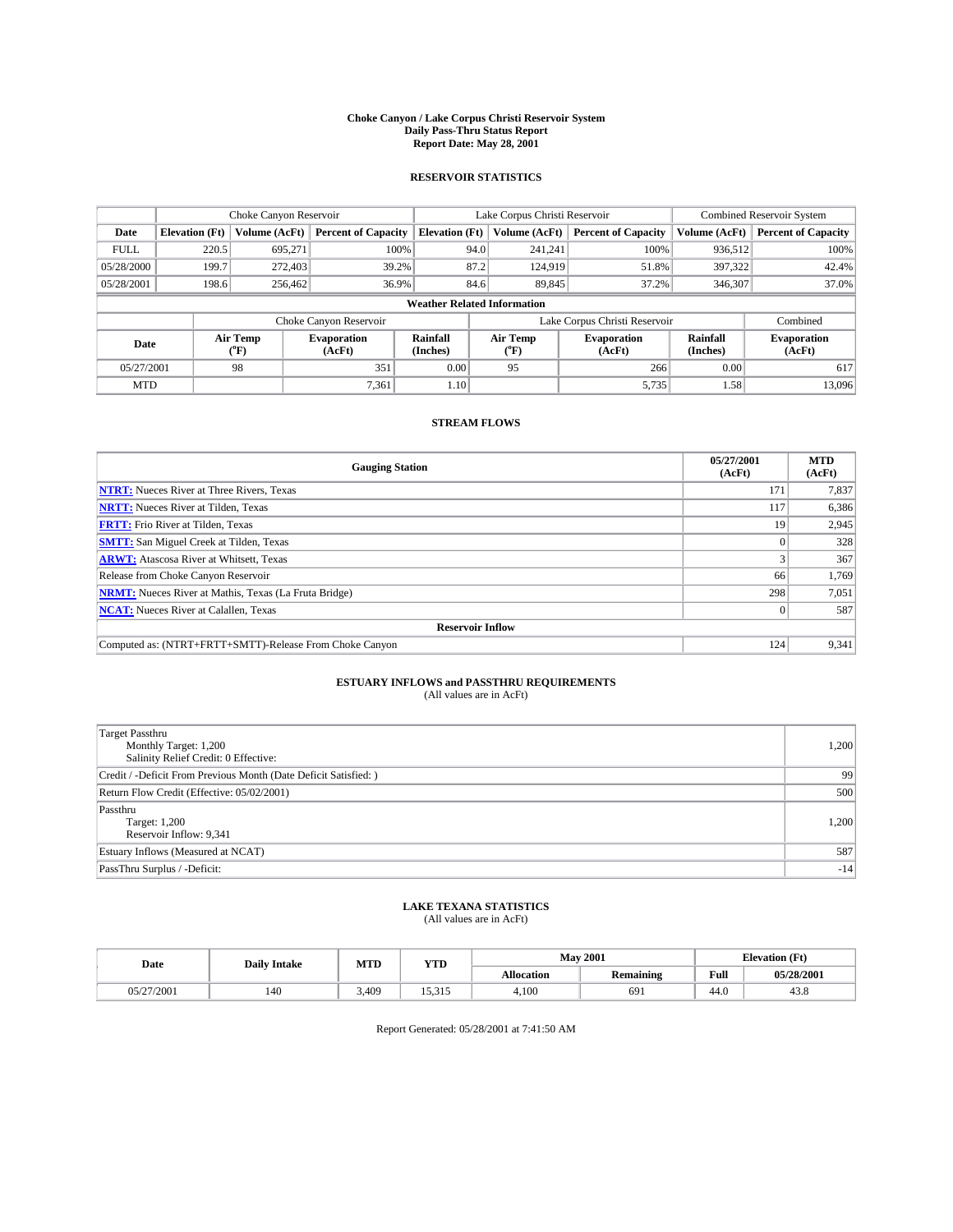#### **Choke Canyon / Lake Corpus Christi Reservoir System Daily Pass-Thru Status Report Report Date: May 29, 2001**

### **RESERVOIR STATISTICS**

|                                    | Choke Canyon Reservoir |                  |                              |                       | Lake Corpus Christi Reservoir | <b>Combined Reservoir System</b> |                             |                              |
|------------------------------------|------------------------|------------------|------------------------------|-----------------------|-------------------------------|----------------------------------|-----------------------------|------------------------------|
| Date                               | <b>Elevation</b> (Ft)  | Volume (AcFt)    | <b>Percent of Capacity</b>   | <b>Elevation</b> (Ft) | Volume (AcFt)                 | <b>Percent of Capacity</b>       | Volume (AcFt)               | <b>Percent of Capacity</b>   |
| <b>FULL</b>                        | 220.5                  | 695,271          | 100%                         | 94.0                  | 241,241                       | 100%                             | 936.512                     | 100%                         |
| 05/29/2000                         | 199.7                  | 272,254          | 39.2%                        | 87.2                  | 124,478                       | 51.6%                            | 396,732                     | 42.4%                        |
| 05/29/2001                         | 198.6                  | 256,033          | 36.8%                        | 84.6                  | 89.365                        | 37.0%                            | 345,398                     | 36.9%                        |
| <b>Weather Related Information</b> |                        |                  |                              |                       |                               |                                  |                             |                              |
|                                    |                        |                  | Choke Canyon Reservoir       |                       |                               | Lake Corpus Christi Reservoir    |                             | Combined                     |
| Date                               |                        | Air Temp<br>(°F) | <b>Evaporation</b><br>(AcFt) | Rainfall<br>(Inches)  | Air Temp<br>("F)              | <b>Evaporation</b><br>(AcFt)     | <b>Rainfall</b><br>(Inches) | <b>Evaporation</b><br>(AcFt) |
| 05/28/2001                         |                        | 93               | 275                          | 0.00                  | 90                            | 181                              | 0.00                        | 456                          |
| <b>MTD</b>                         |                        |                  | 7,636                        | 1.10                  |                               | 5,916                            | 1.58                        | 13,552                       |

## **STREAM FLOWS**

| <b>Gauging Station</b>                                       | 05/28/2001<br>(AcFt) | <b>MTD</b><br>(AcFt) |  |  |  |  |
|--------------------------------------------------------------|----------------------|----------------------|--|--|--|--|
| <b>NTRT:</b> Nueces River at Three Rivers, Texas             | 161                  | 7,998                |  |  |  |  |
| <b>NRTT:</b> Nueces River at Tilden, Texas                   | 109                  | 6,495                |  |  |  |  |
| <b>FRTT:</b> Frio River at Tilden, Texas                     | 20                   | 2,965                |  |  |  |  |
| <b>SMTT:</b> San Miguel Creek at Tilden, Texas               |                      | 328                  |  |  |  |  |
| <b>ARWT:</b> Atascosa River at Whitsett, Texas               |                      | 369                  |  |  |  |  |
| Release from Choke Canyon Reservoir                          | 66                   | 1,834                |  |  |  |  |
| <b>NRMT:</b> Nueces River at Mathis, Texas (La Fruta Bridge) | 264                  | 7,315                |  |  |  |  |
| <b>NCAT:</b> Nueces River at Calallen, Texas                 |                      | 587                  |  |  |  |  |
| <b>Reservoir Inflow</b>                                      |                      |                      |  |  |  |  |
| Computed as: (NTRT+FRTT+SMTT)-Release From Choke Canyon      | 116                  | 9.456                |  |  |  |  |

## **ESTUARY INFLOWS and PASSTHRU REQUIREMENTS**<br>(All values are in AcFt)

| Target Passthru<br>Monthly Target: 1,200<br>Salinity Relief Credit: 0 Effective: | 1,200 |
|----------------------------------------------------------------------------------|-------|
| Credit / -Deficit From Previous Month (Date Deficit Satisfied: )                 | 99    |
| Return Flow Credit (Effective: 05/02/2001)                                       | 500   |
| Passthru<br>Target: 1,200<br>Reservoir Inflow: 9,456                             | 1,200 |
| Estuary Inflows (Measured at NCAT)                                               | 587   |
| PassThru Surplus / -Deficit:                                                     | $-14$ |

# **LAKE TEXANA STATISTICS** (All values are in AcFt)

| Date       | <b>Daily Intake</b> | MTD   | <b>VTT</b><br>1 I D               | <b>May 2001</b>   |                  | (Ft<br>Elevation |            |
|------------|---------------------|-------|-----------------------------------|-------------------|------------------|------------------|------------|
|            |                     |       |                                   | <b>Allocation</b> | <b>Remaining</b> | Full             | 05/29/2001 |
| 05/28/2001 | 141                 | 3.549 | $1 - r$<br>$\epsilon$<br>.4<br>᠇ᢣ | 4,100             | e e<br>، ر.      | 44.0             | 45.8       |

Report Generated: 05/29/2001 at 8:07:47 AM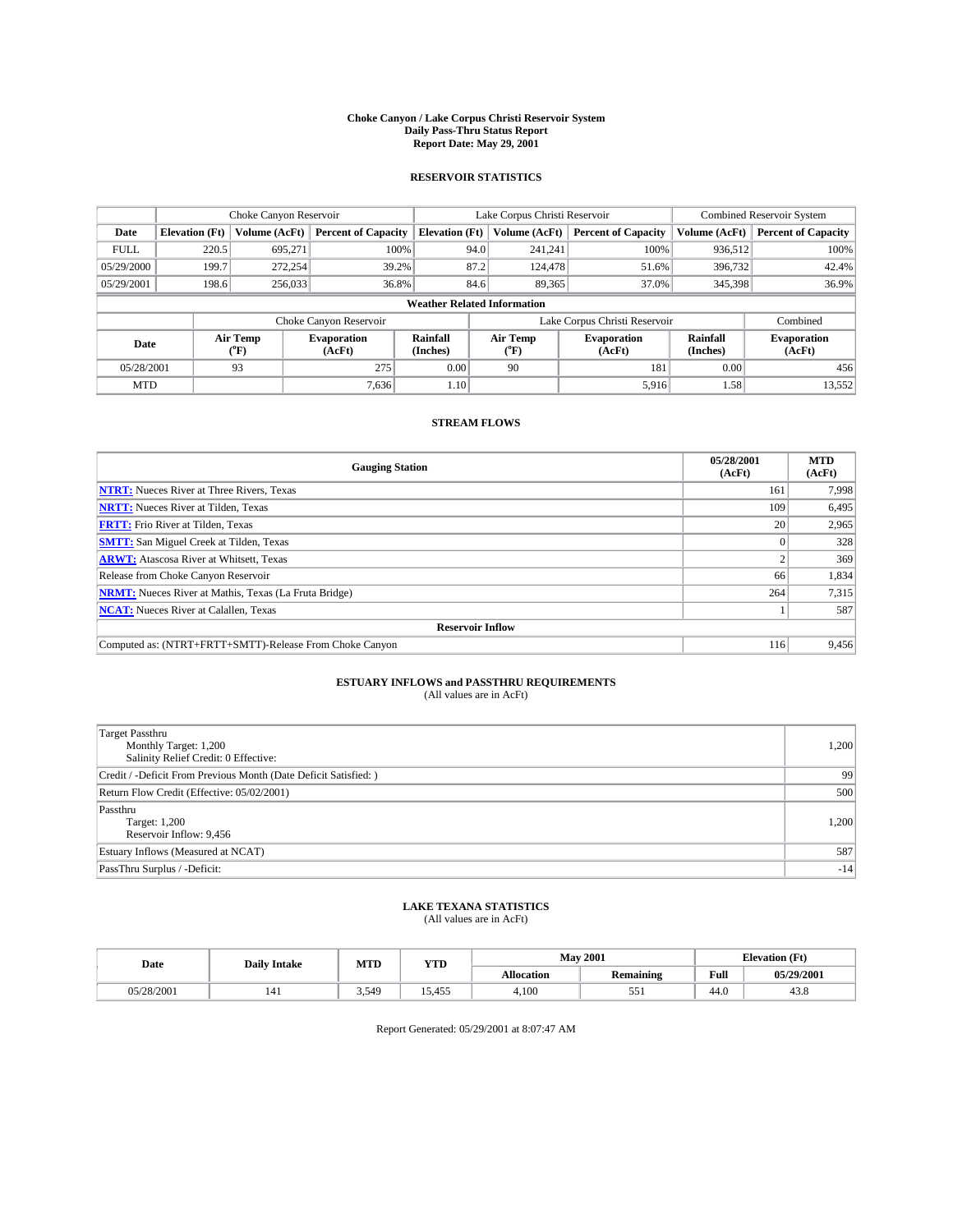#### **Choke Canyon / Lake Corpus Christi Reservoir System Daily Pass-Thru Status Report Report Date: May 30, 2001**

### **RESERVOIR STATISTICS**

|                                    | Choke Canyon Reservoir |                  |                              |                       | Lake Corpus Christi Reservoir | <b>Combined Reservoir System</b> |                             |                              |
|------------------------------------|------------------------|------------------|------------------------------|-----------------------|-------------------------------|----------------------------------|-----------------------------|------------------------------|
| Date                               | <b>Elevation</b> (Ft)  | Volume (AcFt)    | <b>Percent of Capacity</b>   | <b>Elevation</b> (Ft) | Volume (AcFt)                 | <b>Percent of Capacity</b>       | Volume (AcFt)               | <b>Percent of Capacity</b>   |
| <b>FULL</b>                        | 220.5                  | 695,271          | 100%                         | 94.0                  | 241,241                       | 100%                             | 936,512                     | 100%                         |
| 05/30/2000                         | 199.7                  | 271,956          | 39.1%                        | 87.1                  | 123,891                       | 51.4%                            | 395,847                     | 42.3%                        |
| 05/30/2001                         | 198.6                  | 255,747          | 36.8%                        | 84.5                  | 88.769                        | 36.8%                            | 344,516                     | 36.8%                        |
| <b>Weather Related Information</b> |                        |                  |                              |                       |                               |                                  |                             |                              |
|                                    |                        |                  | Choke Canyon Reservoir       |                       |                               | Lake Corpus Christi Reservoir    |                             | Combined                     |
| Date                               |                        | Air Temp<br>(°F) | <b>Evaporation</b><br>(AcFt) | Rainfall<br>(Inches)  | Air Temp<br>("F)              | <b>Evaporation</b><br>(AcFt)     | <b>Rainfall</b><br>(Inches) | <b>Evaporation</b><br>(AcFt) |
| 05/29/2001                         |                        | 96               | 342                          | 0.00                  | 91                            | 298                              | 0.00                        | 640                          |
| <b>MTD</b>                         |                        |                  | 7.978                        | 1.10                  |                               | 6.214                            | 1.58                        | 14.192                       |

### **STREAM FLOWS**

| <b>Gauging Station</b>                                       | 05/29/2001<br>(AcFt) | <b>MTD</b><br>(AcFt) |  |  |  |  |
|--------------------------------------------------------------|----------------------|----------------------|--|--|--|--|
| <b>NTRT:</b> Nueces River at Three Rivers, Texas             | 153                  | 8,150                |  |  |  |  |
| <b>NRTT:</b> Nueces River at Tilden, Texas                   | 99                   | 6,594                |  |  |  |  |
| <b>FRTT:</b> Frio River at Tilden, Texas                     | 20                   | 2,985                |  |  |  |  |
| <b>SMTT:</b> San Miguel Creek at Tilden, Texas               |                      | 328                  |  |  |  |  |
| <b>ARWT:</b> Atascosa River at Whitsett, Texas               |                      | 371                  |  |  |  |  |
| Release from Choke Canyon Reservoir                          | 66                   | 1,900                |  |  |  |  |
| <b>NRMT:</b> Nueces River at Mathis, Texas (La Fruta Bridge) | 232                  | 7,547                |  |  |  |  |
| <b>NCAT:</b> Nueces River at Calallen, Texas                 | 8                    | 595                  |  |  |  |  |
| <b>Reservoir Inflow</b>                                      |                      |                      |  |  |  |  |
| Computed as: (NTRT+FRTT+SMTT)-Release From Choke Canyon      | 107                  | 9.564                |  |  |  |  |

## **ESTUARY INFLOWS and PASSTHRU REQUIREMENTS**<br>(All values are in AcFt)

| <b>Target Passthru</b><br>Monthly Target: 1,200<br>Salinity Relief Credit: 0 Effective: | 1,200 |
|-----------------------------------------------------------------------------------------|-------|
| Credit / -Deficit From Previous Month (Date Deficit Satisfied: )                        | 99    |
| Return Flow Credit (Effective: 05/02/2001)                                              | 500   |
| Passthru<br>Target: 1,200<br>Reservoir Inflow: 9,564                                    | 1,200 |
| Estuary Inflows (Measured at NCAT)                                                      | 595   |
| PassThru Surplus / -Deficit:                                                            | $-6$  |

# **LAKE TEXANA STATISTICS** (All values are in AcFt)

| Date       | <b>Daily Intake</b> | MTD   | <b>VTT</b><br>1 I D | <b>May 2001</b>   |                  | Œť<br><b>TOP</b><br>tlevation |            |
|------------|---------------------|-------|---------------------|-------------------|------------------|-------------------------------|------------|
|            |                     |       |                     | <b>Allocation</b> | <b>Remaining</b> | Full                          | 05/30/2001 |
| 05/29/2001 | 141                 | 3.690 | 15.596              | 4,100             | 410              | 44.0                          | 45.8       |

Report Generated: 05/30/2001 at 8:13:18 AM